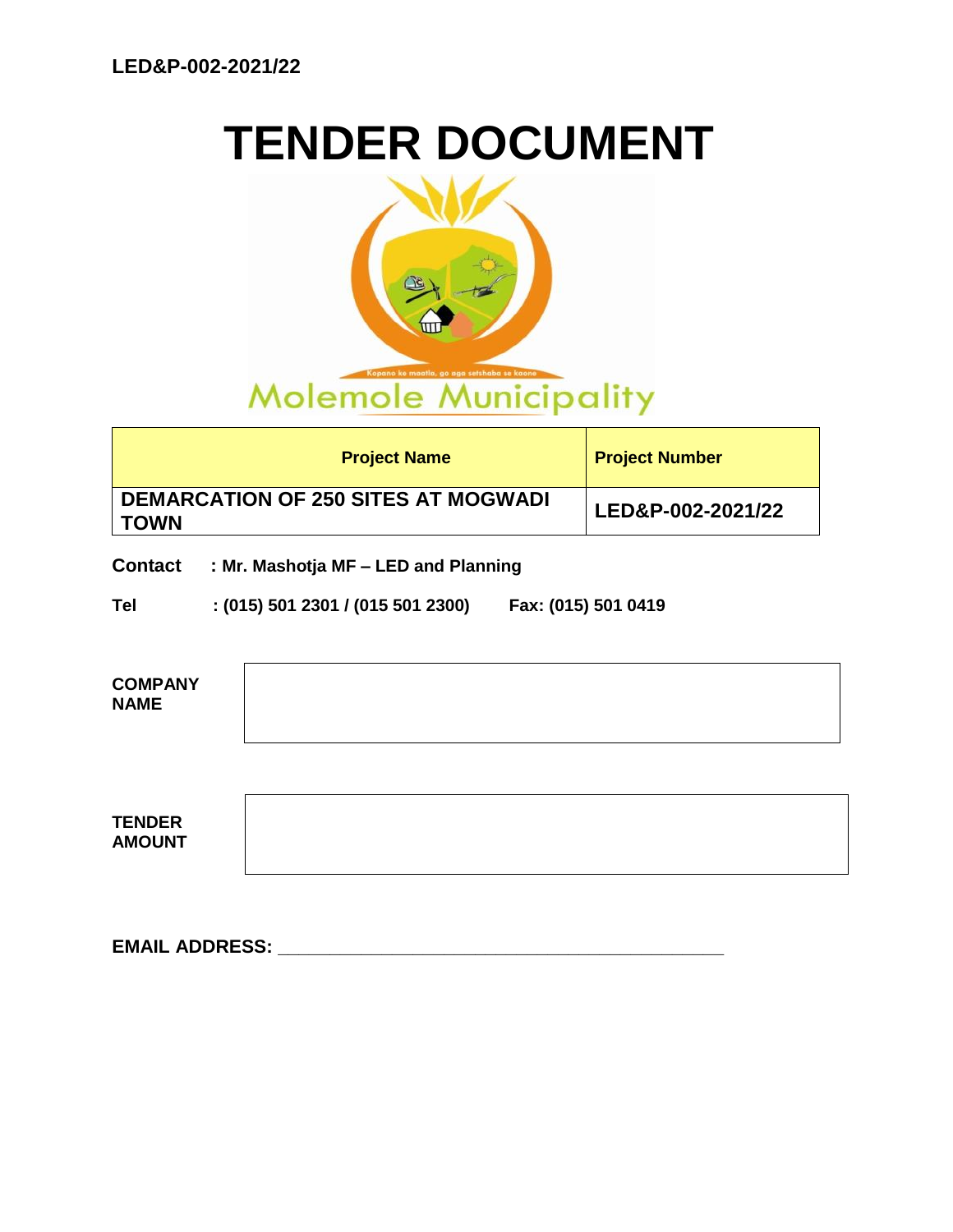# **1. VERY IMPORTANT NOTICE ON DISQUALIFICATIONS:**

#### *BY SUBMITTING THE BID THE BIDDER UNDERTAKES TO ABIDE BY THE TERMS AND CONDITIONS OF THIS TENDER INCLUDING BUT NOT LIMITED TO THE RULES OUTLINED BELOW*

- A bid not complying with the requirements stated hereunder will be regarded as not being an "Acceptable bid", and as such will be rejected.
- "Acceptable bid" means any bid which, in all respects, complies with the conditions of bid and specifications as set out in the bid documents, including conditions as specified in the Preferential Procurement Policy Framework Act (Act 5 of 2000) and related legislation and regulations, in terms of which provision is made for this policy.
- In this document and other documents referred to but not attached, the following words are synonymous with each other.
	- a. CLIENT, EMPLOYER, MOLEMOLE LOCAL MUNICIPALITY, MUNICIPALITY
	- b. BID, TENDER AND VARIATIONS THEREOF
	- c. JOINT VENTURE / CONSORTIUM
	- d. TENDERER, BIDDER, CONTRACTOR

## **A. FULL DESCRIPTION OF THE TENDER**

Molemole Local municipality would like to appoint a competent service provider registered on the national Central Supplier Database to demarcate 250 sites at Mogwadi town.

# **B. ACCURACY OF REQUEST FOR TENDER**

- Whilst all due care has been taken in connection with the preparation of this bid document, Molemole Local Municipality [MLM] makes no representations or warranties that the content in this bid document or any information communicated to or provided to Bidders during the Tendering Process is, or will be, accurate, current or complete. MLM, its officers, employees and advisors will not be liable with respect to any information communicated which is not accurate, current or complete.
- $\cdot \cdot$  If a Bidder finds or reasonably believes it has found any discrepancy, ambiguity, error or inconsistency in the bid document or any other information provided by MLM (other than minor clerical matters), the Bidder must promptly notify MLM in writing of such discrepancy, ambiguity, error or inconsistency in order to afford MLM an opportunity to consider what corrective action is necessary (if any).
- Any actual discrepancy, ambiguity, error or inconsistency in this document or any other information provided by the MLM will, if possible, be corrected and provided to all Bidders without attribution to the Bidder who provided the written notice.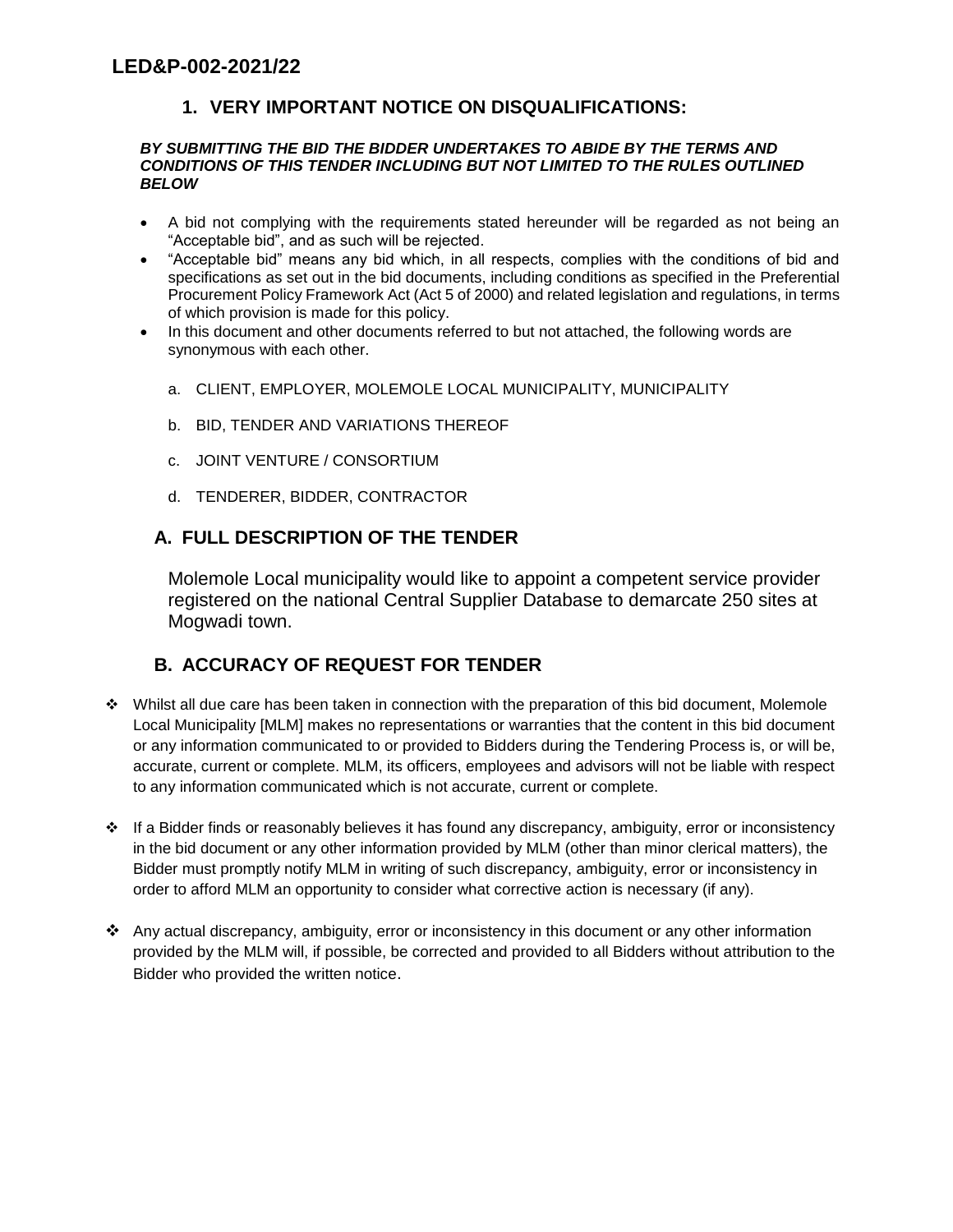# 2. **RULES FOR BIDDING**

## **BY SUBMITTING THE BID THE BIDDER UNDERTAKES TO ABIDE BY THE TERMS AND CONDITIONS OF THIS TENDER INCLUDING BUT NOT LIMITED TO THE FOLLOWING RULES:**

- 2.1The bidding entity shall be the same entity that will execute the bid. Any bid found to be fronting for another entity or entities shall be disqualified immediately.
- 2.2All Bidders submitting bids as part of a consortium or joint venture must submit separate central supplier database reports per each company.
- 2.3Bidders may ask for clarification on these bid documents or any part thereof up to close of business **seven (7) calendar days** before the deadline for the submission of the bids. All written questions must be addressed to Manager: Spatial and Integrated Development Planning Mr. Mashotja MF email: [mashotjamf@molemole.gov.za](mailto:mashotjamf@molemole.gov.za) written responses will be uploaded on the municipal website and or e-tender portal **five(5) calendar days** before bid closes. Bidders are encouraged to ensure they check the e-tender and or website on a daily basis.
- 2.4The municipality reserves the right to return late bid submission unopened.
- 2.5Bidders may not contact the municipality on any matter pertaining to their bid from the time when the bids are submitted to the time the contract is awarded. Any effort by a bidder to influence bid evaluation, bid comparisons or bid award decisions in any manner, may result in rejection of the bid concerned.
- 2.6Bidders must attach proof of parties involved in the joint venture.
- 2.7The Bid document must be properly signed by a party having the authority to do so, according to the example of "Authority or Signatory"
- 2.8Bidders will be disqualified if Municipal rates and taxes or municipal service charges owed by the bidder or any of its directors to the municipality or municipal entity, are in arrears for more than 3 months.
- 2.9All Pages within the Bid document **must** be fully initialized and or signed by Company Director.
- 2.10 If at anytime during the project implementation phase the **rates** or **prices** are found to be abnormal, irregular and or not market related among other things, the appointed bidder may after written approval from the Municipality revise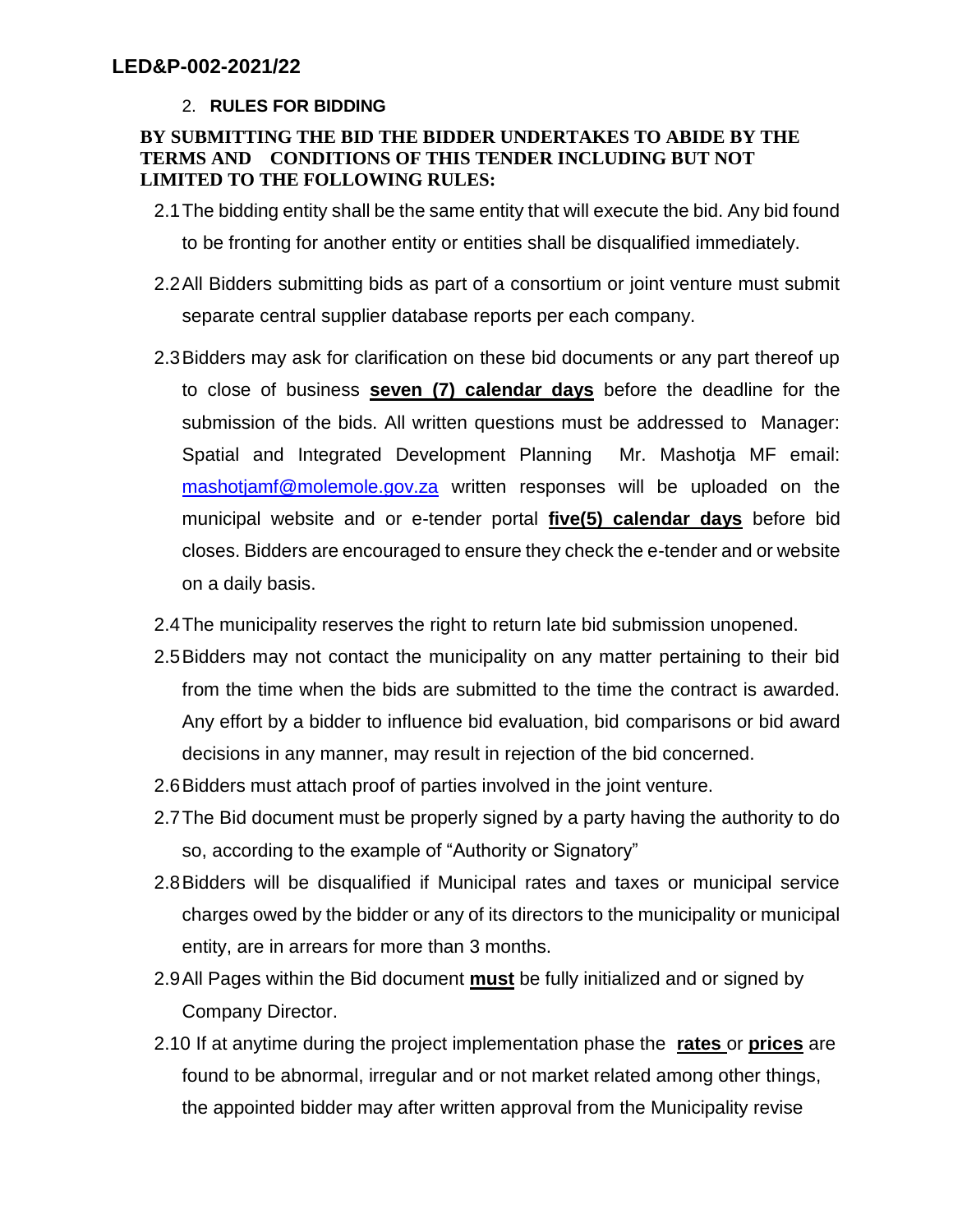them to a practical or market related rate. The amount on the **form of offer** will be considered as the final cost of works.

- 2.11 In terms of Section 62 of the Local Government: Municipal Systems Act, 32 of 2000 a person whose rights are affected by a decision taken by the Molemole Municipality in the implementation of its supply chain management system, may appeal against that decision by giving written notice of the appeal and reasons to the Municipal Manager within 21 days of the date of the notification of the decision.
- 2.12. An appeal must contain the following:
	- 2.12.1. Reasons and/or grounds for the appeal
	- 2.12.2. The way in which the appellants rights have been affected
	- 2.12.3. Remedy sought by appellant
- 2.13. Appeals must be submitted in writing to the Manager: Legal Services (Attention Mr. N.J Moleele) Mogwadi Head Office, 303 Church Street, Private Bag X44 Mogwadi, 0715. Email: moleelej@molemole.gov.za
- 2.14. Bidders will be disqualified if:
- 2.14.1. Any bidders who during the last five years has failed to perform satisfactorily on a previous contract with the municipality, municipal entity or any other organ of state after a reasonable written notice was given to that bidder that performance was unsatisfactory or appears on the register / database of defaulters.
- 2.14.2. they are bankrupt or being wound up, are having their affairs administered by the courts,
- 2.14.3. Have entered into an arrangement with creditors, have suspended business activities, are the subject of proceedings concerning those matters, or are in any analogous situation arising from a similar procedure provided for in national legislation or regulations;
- 2.14.4. Are guilty of misrepresentation in supplying the information required in the document as a condition of participation in the procurement procedure or fail to supply this information;
	- 2.15. The accounting officer must ensure that irrespective of the procurement process followed, no award may be given to a person –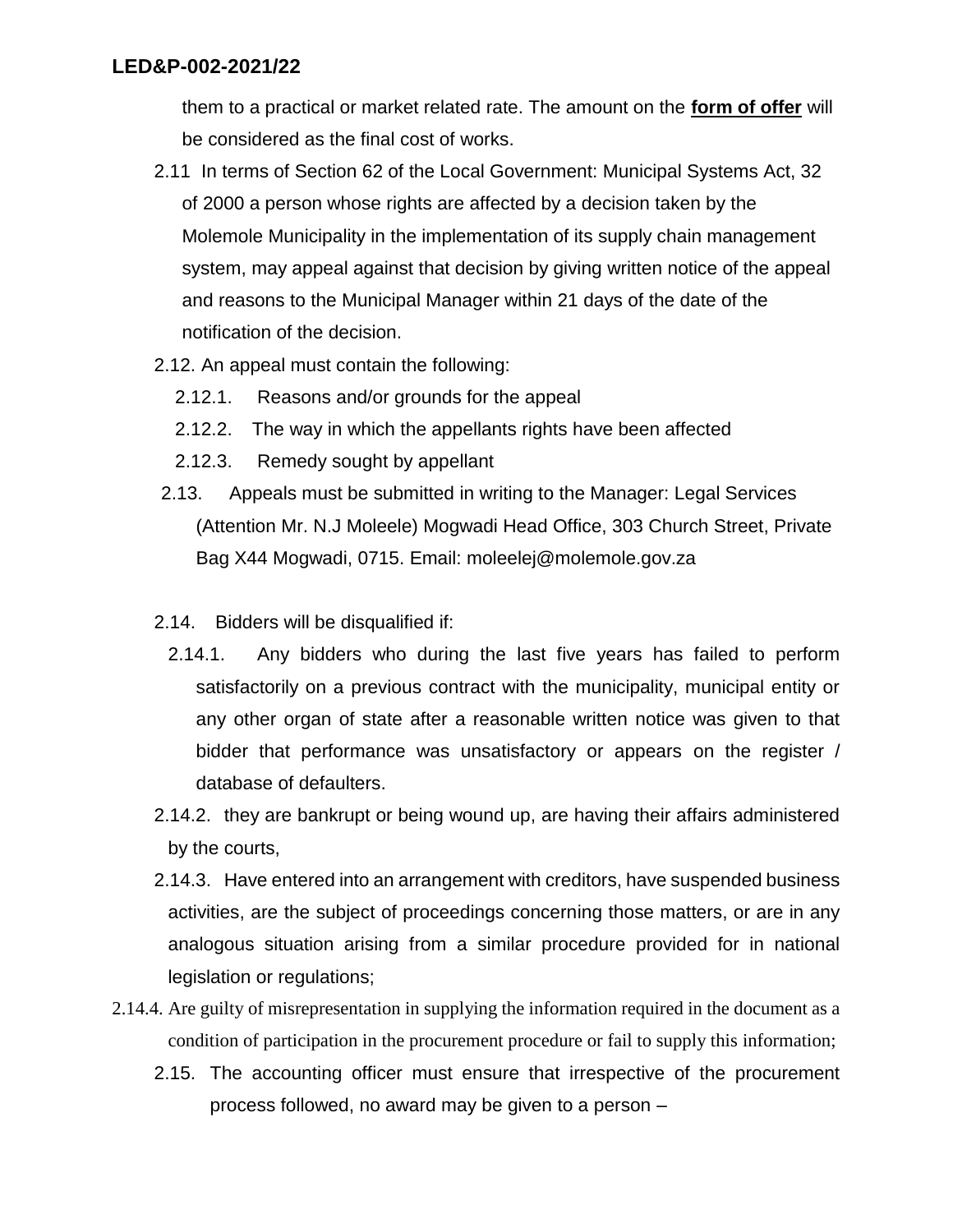- 2.15.1. Who is in the service of the state, or;
- 2.15.2. If that person is not a natural person, of which any director, manager, principal shareholder or stakeholder, is a person in the service of the state; or;
- 2.15.3. Who is an advisor or consultant contracted with the municipality in respect of contract that would cause a conflict of interest?
	- 2.16. Bid offers will be rejected if the bidder or any of his/ her directors is listed on the Register of Bid Defaulters in terms of the Prevention and Combating of Corrupt Activities Act of 2004 as a person prohibited from doing business with the public sector and all bids would be subjected to vetting.
	- 2.17. Failure by the bidder to disclose with the bid submission any form of conflict of interest including disclosure on a person(s) who is in the service of the state or any immediate blood relative in the service of the state will lead to disqualification.
	- 2.18. Bids received by telegram, fax or e-mail will not be considered. Late bids shall neither be accepted nor considered.
	- 2.19. Bidders are advised to fully index and attach a table of contents for their attachments.
	- 2.20. The municipality is not liable for any documents delivered via courier companies and by post. No official is going to sign the receipt of the tender document.
	- 2.21. Tender documents must be submitted in a sealed envelope clearly marked with the project name and number.
	- 2.22. Fully completed and signed tender documents must be deposited into the tender box located at Mogwadi old building, next to Cashier's office.
	- 2.23. The Municipality is strictly not obliged to appoint the lowest or cheapest bidder.
	- 2.24. Due to the Covid19 Pandemic, Bidding processes shall be subject to the regulations as stated by the President of the Republic of South Africa.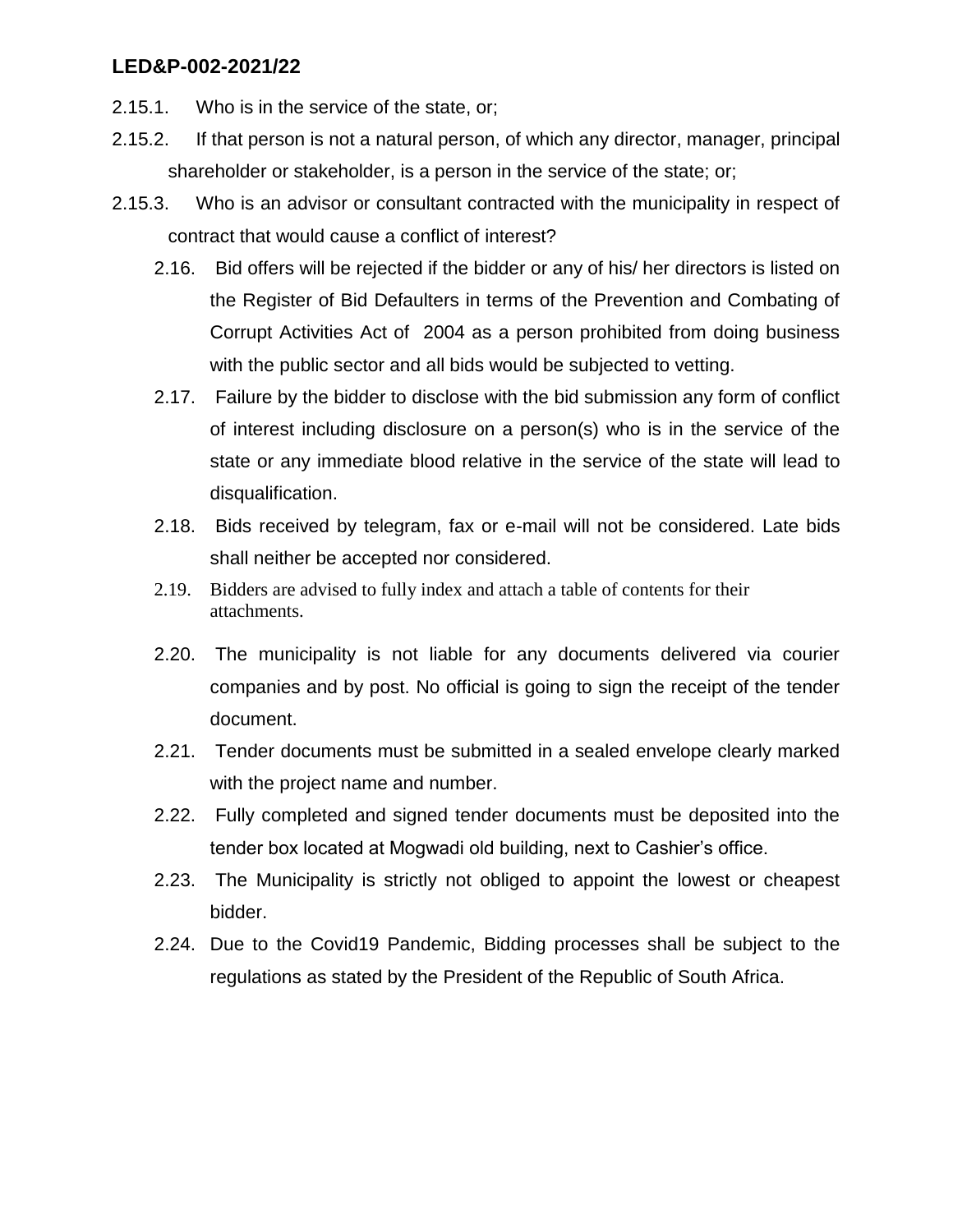

## **DEMARCATION 250 SITES AT MOGWADI TOWN**

# **CONTENTS**

|              | <b>PART T1: BIDDING PROCEDURES</b>                                                                                                          |
|--------------|---------------------------------------------------------------------------------------------------------------------------------------------|
| T1.1         | Notice and Invitation to Bid  (WHITE)                                                                                                       |
| T1.2         |                                                                                                                                             |
|              |                                                                                                                                             |
| T2.1<br>T2.2 | Returnable Schedules required for<br>Bid Evaluation Purposes  (YELLOW)<br>Other Documents required for<br>Bid Evaluation Purposes  (YELLOW) |
| T2.3         | Returnable Schedules that will be<br>Incorporated in the Contract  (YELLOW)                                                                 |
|              |                                                                                                                                             |
| THE AANTRAAT |                                                                                                                                             |

# **THE CONTRACT**

- **PART C1: AGREEMENT AND CONTRACT DATA**
- C1.1 Form of Offer and Acceptance ................... (WHITE)
- **PART C2: PRICING DATA**
- C2.1 Pricing Instructions..................................(YELLOW)

# **Part C3: Scope of Work**

| C3.2 Standard Specifications (BLUE) |  |
|-------------------------------------|--|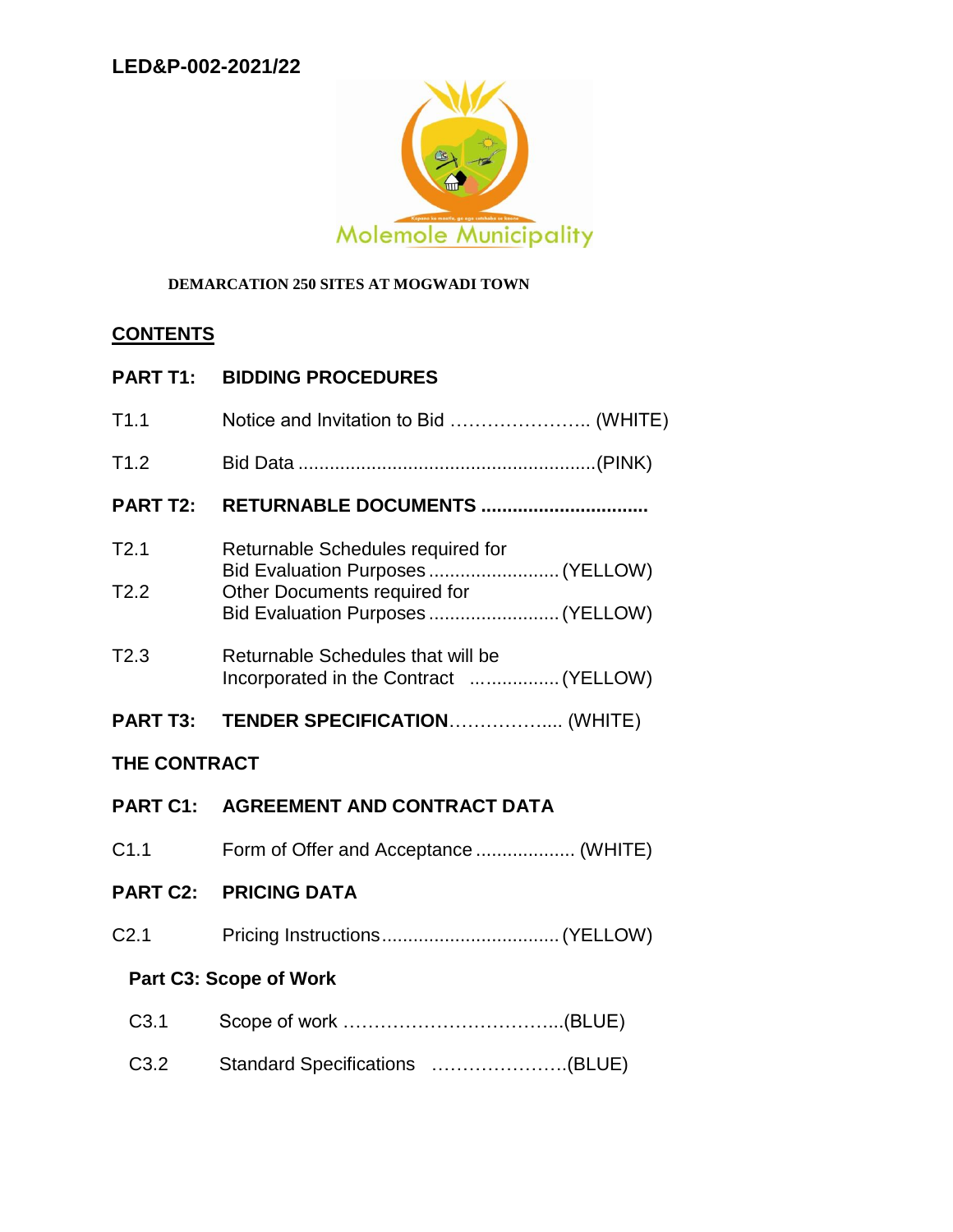

# **Invitation to Tender**

Molemole Local municipality would like to appoint a competent service provider registered on the national Central Supplier Database to demarcate 250 sites at Mogwadi town.

Tender documents containing the Conditions of Tender, Evaluation criteria as well as the applicable procurement terms and conditions can be downloaded from *www.etenders.gov.za/www.molemole.gov.za* as from 01 October 2021

#### *NB. NO BRIEFING SESSION DUE TO COVID19 PANDEMIC.*

| <b>Project Number</b> | <b>Bid Description</b>                         | Compulsory<br><b>Briefing</b><br><b>Session</b> | <b>Preference</b><br><b>Point System</b>                                                                                                  | <b>Closing Date</b><br>and Time    | <b>Contact</b><br>Person                  |
|-----------------------|------------------------------------------------|-------------------------------------------------|-------------------------------------------------------------------------------------------------------------------------------------------|------------------------------------|-------------------------------------------|
| LED&P-002-<br>2021/22 | Demarcation of<br>250 sites at<br>mogwadi town | N/A                                             | 80/20<br>preference point<br>system 100<br><b>Points</b><br>Functionality 80<br>minimum<br>qualifying score<br>for evaluation on<br>80/20 | 15 October<br>2021 at 11h00<br>am. | Mr. Mashotja<br>MF<br>Tel:015 501<br>2300 |

Complete tender documents, fully priced and signed with all the necessary documents attached, must be sealed in an envelope marked TENDER" Description of Project / Project Number" as mentioned above. Closing date of this tender is 15 October 2021 @ 11h00am and should be deposited in the tender box at the Mogwadi Municipal offices. Documents returned after the date and time will be returned unopened.

When downloaded from the municipal website, tender documents are uncontrolled and the responsibility lies with the bidder to ensure the printout is in line with the Authorized Version on the system.

The Municipality shall adjudicate and award tenders in accordance with the Preferential Procurement Policy Framework of 2000, on a 80/20 point system. Tenders will remain valid for 90 (ninety) days. The Municipality reserves the right to appoint or not appoint any bidder.

Enquiries related to this tender and Technical Queries should be addressed to Mr. Mashotja MF at (015) 501 2300 or 015 501 2301 during working hours.

Municipal Address **Mr. ML MOSENA Municipal Manager Molemole Municipality Mogwadi 0715**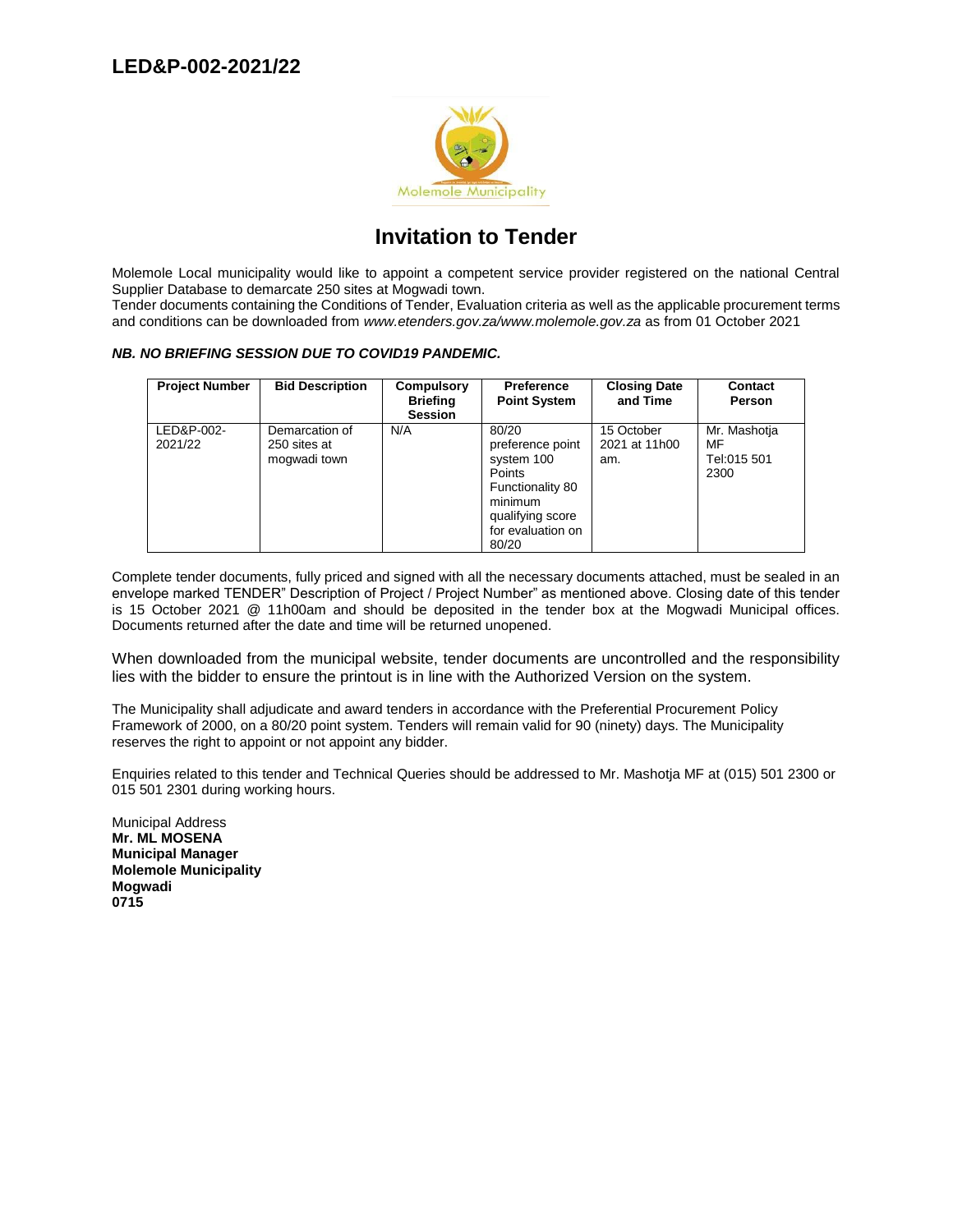# **T1.2 BID DATA**

The **Standard Conditions of Bid** makes several references to the bid data for details that apply specifically to this bid. The bid data shall have precedence in the interpretation of any ambiguity or inconsistency between it and the standard conditions of bid.

| <b>Clause number</b>                                         | Data                                                                                                                                                                                                                                                                                                                                                                                                                                                                                                                                                                                                                                                                                                                                                                                                                                                                                                                                                                                                                                                                                                                                                                          |  |  |
|--------------------------------------------------------------|-------------------------------------------------------------------------------------------------------------------------------------------------------------------------------------------------------------------------------------------------------------------------------------------------------------------------------------------------------------------------------------------------------------------------------------------------------------------------------------------------------------------------------------------------------------------------------------------------------------------------------------------------------------------------------------------------------------------------------------------------------------------------------------------------------------------------------------------------------------------------------------------------------------------------------------------------------------------------------------------------------------------------------------------------------------------------------------------------------------------------------------------------------------------------------|--|--|
| F.1.1<br><b>ACTIONS</b>                                      | The Employer is:<br>The Municipal Manager<br><b>MOLEMOLE Local Municipality</b><br>303 Church Street<br>MOGWADI 0715                                                                                                                                                                                                                                                                                                                                                                                                                                                                                                                                                                                                                                                                                                                                                                                                                                                                                                                                                                                                                                                          |  |  |
| F.1.4<br><b>COMMUNICATION AND</b><br><b>EMPLOYER'S AGENT</b> | The Employer's Agent is:<br>Name: Mr Mashotja MF<br>Address: 303 Church Street Mogwadi 0715<br>Tel: 015 501 2300                                                                                                                                                                                                                                                                                                                                                                                                                                                                                                                                                                                                                                                                                                                                                                                                                                                                                                                                                                                                                                                              |  |  |
| F2.1                                                         | <b>Eligibility requirements</b><br>Only those tenderers who can demonstrate that they will have in their<br>employ management and supervisory staff satisfying the requirement<br>of the scope of work for labour-intensive competencies for supervisory<br>and management staff during the validity of the contract are eligible to<br>submit tenders                                                                                                                                                                                                                                                                                                                                                                                                                                                                                                                                                                                                                                                                                                                                                                                                                        |  |  |
| F.1.10<br><b>CERTIFICATES AND</b><br><b>ATTACHMENTS</b>      | The bidder is required to attach the following Valid documents to the<br>tender<br>Document:<br>The recent up-to-date central supplier database(CSD) registration<br>а.<br>report detailing all compliance requirements; [Last verified<br>between the advert date and the closing date];<br>The Master Registration Number<br>b.<br>Copy of the statement of municipal rates and taxes for the<br>с.<br>company or of its directors (not in arrears for more than three (3)<br>months before the closing date), if renting a lease agreement and<br>owner's proof of municipal rates must be submitted (not in arrears<br>for more than three (3) months before the closing date). If the<br>bidder is operating where municipal rates are not applicable, a<br>proof of residence from the traditional authority must be submitted<br>(not older than three (3) months before the closing date).<br>d. Certified copy of registration certificate with SACPLAN (South<br>African Council For Planners) as a Technical/Professional planner<br>e. If Joint Venture attach a signed joint venture agreement<br>If joint Venture each party/Company must attach a. to c.<br>f. |  |  |
| F.1.11<br>OPENING OF BID<br><b>SUBMISSIONS</b>               | The time and location for opening of the bid offers<br>Immediately after the closing time 11H00am on the closing date 15<br>October 2021                                                                                                                                                                                                                                                                                                                                                                                                                                                                                                                                                                                                                                                                                                                                                                                                                                                                                                                                                                                                                                      |  |  |
|                                                              | Location: MOLEMOLE Local Municipality- Old Municipal Building<br>303 Church street Mogwadi 0715<br>Any bid received after the deadline for submission of bids prescribed,<br>will be rejected and/or returned unopened to the Bidder.                                                                                                                                                                                                                                                                                                                                                                                                                                                                                                                                                                                                                                                                                                                                                                                                                                                                                                                                         |  |  |
| F.1.12                                                       | A two-envelope procedure will not be followed.                                                                                                                                                                                                                                                                                                                                                                                                                                                                                                                                                                                                                                                                                                                                                                                                                                                                                                                                                                                                                                                                                                                                |  |  |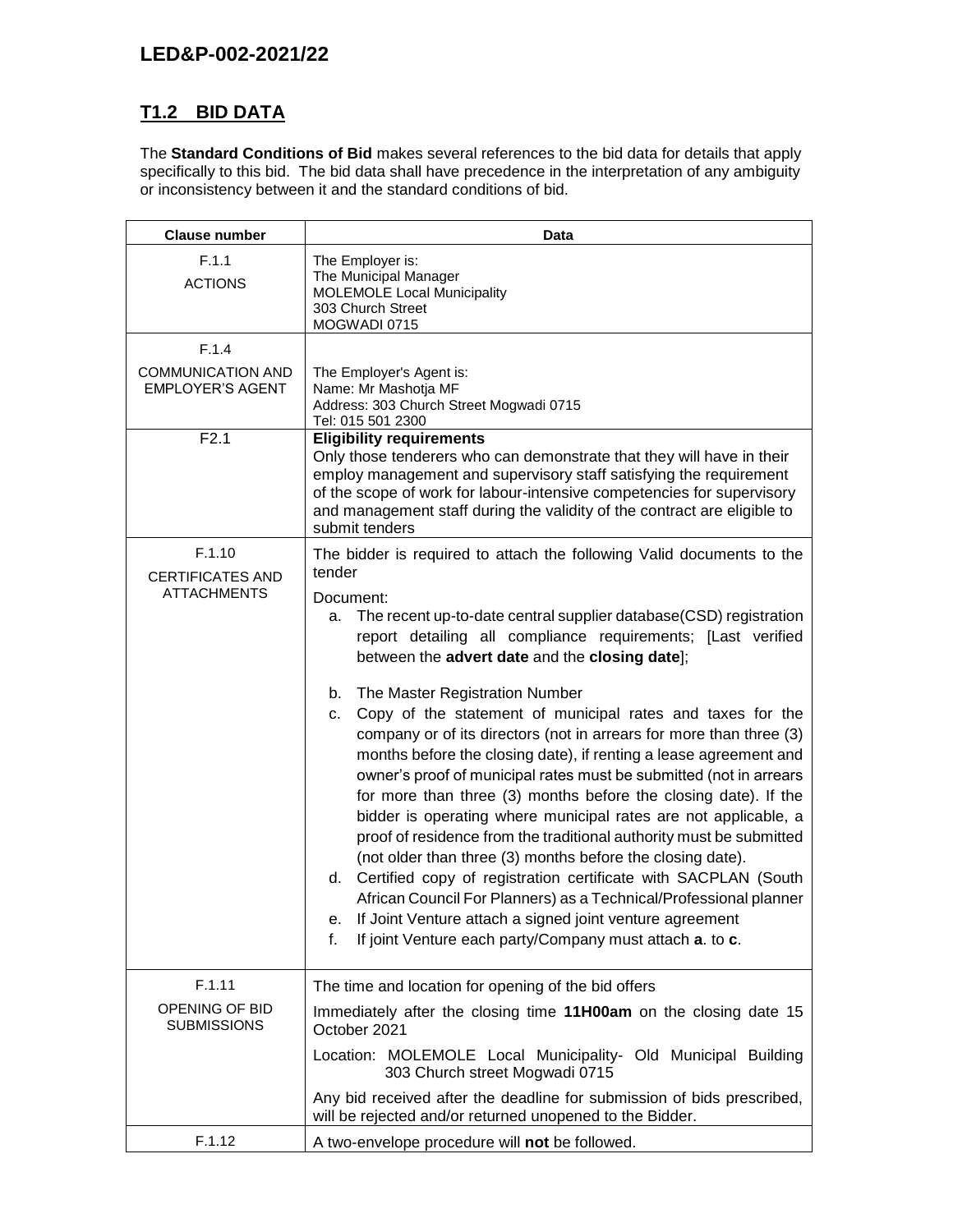| TWO-ENVELOPE<br><b>SYSTEM</b>                         |                                                                                                                                                                                                                                                                                                      |
|-------------------------------------------------------|------------------------------------------------------------------------------------------------------------------------------------------------------------------------------------------------------------------------------------------------------------------------------------------------------|
| F.1.12                                                | a) Where there is a discrepancy between the amounts in figures and in words,<br>the amount in figures shall take precedence.                                                                                                                                                                         |
| ARITHMETICAL<br><b>ERRORS</b>                         | b) If bills of quantities (or schedule of quantities or schedule of rates) apply and<br>there is an error in the line item total resulting from the product of the unit rate<br>and the quantity, the rate shall govern and the line item total shall be corrected.                                  |
|                                                       | c) Where there is an error in the total of the prices either as a result of corrections<br>required by this checking process or in the tenderer's addition of prices, the total<br>of the prices shall be adjusted to reflect the arithmetically correct summation of<br>corrected line item totals. |
|                                                       | Consider the rejection of a tender offer if the tenderer does not accept the<br>correction of the arithmetical errors in the manner described above.                                                                                                                                                 |
| F.1.13<br><b>EVALUATION OF BID</b>                    | The preference procedure for evaluation of responsive bid offers shall be the<br>80/20 preference point system.                                                                                                                                                                                      |
| <b>OFFERS</b>                                         | - where 80 points will be allocated in respect of price                                                                                                                                                                                                                                              |
|                                                       | - 20 points will be allocated towards targeted goals                                                                                                                                                                                                                                                 |
|                                                       | Note: All bids will be evaluated for functionality before the evaluation on 80/20<br>point system                                                                                                                                                                                                    |
| F.1.14<br><b>ACCEPTANCE OF BID</b><br><b>OFFER</b>    | Bids containing any one or more of the errors or omissions, or bids not having<br>complied with any one of the required bid conditions as detailed in this bid<br>document, shall not be considered and shall automatically be rejected.                                                             |
| F.1.15<br>PROVIDE COPIES OF<br>THE CONTRACTS          | The number of paper copies of the signed contract to be provided by Molemole<br>Municipality is one.                                                                                                                                                                                                 |
| <b>ADDITIONAL</b>                                     | The additional conditions of bid are:                                                                                                                                                                                                                                                                |
| <b>CONDITIONS</b><br><b>APPLICABLE TO THIS</b><br>BID | 1<br>The Employer may also request that the bidder provide written evidence<br>on the adequacy of financial, labour and other resources for carrying out<br>the contract.                                                                                                                            |
|                                                       | The Employer reserves the right to appoint a firm of chartered accountants<br>2<br>and auditors and/or execute any other financial investigations on the<br>financial resources of any bidder. The bidder shall provide all reasonable<br>assistance in such investigations.                         |
|                                                       | The bidder shall be required to complete the Form of Offer and Acceptance<br>3<br>(C1.1) and Bills of Quantity.                                                                                                                                                                                      |
|                                                       | The bid document shall be submitted as a whole and shall not be<br>4<br>submitted in parts.                                                                                                                                                                                                          |
|                                                       | List of returnable documents (PART T2) must be completed in full.<br>5<br>(i.e.: A bidder's company profile will not be used by the MLM to<br>complete PART T2 on behalf of the bidder)                                                                                                              |
|                                                       | NB: If PART T2 is not completed in full by the bidder, the offer will be<br>rejected.                                                                                                                                                                                                                |
| F.2.1                                                 |                                                                                                                                                                                                                                                                                                      |
| <b>ELIGIBILITY</b>                                    | Companies that fit all the requirements of this bid as specified.                                                                                                                                                                                                                                    |
| F.2.12                                                | No alternative bid is to be accepted!                                                                                                                                                                                                                                                                |
| ALTERNATIVE TENDER<br><b>OFFERS</b>                   |                                                                                                                                                                                                                                                                                                      |
| F.2.7                                                 | Not Applicable                                                                                                                                                                                                                                                                                       |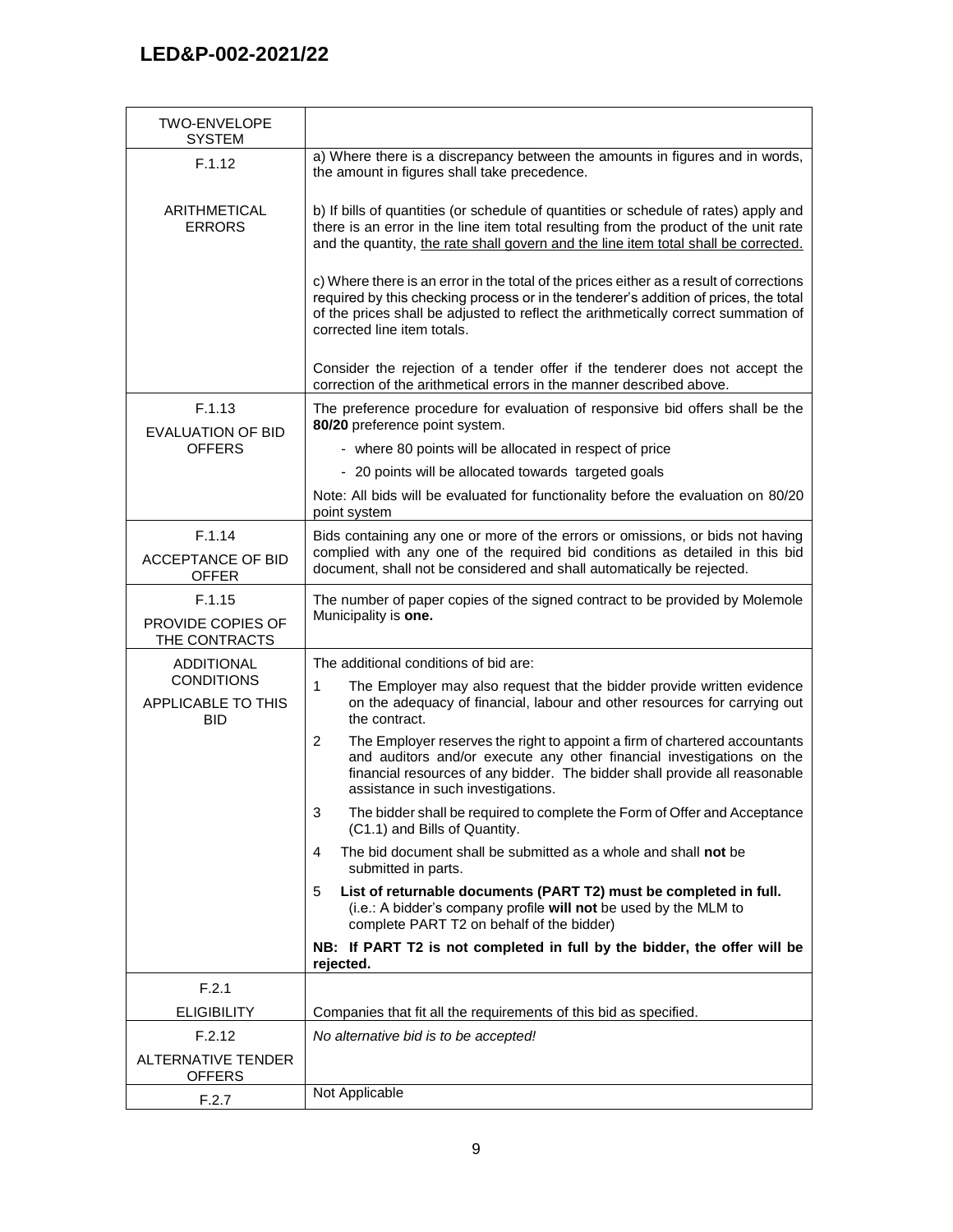| <b>CLARIFICATION</b><br><b>MEETING</b>                                |                                                                                                                                                                                                                                                                                                                                                                                                                                                                                               |
|-----------------------------------------------------------------------|-----------------------------------------------------------------------------------------------------------------------------------------------------------------------------------------------------------------------------------------------------------------------------------------------------------------------------------------------------------------------------------------------------------------------------------------------------------------------------------------------|
| F.2.13.2<br>SUBMITTING A TENDER<br><b>OFFER</b>                       | The whole original bid document, as issued by the Municipality, shall be<br>submitted. No copies will be accepted.<br>Bids may only be submitted on the Bid documentation issued by the municipality                                                                                                                                                                                                                                                                                          |
| F.2.14<br><b>CLOSING DATE &amp; TIME</b>                              | DATE:15 October 2021<br>TIME: 11H00 am<br>It is the responsibility of the tenderer to ensure that their tender is complete<br>and reaches the correct address by the designated deadline.<br>Late, faxed or e-mailed tenders will not be considered.                                                                                                                                                                                                                                          |
| F.2.15<br><b>TENDER OFFER</b><br><b>VALIDITY</b><br>F <sub>2.18</sub> | 1. The employer will have up to 90 days (working days) from the closing date<br>within which to consider submitted bids.<br>2. The successful bidder will have up to 14 days to respond to the service offer.<br>The tenderer must submit to the Employer, names of all management<br>and supervisory staff that will be employed to supervise the labour-<br>intensive portion of the works together with satisfactory evidence that<br>such staff members satisfy eligibility requirements. |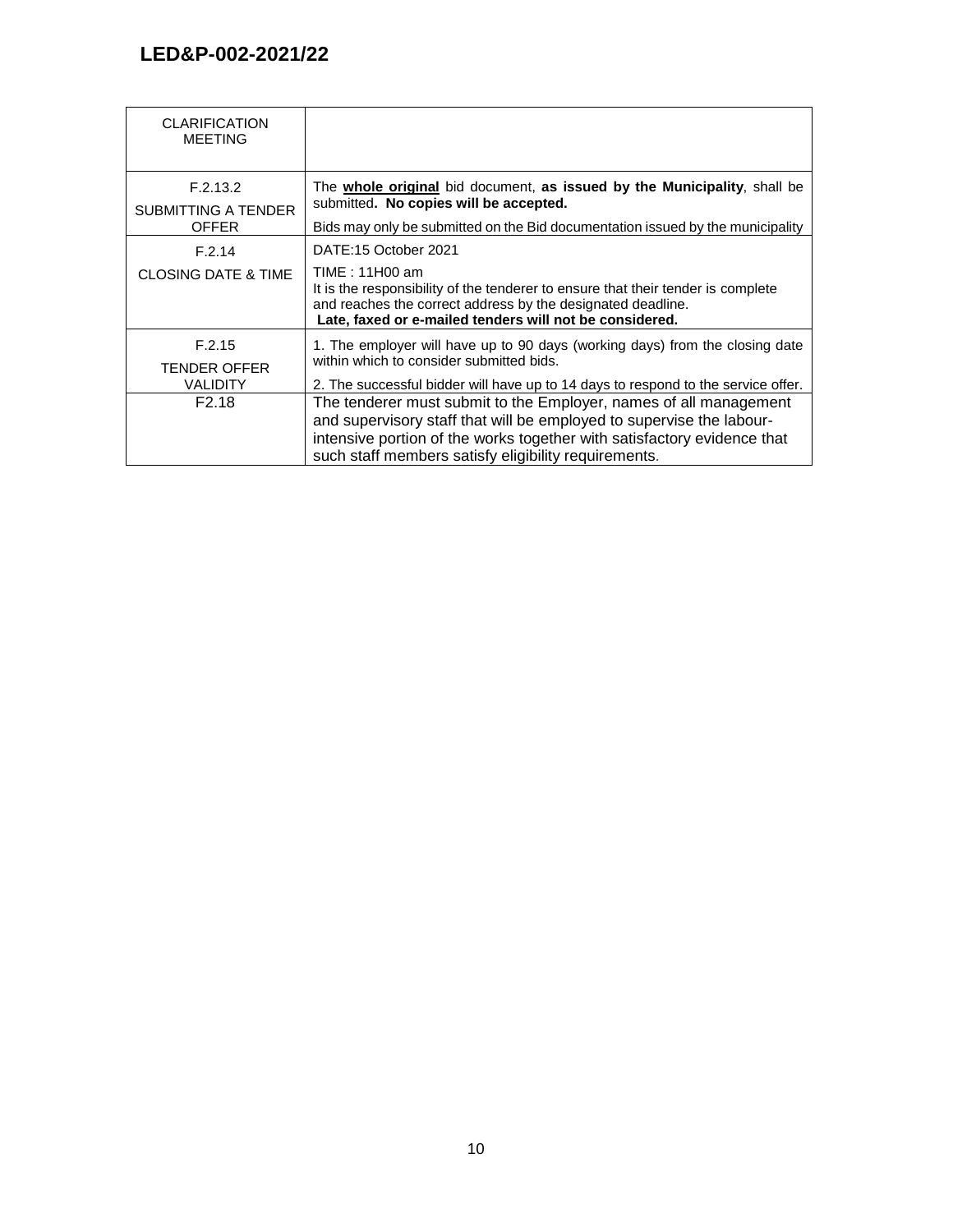## **F.1 Standard Conditions of the Bid**

## **F.1.1 Actions**

The employer and each tenderer submitting a tender offer shall comply with these conditions of tender. In their dealings with each other, they shall discharge their duties and obligations as set out in F.2 and F.3, timeously and with integrity, and behave equitably, honestly with openness and transparency.

## **F.1.2 Tender Documents**

The documents issued by the employer for the purpose of a tender offer are listed in the tender data.

## **F.1.3 Interpretation**

F.1.3.1. the tender data and additional requirements contained in the tender schedules that are included in the returnable documents are deemed to be part of these conditions of tender.

F.1.3.2. these conditions of tender, the tender data and tender schedules which are only required for tender evaluation purposes, shall not form part of any contract arising from the invitation to tender.

F.1.3.3 For the purposes of these conditions for the calling of expressions of interest, the following definitions apply:

a) Comparative offer means the tenderer's financial offer after the factors of non-firm prices, all unconditional discounts and any other tendered parameters that will affect the value of the financial offer have been taken into consideration

b) Corrupt practice means the offering, giving, receiving or soliciting of anything of value to influence the action of the employer or his staff or agents in the tender process; and

c) Fraudulent practice means the misrepresentation of the facts in order to influence the tender process or the award of a contract arising from a tender offer to the detriment of the employer, including collusive practices intended to establish prices at artificial levels.

## **F.1.4 Communication and employer's agent**

Each communication between the employer and a tenderer shall be to or from the employer's agent only, and in a form that can be read, copied and recorded. Writing shall be in the English language. The employer shall not take any responsibility for non-receipt of communications from or by a tenderer. The name and contact details of the employer's agent are stated in the tender data.

## **F.1.5 The employer's right to accept or reject any tender offer**

F.1.5.1 The employer may accept or reject any variation, deviation, tender offer, or alternative tender offer, and may cancel the tender process and reject all tender offers at any time before the formation of a contract. The employer shall not accept or incur any liability to a tenderer for such cancellation and rejection, but will give written reasons for such action upon written request to do so.

F.1.5.2 The employer may not, subsequent to the cancellation or abandonment of a tender process or the rejection of all responsive tender offers re-issue a tender covering substantially the same scope of work within a period of three months.

## **F.2 Tenderer's obligations**

## **F.2.1 Eligibility**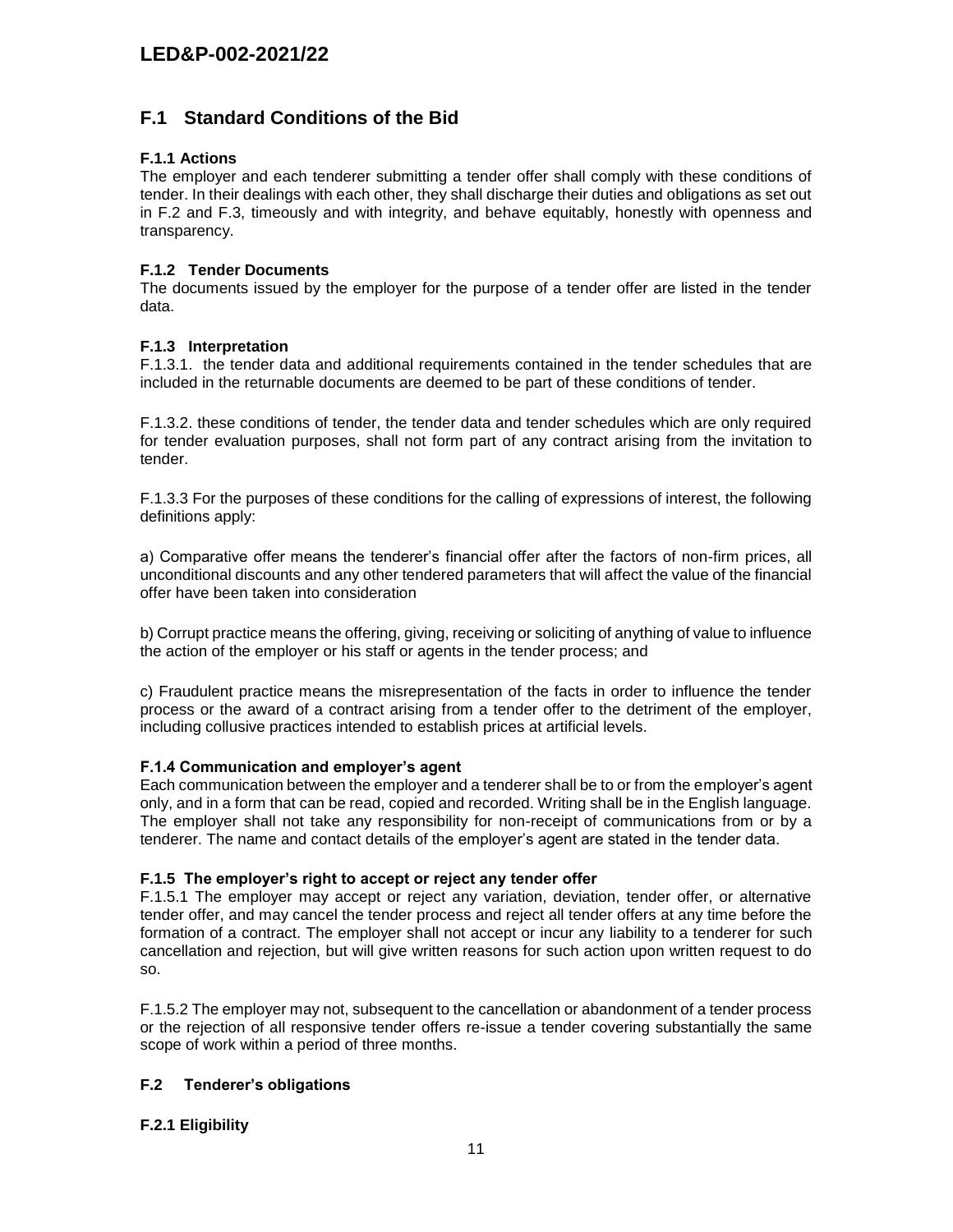Submit a tender offer only if the tenderer satisfies the criteria stated in the tender data and the tenderer, or any of his/ her principals, is not under any restriction to do business with the employer.

#### **F.2.2 Cost of tendering**

Accept that the employer will not compensate the tenderer for any costs incurred in the preparation and submission of a tender offer, including the costs of any testing necessary to demonstrate that aspects of the offer to satisfy requirements.

It is a term of this bid that the employer is indemnified from any liability arising or accruing from expenses or damages or losses incurred by the bidder including in the event the employer opts to cancel or discontinue the bidding process of this tender.

#### **F.2.3 Check documents**

Check the tender documents on receipt for completeness and notify the employer of any discrepancy or omission.

## **F.2.4 Confidentiality and copyright of documents<sup>i</sup>**

Treat as confidential all matters arising in connection with the tender. Use and copy the documents issued by the employer only for the purpose of preparing and submitting a tender offer in response to the invitation.

The distribution of the tender documents is for the sole purpose of obtaining offers. The distribution does not grant permission or licence to use the documents for any other purpose. Tenderers are required to treat the details of all documents supplied in connection with the tender process as private and confidential. All responses to this invitation to tender will be treated in confidence and no information contained therein will be communicated to any third party without the written permission of the tenderer except insofar as is specifically required for the consideration and evaluation of the response or as may be required under law.

#### **F.2.5 Reference documents**

Obtain, as necessary for submitting a tender offer, copies of the latest versions of standards, specifications, conditions of contract and other publications, which are not attached but which are incorporated into the tender documents by reference.

#### **F.2.6 Acknowledge addenda**

Acknowledge receipt of addenda to the tender documents, which the employer may issue, and if necessary apply for an extension to the closing time stated in the tender data, in order to take the addenda into account.

#### **F.2.7 Clarification meeting**

Attend, where required, a clarification meeting at which tenderers may familiarize themselves with aspects of the proposed work, services or supply and raise questions. Details of the meeting are stated in the tender data.

## **F.2.8 Seek clarification**

Request clarification of the tender documents, if necessary, by notifying the employer at least five (5) working days before the closing date stated in the tender data.

#### **F.2.9 Insurance**

Be aware that the extent of insurance to be provided by the employer (if any) might not be for the full cover required in terms of the conditions of contract identified in the contract data. The tenderer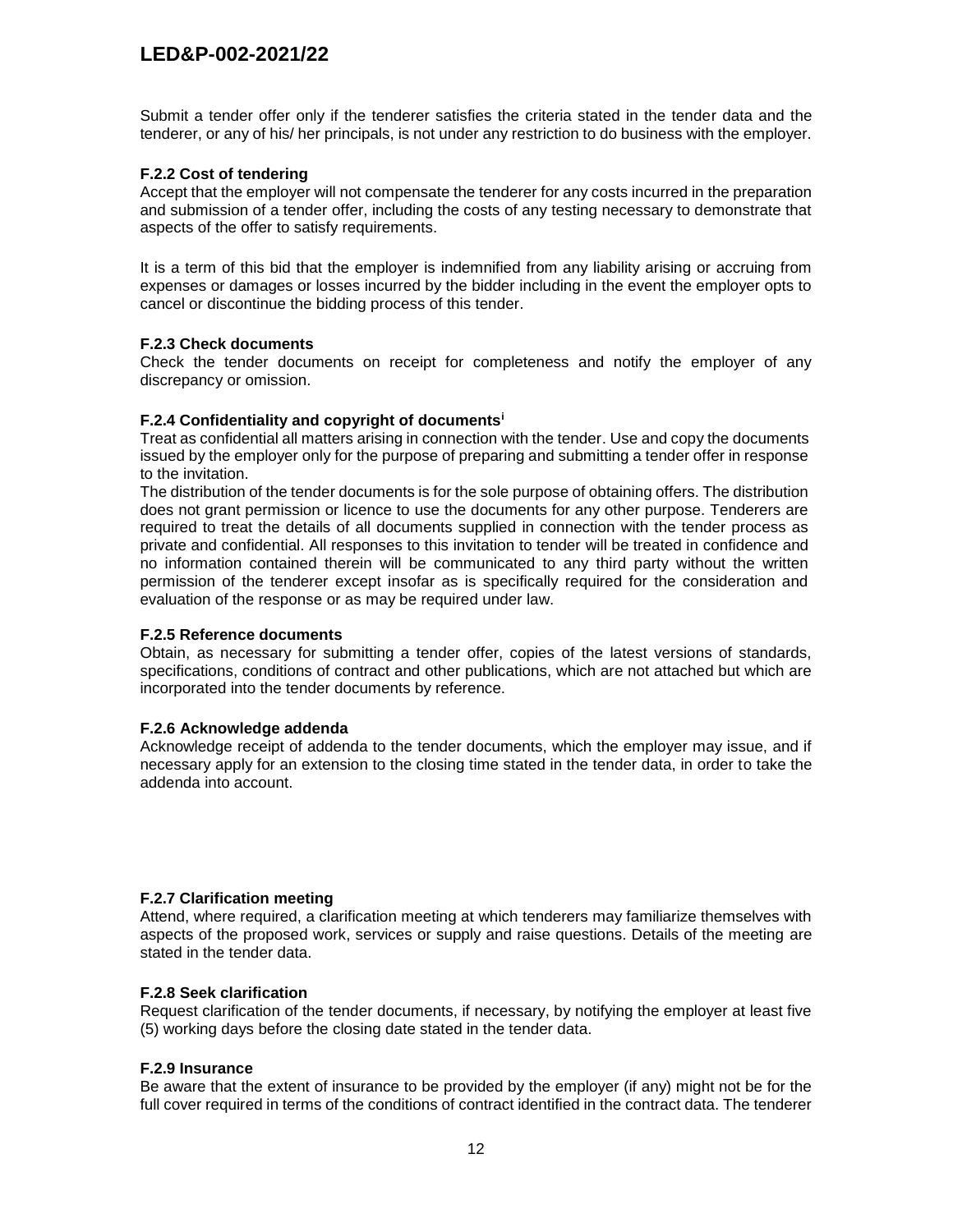is required to seek adequate cover for covering liability that may ensue while delivering copiers to the employer.

## **F.2.10 Pricing the tender offer**

F.2.10.1 Include in the rates, prices, and the tendered total of the prices (if any) all duties, taxes, Value Added Tax (VAT), and other levies payable to the successful tenderer, such duties, taxes and levies being those applicable fourteen (14) days before the closing time stated in the tender data.

F.2.10.2 Provide rates and prices that are fixed for the duration of the contract, payable after delivery of the copiers, subject to inspection by the Employer.

F.2.10.3 State the rates and prices in South African Rand.

F.2.10.4 The municipality has limited resources and bids must be competitive, with market related pricing, as this will be one of the deciding factors in the final award of the contract

#### **F.2.11 Alterations to documents**

Not make any alterations or additions to the tender documents, except to comply with instructions issued by the employer, or necessary to correct errors made by the tenderer. All signatories to the tender offer shall initial all such alterations. Erasures and the use of masking fluid or TIPPEX are prohibited.

#### **F.2.12 Alternative tender offers**

F.2.12.1 Submit alternative tender offers only if a main tender offer, strictly in accordance with all the requirements of the tender documents, is also submitted. The alternative tender offer is to be submitted with the main tender offer together with a schedule that compares the requirements of the tender documents with the alternative requirements of the tenderer proposes.

F.2.12.2 Accept that an alternative tender offer may be based only on the criteria stated in the tender data or criteria otherwise acceptable to the employer.

#### **F.2.13 Submitting a tender offer**

F.2.13.1 Submit a tender offer to provide the whole of the works, services or supply identified in the contract data and described in the scope of works, unless stated otherwise in the tender data.

F.2.13.2 Return all returnable documents to the employer after completing them in their entirety.

F.2.13.3 Submit the parts of the tender offer communicated on paper as an original plus the number of copies stated in the tender data, with an English translation of any documentation in a language other than English.

F.2.13.4 Sign the original copies of the tender offer where required in terms of the tender data. The employer will hold all authorized signatories liable on behalf of the tenderer. Signatories for tenderers proposing to contract as joint ventures shall state; which of the signatories is the lead partner whom the employer shall hold liable for the purpose of the tender offer.

F.2.13.5 Seal the original package marking the package as "ORIGINAL"

F.2.13.6 Seal the original tender offer package in an outer package that states on the outside only the employer's address and identification details as stated in the tender data.

F.2.13.7 Accept that the employer will not assume any responsibility for the misplacement or premature opening of the tender offer if the outer package is not sealed and marked as stated.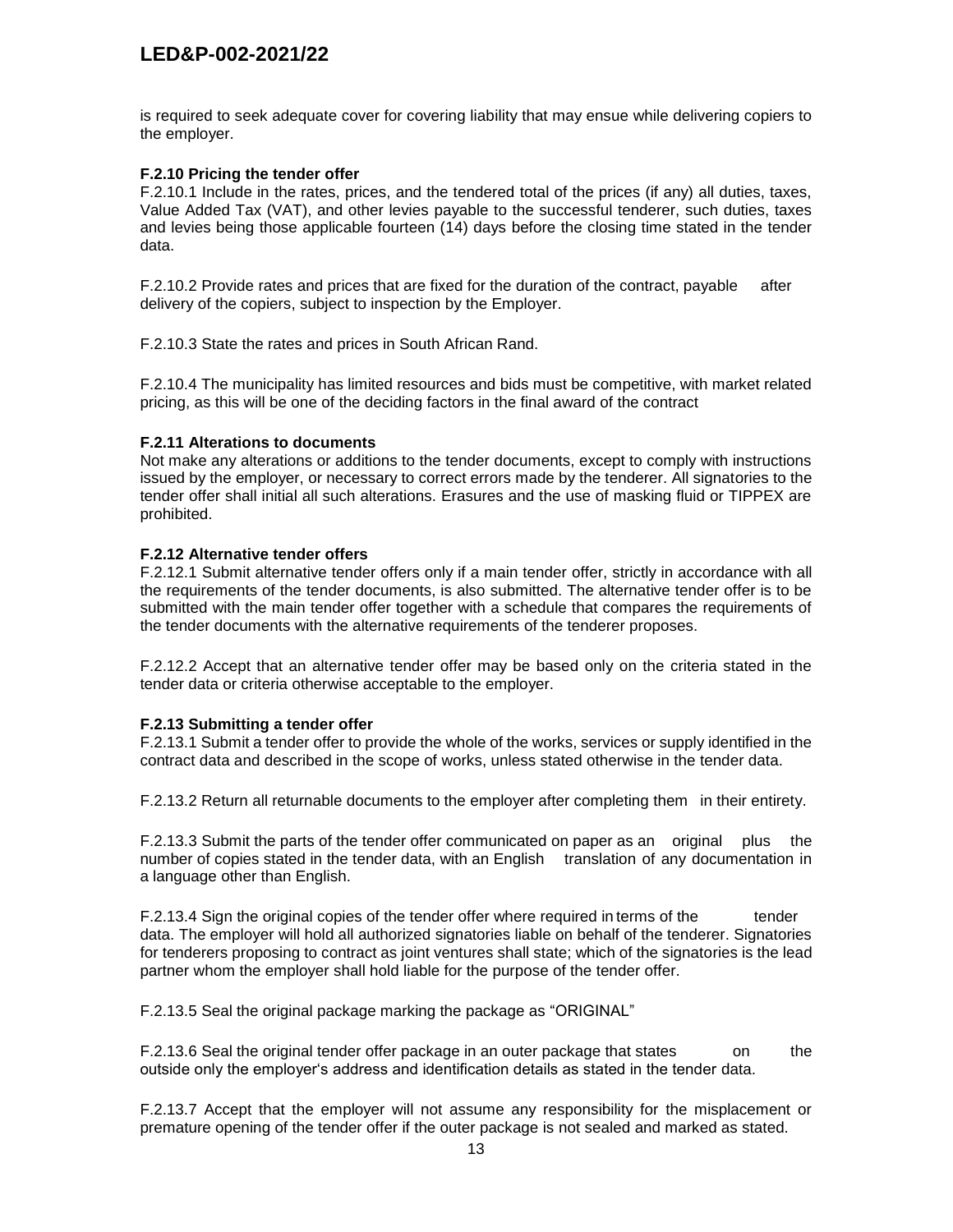#### **F.2.14 Information and data to be completed in all respects**

Accept that tender offers, which do not provide all the data or information requested completely and in the form required, will be regarded by the employer as non-responsive.

## **F.2.15 Closing Time**

F.2.15.1 Ensure that the employer receives the tender offer at the address specified in the tender data not later than the closing time stated in the tender data. Proof of posting shall not be accepted as proof of delivery. The employer shall not accept tender offers submitted by telegraph, facsimile or e-mail.

F.2.15.2 Accept that, if the employer extends the closing time stated in the tender data for any reason, the requirements of these conditions of tender apply equally to the extended deadline.

#### **F.2.16 Tender Offer Validity**

F.2.16.1 Hold the tender offer(s) valid for acceptance by the employer at any time during the validity period stated in the tender data after the closing time stated in the tender data.

F.2.16.2 If requested by the employer, consider extending the validity period stated in the tender data for an agreed additional period.

## **F.2.17 Clarification of tender offer after submission**

Provide clarification of a tender offer in response to a request to do so from the employer during the evaluation of tender offers. This may include providing a breakdown of rates or prices and correction of arithmetical errors by the adjustment of certain rates or item prices (Or both).

No change in the competitive position of tenderers or substance of the tender offer is sought, offered, or permitted.

#### **Note: Sub-clause F.2.17 does not preclude the negotiation of the final terms of the contract with a preferred tenderer following a competitive selection process, should the Employer elect to do so.**

#### **F.2.18 Provide other material**

F.2.18.1 Provide, on request by the employer, any other material that has a bearing on the tender offer, the tenderer's commercial position (including notarized joint venture agreements), referencing arrangements, or samples of materials, considered necessary by the employer for the purpose of a full and fair risk assessment. Should the tenderer not provide the material, or a satisfactory reason as to why it cannot be provided, by the time for submission stated in the employer's request, the employer may regard the tender offer as non-responsive.

## **F.2.19 Inspections, tests and analysis**

Provide access during working hours to premises for inspections, tests and analysis as provided for in the tender data.

#### **F.2.20 Submit securities, bonds, policies, etc.**

If requested, submit for the employer's acceptance before formation of the contract, all securities, bonds, guarantees, policies and certificates of insurance required in terms of the conditions of contract identified in the contract data.

#### **F.2.21 Check final draft**

Check the final draft of the contract provided by the employer within the time available for the employer to issue the contract.

#### **F.2.22 Return of other tender documents**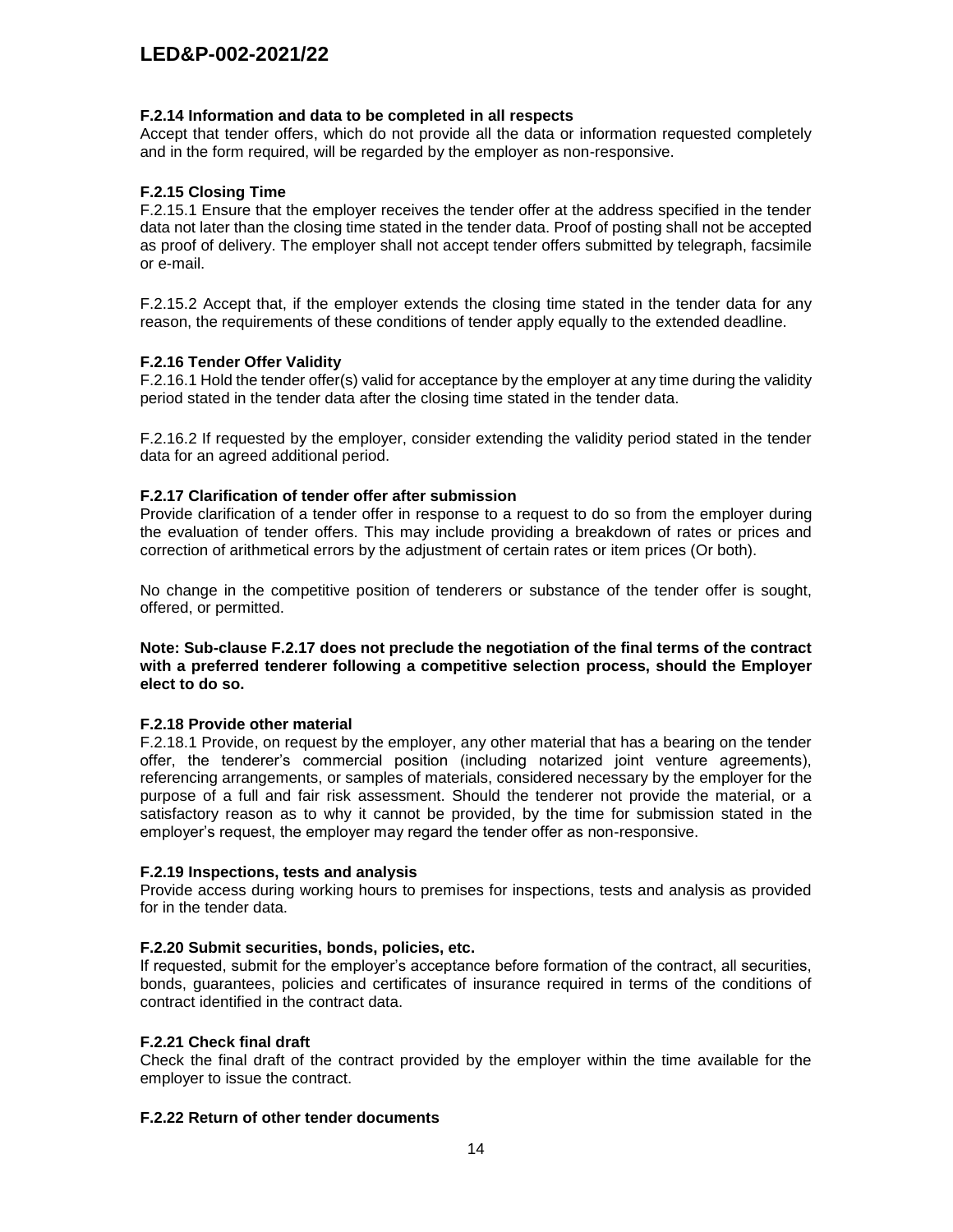If so instructed by the employer, return all retained tender documents within twenty eight (28) days after the expiry of the validity period stated in the tender data.

## **F.2.23 Certificates**

Include in the tender submission or provide the employer with any certificates as stated in the tender data.

#### **F.3 The employer's undertakings**

#### **F.3.1 Respond to clarification**

Respond to a request for clarification received up to five (5) working days before the tender closing time stated in the Tender Data and notify all tenderers who drew procurement documents.

#### **F.3.2 Issue Addenda**

If necessary, issue addenda that may amend or amplify the tender documents to each tenderer during the period from the date that tender documents are available until seven (7) days before the tender closing time stated in the Tender Data. If, as a result a tenderer applies for an extension to the closing time stated in the Tender Data, the Employer may grant such extension and, shall then notify all tenderers who drew documents.

## **F.3.3 Return late tender offers**

Return tender offers received after the closing time stated in the Tender Data, unopened, (unless it is necessary to open a tender submission to obtain a forwarding address), to the tenderer concerned.

## **F.3.4 Opening of tender submissions**

F.3.4.1 Unless the two-envelope system is to be followed, open valid tender submissions in the presence of tenderers' agents who choose to attend at the time and place stated in the tender data. Tender submissions for which acceptable reasons for withdrawal have been submitted will not be opened.

F.3.4.2 Announce at the meeting held immediately after the opening of tender submissions, at a venue indicated in the tender data, the name of each tenderer whose tender offer is opened, the total of his prices, preferences claimed and time for completion, if any, for the main tender offer only.

F.3.4.3 Make available the record outlined in F.3.4.2 to all interested persons upon a formal request.

#### **F.3.5 Two-envelope system**

F.3.5.1 Where stated in the tender data that a two-envelope system is to be followed, open only the technical proposal of valid tenders in the presence of tenderers' agents who choose to attend at the time and place stated in the tender data and announce the name of each tenderer whose technical proposal is opened.

F.3.5.2 Evaluate the quality of the technical proposals offered by tenderers, then advice tenderers who remain in contention for the award of the contract of the time and place when the financial proposals will be opened. Open only the financial proposals of tenderers, who score in the quality evaluation more than the minimum number of points for quality stated in the tender data, and announce the score obtained for the technical proposals and the total price and any preferences claimed. Return unopened financial proposals to tenderers whose technical proposals failed to achieve the minimum number of points for quality.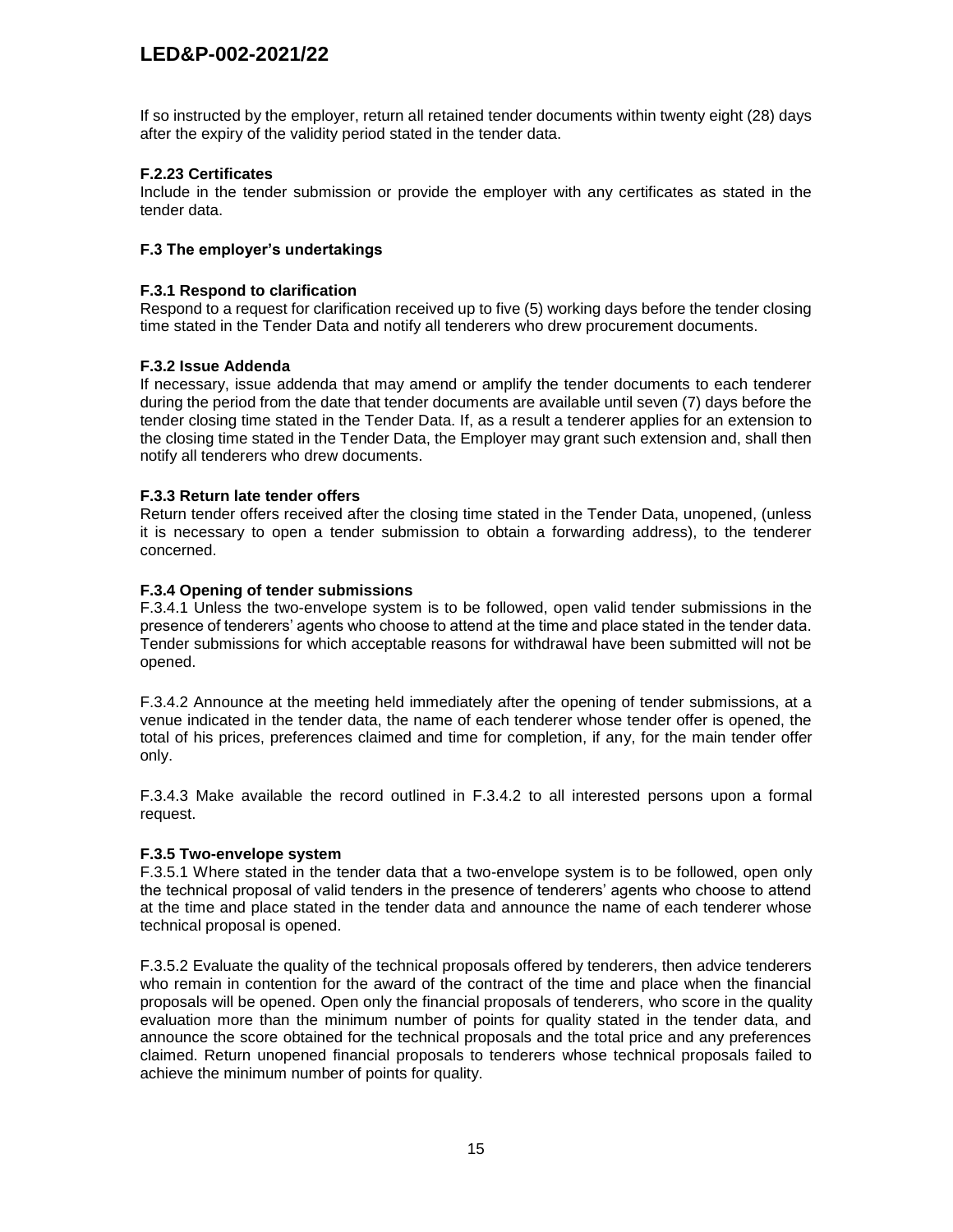### **F.3.6 Non-disclosure**

To not disclose to tenderers, or to any other person not officially concerned with such processes, information relating to the evaluation and comparison of tender offers, the final evaluation price and recommendations for the award of a contract, until after the award of the contract to the successful tenderer.

## **F.3.7 Grounds for rejection and disqualification**

Determine whether there has been any effort by a tenderer to influence the processing of tender offers and instantly disqualify a tenderer (and his tender offer) if it is established that he engaged in corrupt or fraudulent practices.

## **F.3.8 Test for responsiveness**

F.3.8.1 Determine, after opening and before detailed evaluation, whether each tender offer properly received:

- a. Complies with the requirements of these Conditions of Tender,
- b. Has been properly and fully completed and signed, and

## **F.3.9 Arithmetical errors**

F.3.9.1 Check responsive tender offers for arithmetical errors, correcting them in the following manner:

- a. Where there is a discrepancy between the amounts in figures and in words, the amount in figures shall govern.
- b. If bills of quantities (or schedule of quantities or schedule of rates) apply and there is an error in the line item total resulting from the product of the unit rate and the quantity, the rate shall govern and the total shall be corrected.
- c. Where there is an error in the total of the prices either as a result of other corrections required by this checking process or in the tenderer's addition of prices, the rate shall govern and the tenderer will be asked to revise selected item prices to achieve the tendered total of the prices.
- F.3.9.2 Consider the rejection of a tender offer if the tenderer does not correct or accept the correction of his/ her arithmetical errors in the manner described in F.3.9.1.

#### **F.3.10 Clarification of a tender offer**

Obtain clarification from a tenderer on any matter that could give rise to ambiguity in a contract arising from the tender offer.

## **F.3.11 Evaluation Methodology**

- a. In addition to all items highlighted under Page 2 titled **"Very Important Notice on Disqualifications",** the tenders will be evaluated in terms of the Municipality Supply Chain Management policy, Preferential Procurement Framework Act (Act 5 of 2000) and its regulations as enacted in 2001.
- b. Tenders will be evaluated using the 80/20 points allocation system. The total points out of a possible maximum of 100 will be calculated using various formulae to calculate price as well as for preferential procurement.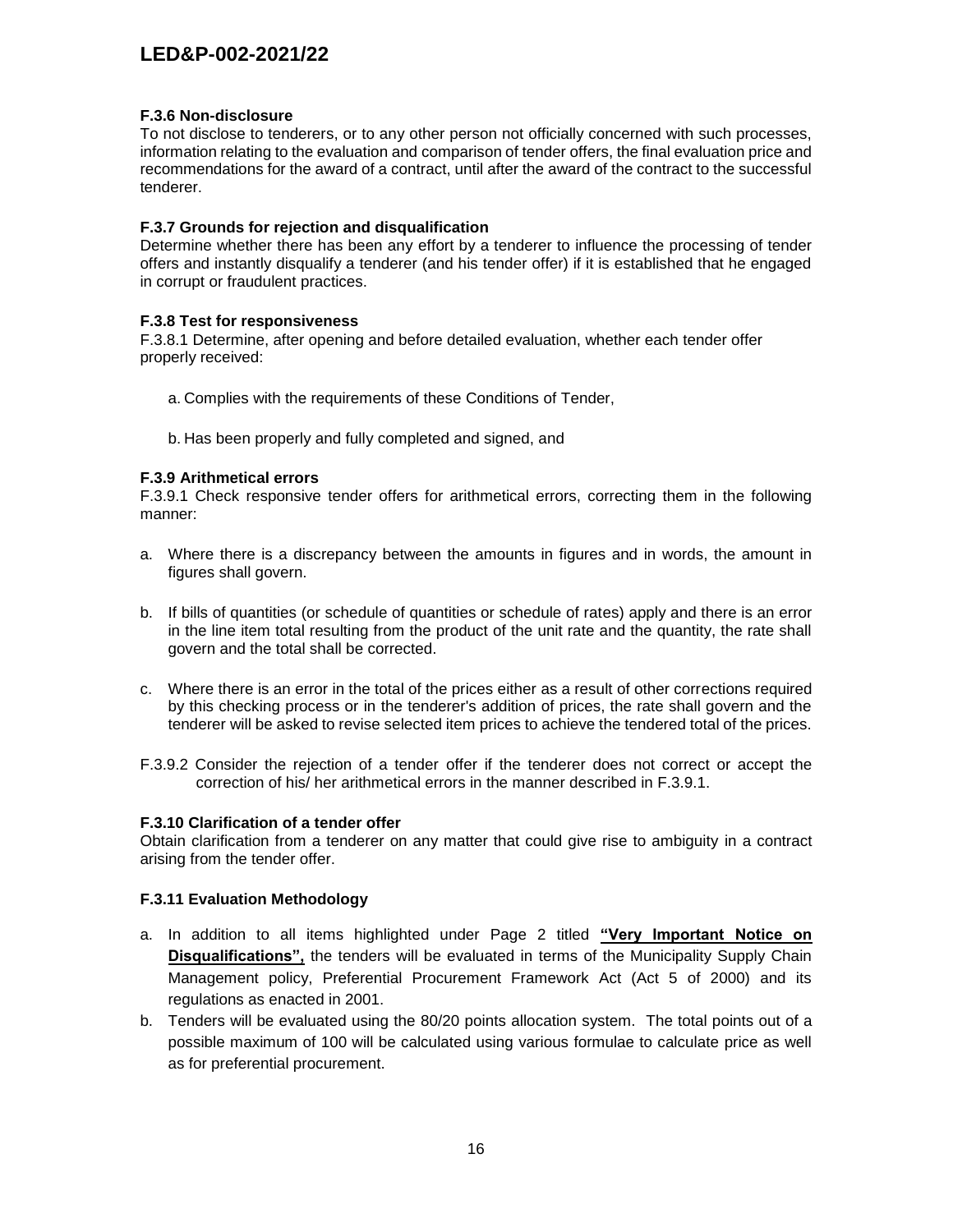## **F.3.13 Acceptance of tender offer**

F.3.13.1 Accept tender offer only if the tenderer complies with the legal requirements stated in the Tender Data.

F.3.13.2 Notify the successful tenderer of the employer's acceptance of his/her tender offer by completing and returning one copy of the form of offer and acceptance before the expiry of the validity period stated in the tender data, or agreed additional period. Providing the form of offer and acceptance does not contain any qualifying statements, it will constitute the formation of a contract between the employer and the successful tenderer as described in the form of offer and acceptance.

## **F.3.14 Notice to unsuccessful tenderers**

After the successful tenderer has acknowledged the employer's notice of acceptance, the employer will publicise a list of successful bidders on the municipal website

## F.3.14 **Municipality's right to accept or reject any or all Bids**

*The municipality reserves the right to:*

- Accept or reject any bid;
- Annul the tender process and reject all bids at any time prior to contract award;
- Award the contract to one or more bidders; without thereby incurring any liability to the affected Bidder or bidders.
- Accept one or more bids submissions.
- **Reject all bids submitted.**
- **Request further information from any bidder after the closing date.**
- **Cancel this bid or any part thereof any time, or**
- Award this bid or any part thereof to any one or more bidders.
- Vary the site or number of sites and/or guards due to operational or budgetary requirements.

#### **F.3.15. Prepare contract documents**

Revise documents that shall form part of the contract and that were issued by the employer as part of the tender documents to take account of:

- addenda issued during the tender period,
- inclusion of the returnable documents,
- other revisions agreed between the employer and the successful tenderer, and
- the schedule of deviations attached to the form of offer and acceptance, if any.

#### **F.3.16 Issue final contract**

Prepare and issue the final draft of contract documents to the successful tenderer for acceptance within fourteen (14) days after the date of the employer's signing of the form of offer and acceptance (including the schedule of deviations, if any). Only those documents that the conditions of tender require the tenderer to submit, after acceptance by the employer, shall be included.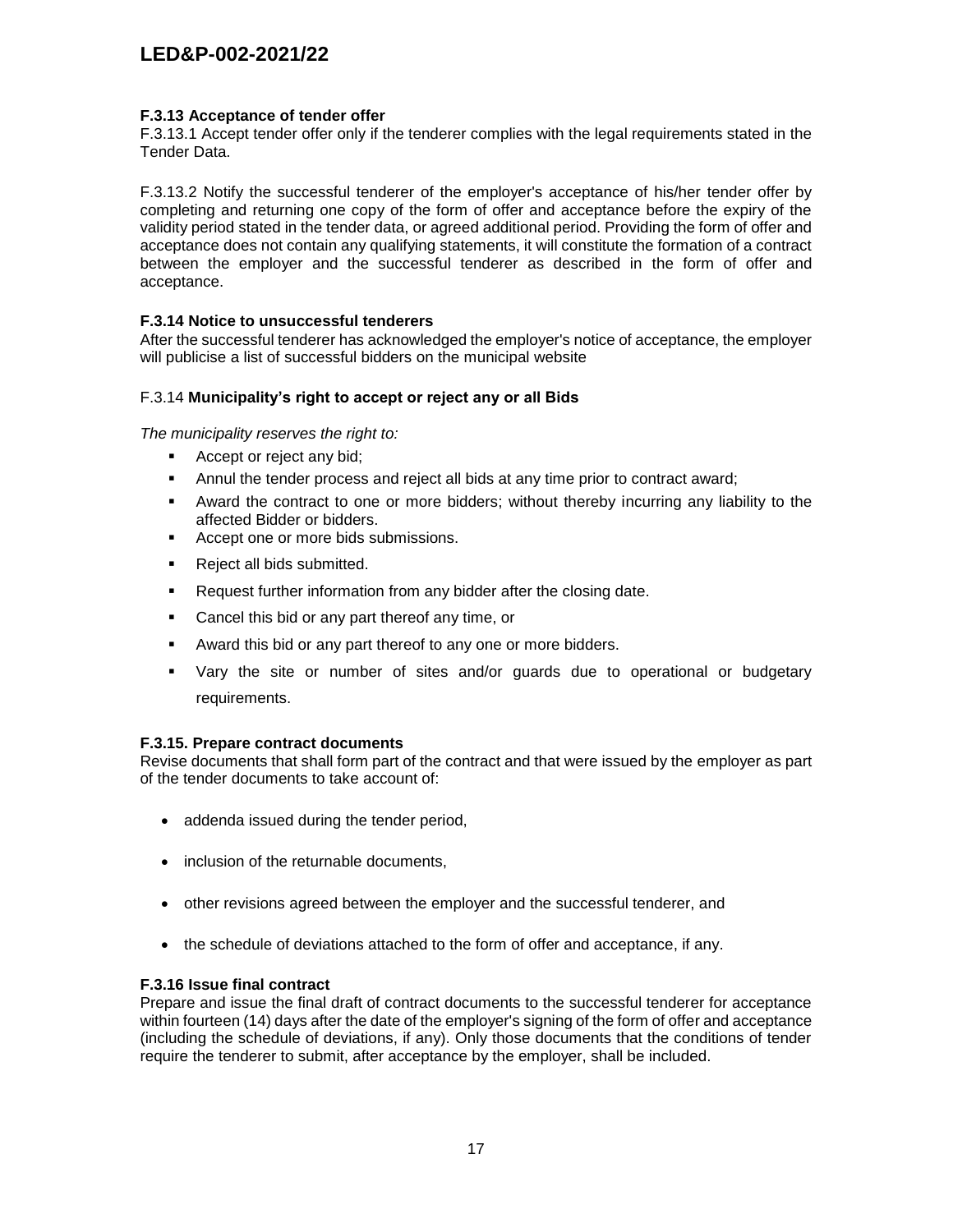## **F.3.17 Provide copies of the contracts**

Provide to the successful tenderer the number of copies stated in the Tender Data of the signed copy of the contract as soon as possible after completion and signing of the form of offer and acceptance.

## **3. List of attachments required for Evaluation Purposes**

- a. The recent up-to-date central supplier database(CSD) registration report detailing all compliance requirements; [Last verified between the **advert date** and the **closing date**];
- b. Tax compliance status pin
- c. Copy of the statement of municipal rates and taxes for the company or of its directors (not in arrears for more than three (3) months before the closing date), if renting a lease agreement and owner's proof of municipal rates must be submitted (not in arrears for more than three (3) months before the closing date). If the bidder is operating where municipal rates are not applicable, a proof of residence from the traditional authority must be submitted (not older than three (3) months before the closing date).
- d. Certified copy of SACPLAN (South African Council For Planners) certificate as a Technical/Professional planner and/ or Certified copy of registration certificate with PLATO (South African Council for professional and technical surveyors) of the company director.
- e. If Joint Venture attach a signed joint venture agreement
- f. If joint Venture each party/Company must attach **a**. to **d**.

## **4. EVALUATION METHODOLOGY**

## **Bids will be evaluated in terms of the following 2 stages:**

## **Stage 1: Evaluation on functionality**

 Under functionality, Bidders must achieve a minimum of 80% ((rounded to the nearest decimal point)) for functionality (quality) in order to be considered for further evaluation in stage 2 (Evaluation on Price and BBBEE). Bidders that score less than 80% (rounded to the nearest decimal point) will be disqualified.

# **NB: Only the combined Price & BBBEE points will determine the highest point scoring bidder to be awarded the contract.**

## **Guidelines for Evaluation using the Weighting method**

- a. Score sheets will be prepared and provided to panel members to evaluate the bids.
- b. The score sheet should contain all the criteria and the weight for each criterion as well as the values to be applied for evaluation as indicated in the bid documents.
- c. Each panel member should after thorough evaluation independently award his / her own value to each individual criterion.
- d. Score sheets should be signed by panel members and if necessary, written motivation may be requested from panel members where vast discrepancies in the values awarded for each criterion exist.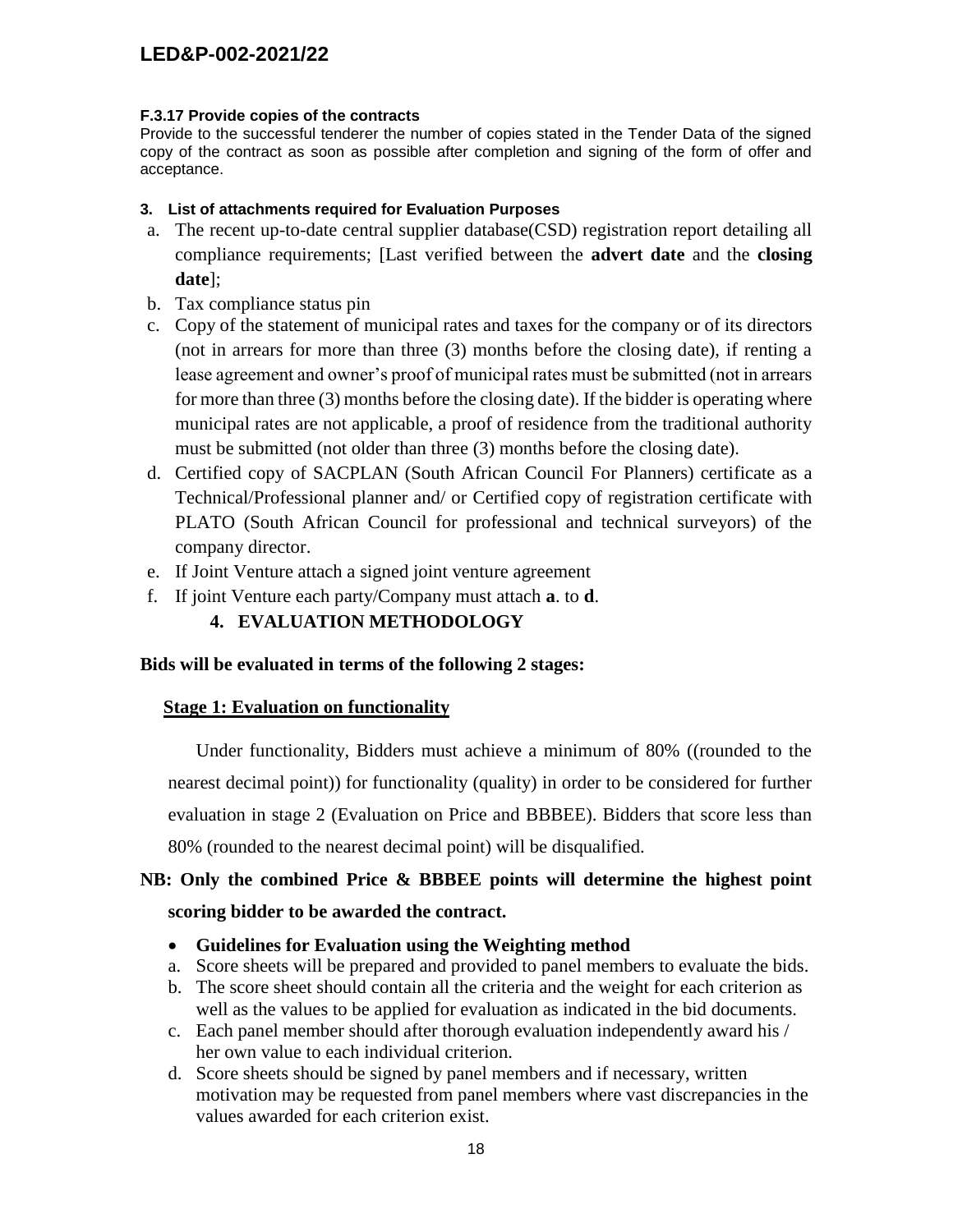- e. If the minimum qualifying score for functionality is indicated as a percentage in the bid documents, the percentage scored for functionality may be calculated as follows:
- i. The value awarded for each criterion should be multiplied by the weight for the relevant criterion to obtain the score for the various criteria;
- ii. The scores for each criterion should be added to obtain the total score; and
- iii. The following formula should be used to convert the total score to percentage for functionality:

*Ps = (So/Ms) x 100*

Where:

 $Ps$  = percentage scored for functionality by bid under consideration

 $S_0$  = total score of bid under consideration

 $Ms$  = maximum possible score [the highest score by any bidder]

The percentage of each panel member should be added and divided by the number of panel members to establish the average percentage obtained by each bidder for functionality.

| <b>Criteria</b>                                               | Weights | <b>Applicable values</b> |
|---------------------------------------------------------------|---------|--------------------------|
| <b>Company Experience</b>                                     | 30      |                          |
| Successfully completed traceable projects<br>$3 \times$<br>in |         |                          |
| Demarcation of sites (attach 3 appointment letters and on     |         |                          |
| client's letter head)                                         |         |                          |
| PROJECT METHODOLOGY                                           | 10      |                          |
| Work schedule with clear deliverables<br>$\bullet$            |         | Poor<br>$=1$             |
| Approach Paper on Work Schedules with clear                   |         |                          |
| deliverables                                                  |         | Average<br>$=2$          |
| <b>PROPOSED KEY PERSONNEL</b>                                 | 60      |                          |
| <b>Project Manager/Town Planner</b>                           |         | Good<br>$=$ 3            |
| Attach the following:                                         |         |                          |
| • CV indicating a minimum of three $(3)$ years' proven        |         | Very good $=$ 4          |
| experience in demarcation of sites.                           |         |                          |
| • Certified copy of National diploma in Town and              |         | Excellent $= 5$          |
| Regional Planning or higher                                   |         |                          |
| <b>Land Surveyor</b>                                          |         |                          |
| Attach the following:                                         |         |                          |
| • CV indicating a minimum of three $(3)$ years' proven        |         |                          |
| experience in demarcation of sites.                           |         |                          |
| • Certified copy of National diploma in Land Surveying        |         |                          |
| or higher                                                     |         |                          |
| <b>Total functionality Score</b>                              | 100     |                          |

# **5. EVALUATION ON PRICE 80/20 AND BBBEE STATUS**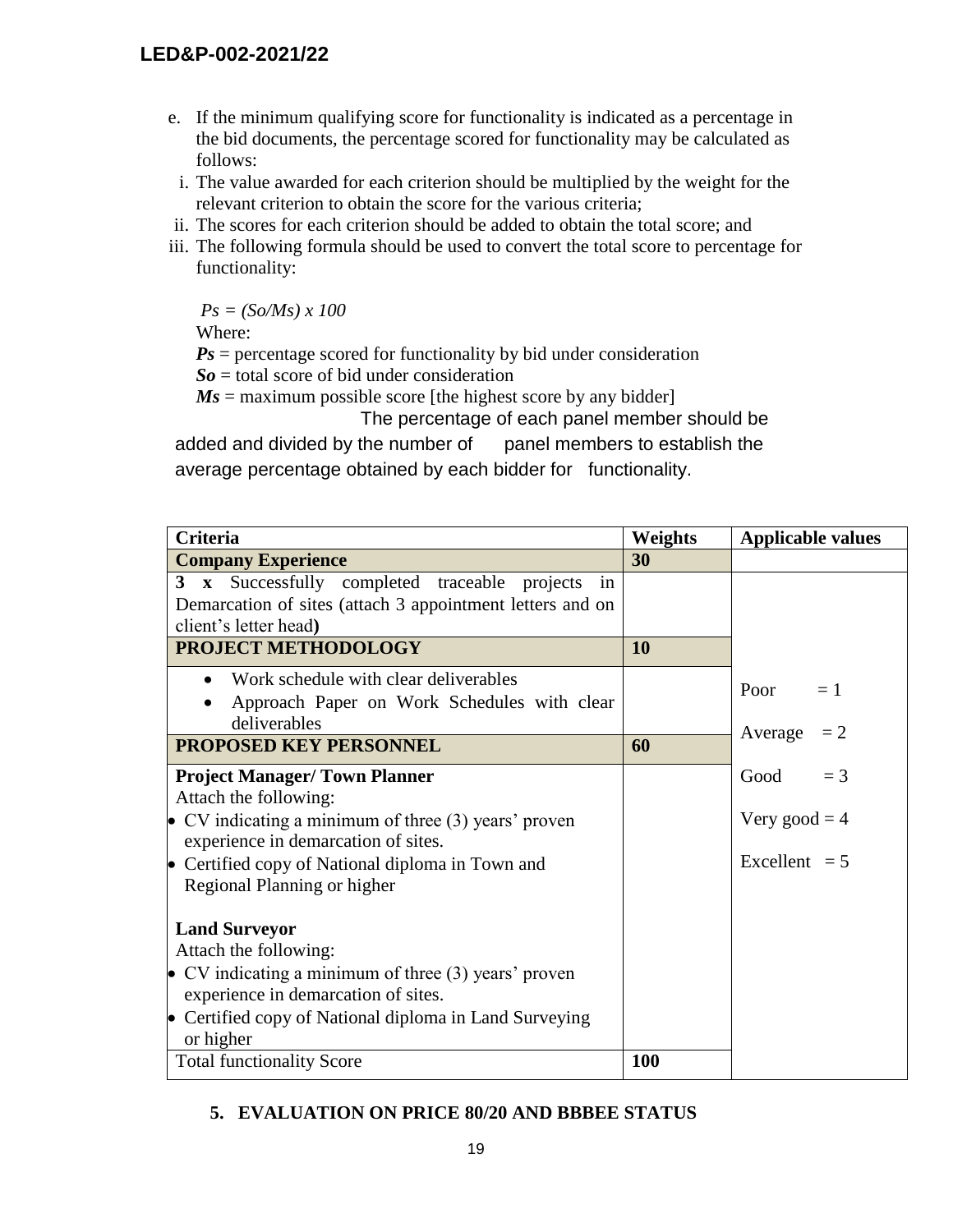## **a) Financial offer and evaluation on price points**

- Score Bid evaluation points for financial offer.
- Confirm that Bidders are eligible for the BBBEE claimed, and if so, score Bid evaluation points for BBBEE.
- Calculate total Bid evaluation points (Price points plus BBBEE points)
- Rank Bid offers from the highest number of Bid evaluation points to the lowest.
- The bidder obtaining the highest number of total points will be awarded the contract.
- **Preference points shall be calculated after prices have been brought to a** comparative basis taking into account all factors of non-firm prices and all unconditional discounts;.
- Points scored must be rounded off to the nearest 2 decimal places.
- In the event that two or more bids have scored equal total points, the successful bids must be the one scoring the highest number of preference points for B-BBEE.
- However, when functionality is part of the evaluation process and two or more bids have scored equal points including equal preference points for B-BBEE, the successful bid must be the one scoring the highest score for functionality.
- Should two or more bids be equal in all respects, the award shall be decided by the drawing of lots.

# **b) Price formula**

$$
Ps = 80(1 - \frac{(Pt - P_{min})}{P_{min}})
$$

Where-

Ps = Points scored for price of tender under consideration; Pt = Price of tender under consideration; and Pmin = Price of lowest acceptable tender.

# **c) Scoring for BBBEE**

- Bids will evaluated in accordance with the prescripts of the Preferential Procurement Policy Framework Act (PPPFA) and the associated Preferential Procurement Regulations of 2017, which stipulate a 80/20 preference point system for acquisition of goods or services for Rand value equal to or above R30 000 and up to R50 million
- Bidders must attach certified copies of BBBEE to claim BBBEE points. Failure to attach the valid BBBEE points shall not disqualify the Bidder from further evaluation; but only points will be forfeited.

# **B-BBEE Status Level of Contributor Number of points (80/20 system)**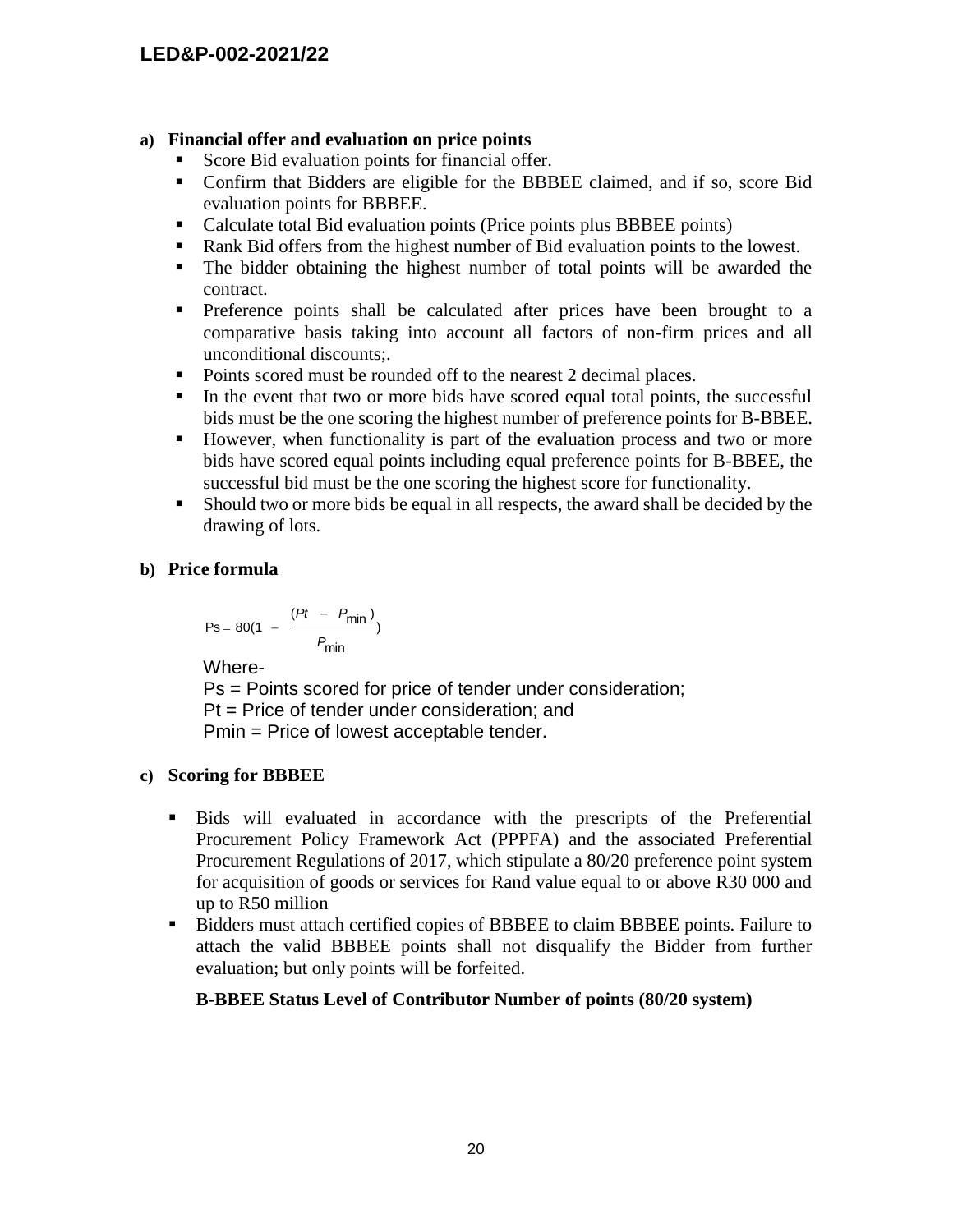| <b>B-BBEE</b><br><b>Status</b><br><b>Level</b> | <b>of</b><br><b>Number of Points</b> |
|------------------------------------------------|--------------------------------------|
| <b>Contributor</b>                             | $(80/20$ system $)$                  |
|                                                | 20                                   |
| $\overline{2}$                                 | 18                                   |
| 3                                              | 14                                   |
| 4                                              | 12                                   |
| 5                                              | 8                                    |
| 6                                              | 6                                    |
| 7                                              | 4                                    |
| 8                                              | $\overline{2}$                       |
| <b>Non-compliant contributor</b>               | 0                                    |
|                                                |                                      |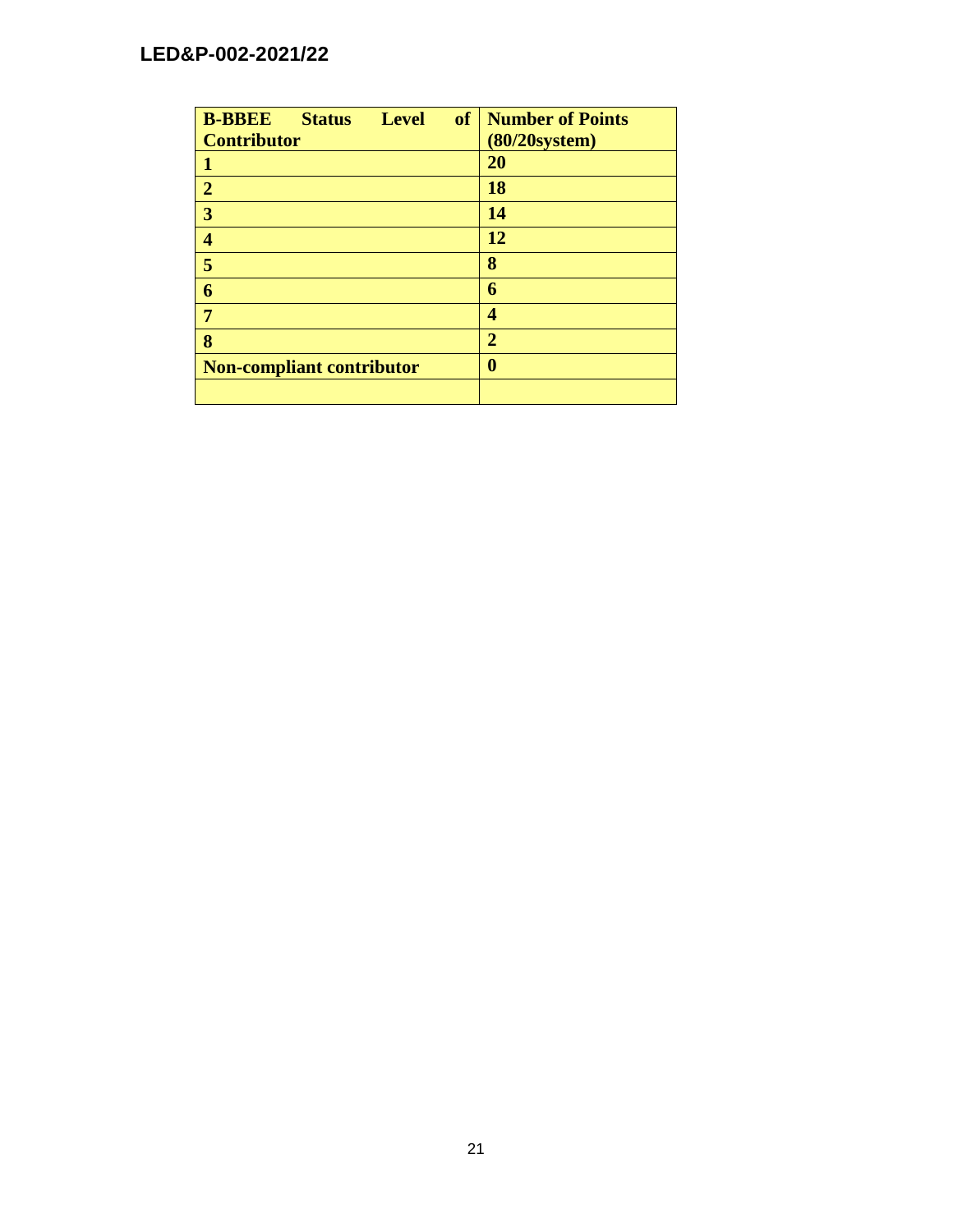

# **DEMARCATION OF 250 SITES AT MOGWADI TOWN**

## **PART T2 LIST OF RETURNABLE DOCUMENTS**

*The bidder must complete the following returnable documents.*

| T2.1             | RETURNABLE SCHEDULES REQUIRED FOR BID          |
|------------------|------------------------------------------------|
| T2.2             | OTHER DOCUMENTS REQUIRED FOR BID               |
| T <sub>2</sub> 3 | RETURNABLE SCHEDULES THAT WILL BE INCORPORATED |
| T24              | OTHER DOCUMENTS THAT WILL BE INCLUDED IN       |

## **NOTE:**

Although the documents under Part T2 is headed "Returnable Documents" in line with the CIDB model, these are not the only documents to be returned together with the bid. **All** the documents indicated on Part T1 must be completed and signed where applicable and submitted as a **complete set of documents**.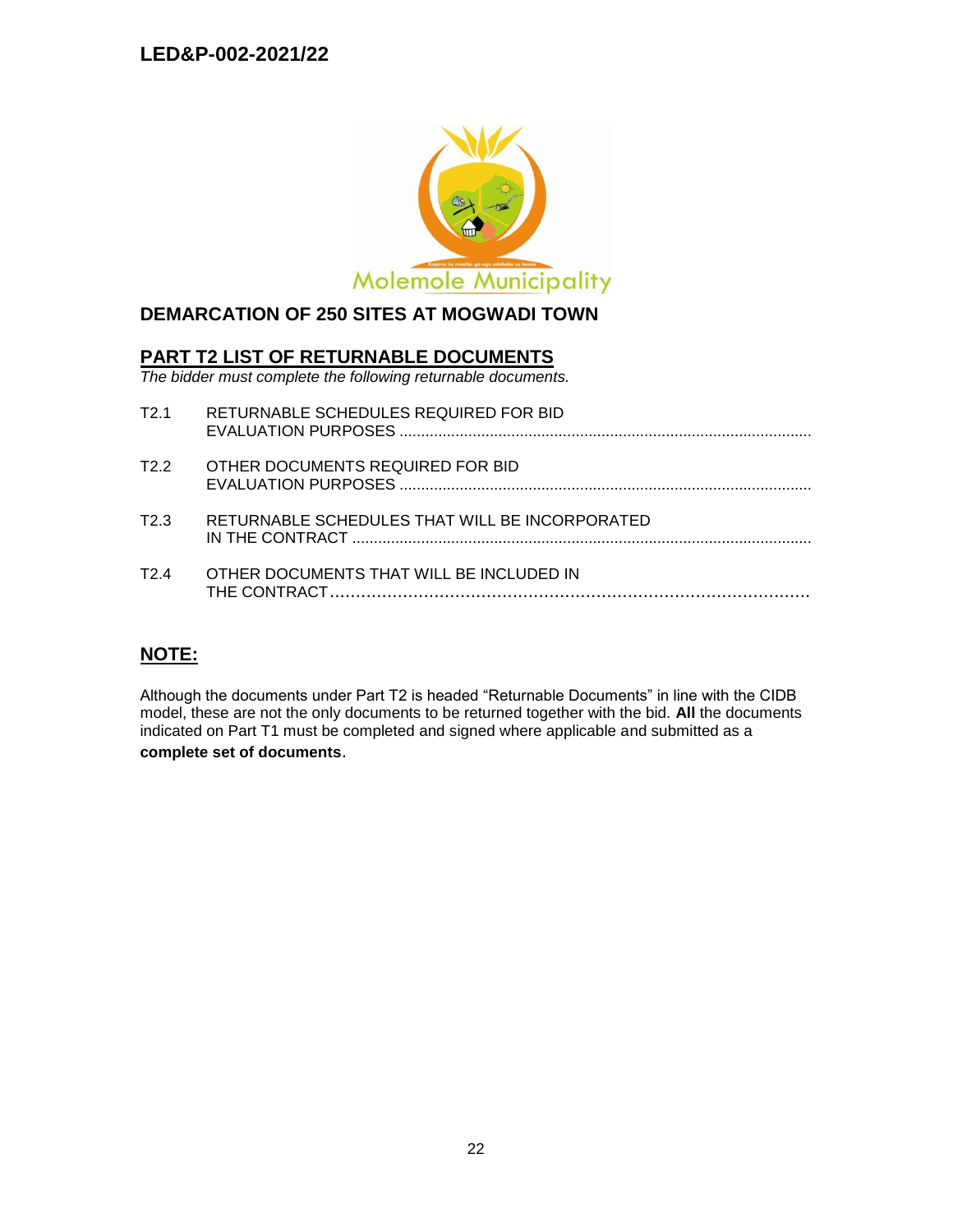## **T2.1 RETURNABLE SCHEDULES REQUIRED FOR BID EVALUATION PURPOSES**

## **CONTENTS**

FORM 2.1.1: SIZE OF ENTERPRISE AND CURRENT WORKLOAD

- FORM 2.1.2: CERTIFICATE OF AUTHORITY FOR JOINT VENTURE (WHERE APPLICABLE)
- FORM 2.1.3: SCHEDULE OF PREVIOUS WORK CARRIED OUT BY BIDDER
- FORM 2.1.4: SCHEDULE OF PROPOSED SUB-CONTRACTORS
- FORM 2.1.5: FINANCIAL REFERENCES
- FORM 2.1.6: DETAILS OF ALTERNATIVE BIDS SUBMITTED
- FORM 2.1.7: AMENDMENTS & QUALIFICATIONS BY BIDDER

## **[PLEASE NOTE IT IS COMPULSORY FOR ALL FORMS AND PAGES TO BE COMPLETED & FOR THE BID DOCUMENT TO BE FULLY INITIALIZED BY DIRECTOR]**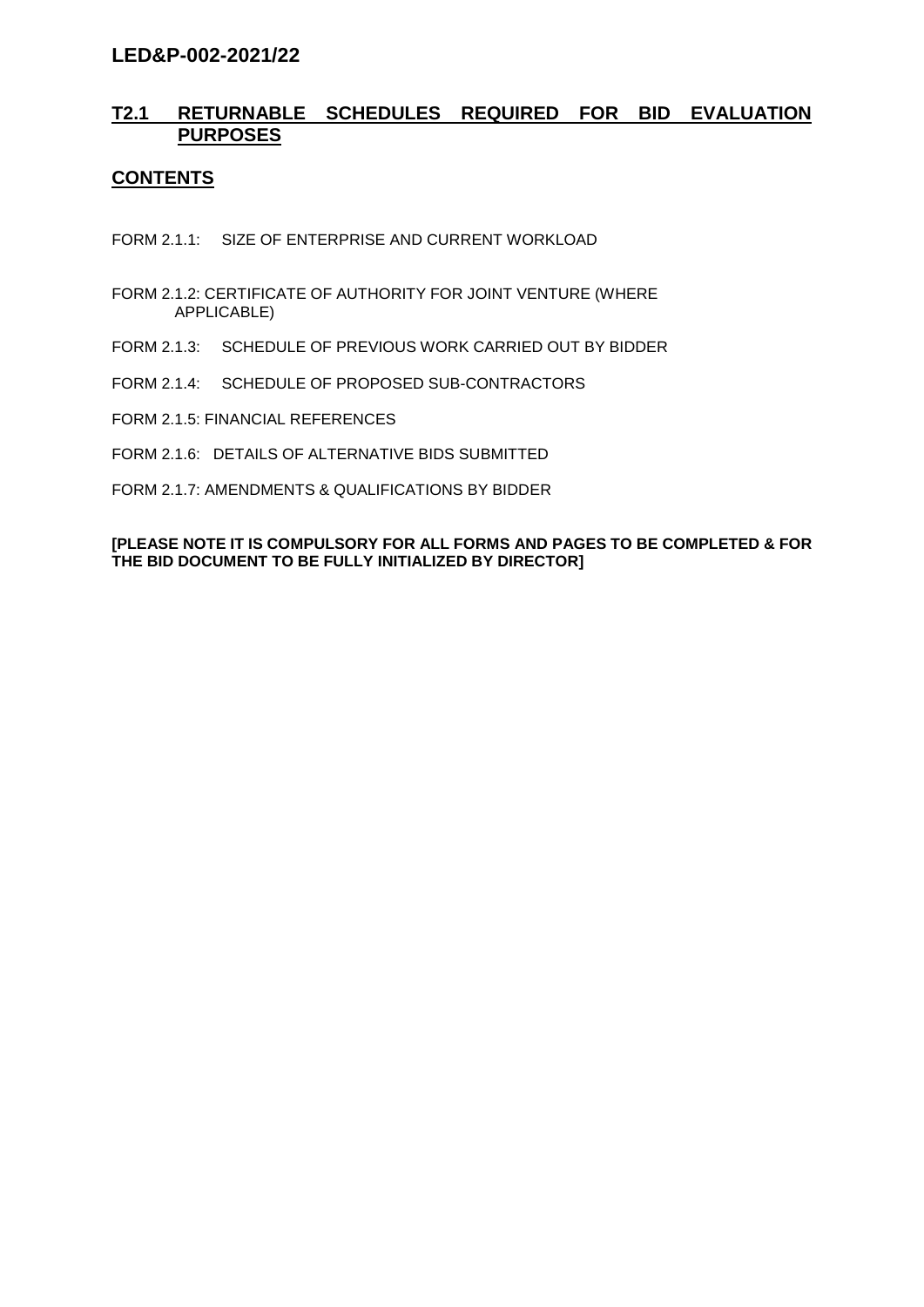# **FORM 2.1.1 SIZE OF ENTERPRISE AND CURRENT WORKLOAD**

a) Total Turnover in the previous financial year? R\_\_\_\_\_\_\_\_\_\_\_\_\_\_\_\_\_\_\_\_\_\_\_\_\_\_\_\_\_

b) c) Estimated turnover for current financial year? R \_\_\_\_\_\_\_\_\_\_\_\_\_\_\_\_\_\_\_

## **List your current contracts and obligations [maximum]:**

| <b>Description</b> | Location | Value (R) | <b>Start date</b> | <b>Duration</b> | Expected<br>completed<br>date |
|--------------------|----------|-----------|-------------------|-----------------|-------------------------------|
|                    |          |           |                   |                 |                               |
|                    |          |           |                   |                 |                               |
|                    |          |           |                   |                 |                               |
|                    |          |           |                   |                 |                               |
|                    |          |           |                   |                 |                               |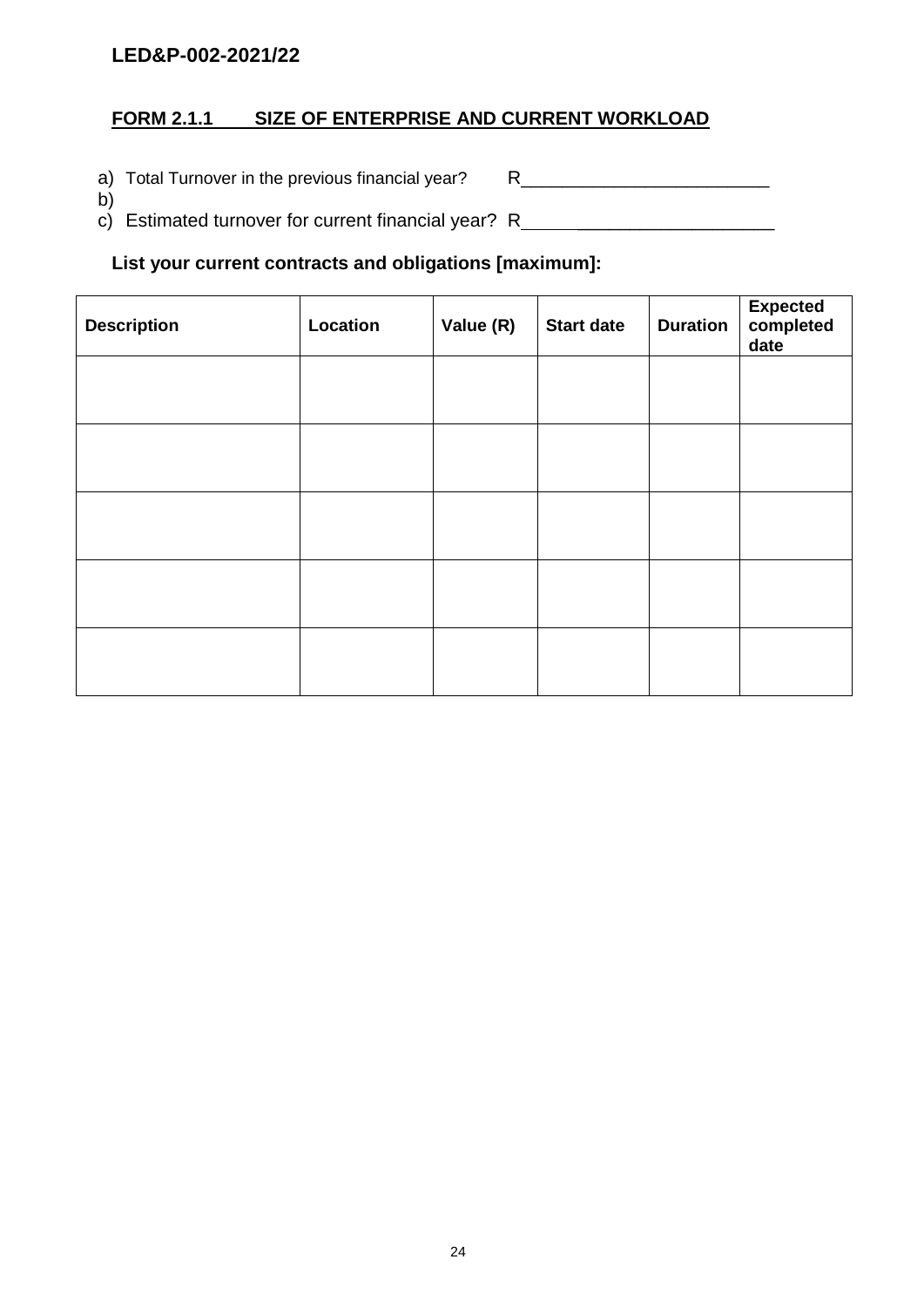# **FORM 2.1.2 CERTIFICATE OF AUTHORITY FOR JOINT VENTURE [WRITE N/A IF NOT APPLICABLE]**

# **[PLEASE ATTACH A CERTIFIED COPY OF THE CERTIFICATE]**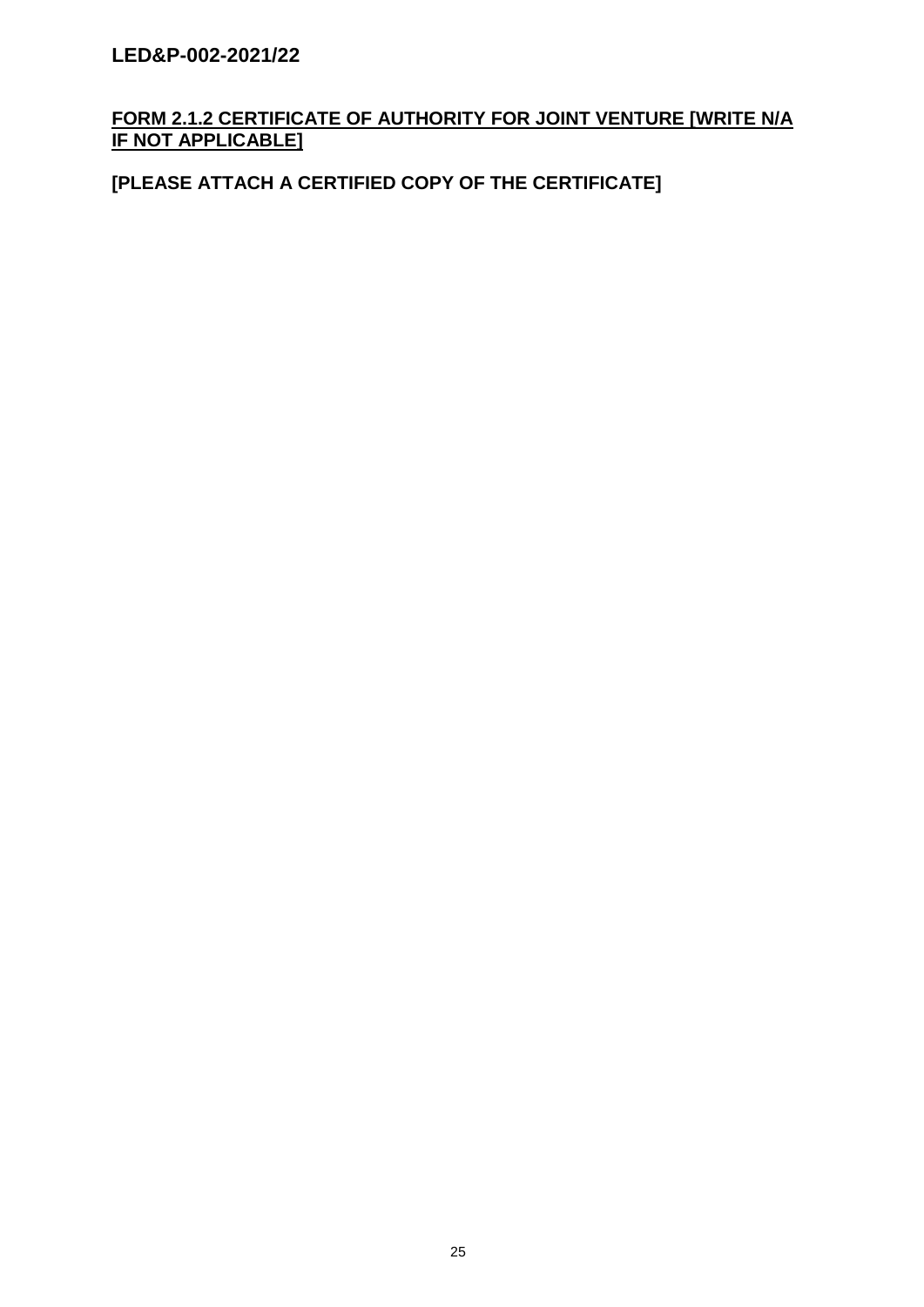## **FORM 2.1.3 SCHEDULE OF PREVIOUS WORK CARRIED OUT BY BIDDER [N.B. COMPULSORY: TO BE USED FOR EVALUATION PURPOSES]**

Provide the following information on **relevant previous experience.** Indicate comparable projects of similar or larger size. This information is material to the award of the Contract. **Give a minimum of two (2) names and telephone numbers and e-mail address per reference. Please provide latest contact details.**

| <b>CLIENT NAME</b><br><b>AND PLACE WHERE</b><br><b>PROJECT</b><br><b>WASIMPLEMENTED</b> | <b>TEL NO &amp;</b><br><b>EMAIL</b><br><b>ADDRESS</b> | <b>DESCRIPTION OF WORK</b> | <b>CONTRACT</b><br><b>VALUE</b><br>(R) | <b>DURATION</b><br><b>CONTRACT</b><br><b>PERIOD</b> |
|-----------------------------------------------------------------------------------------|-------------------------------------------------------|----------------------------|----------------------------------------|-----------------------------------------------------|
|                                                                                         |                                                       |                            |                                        |                                                     |
|                                                                                         |                                                       |                            |                                        |                                                     |
|                                                                                         |                                                       |                            |                                        |                                                     |
|                                                                                         |                                                       |                            |                                        |                                                     |
|                                                                                         |                                                       |                            |                                        |                                                     |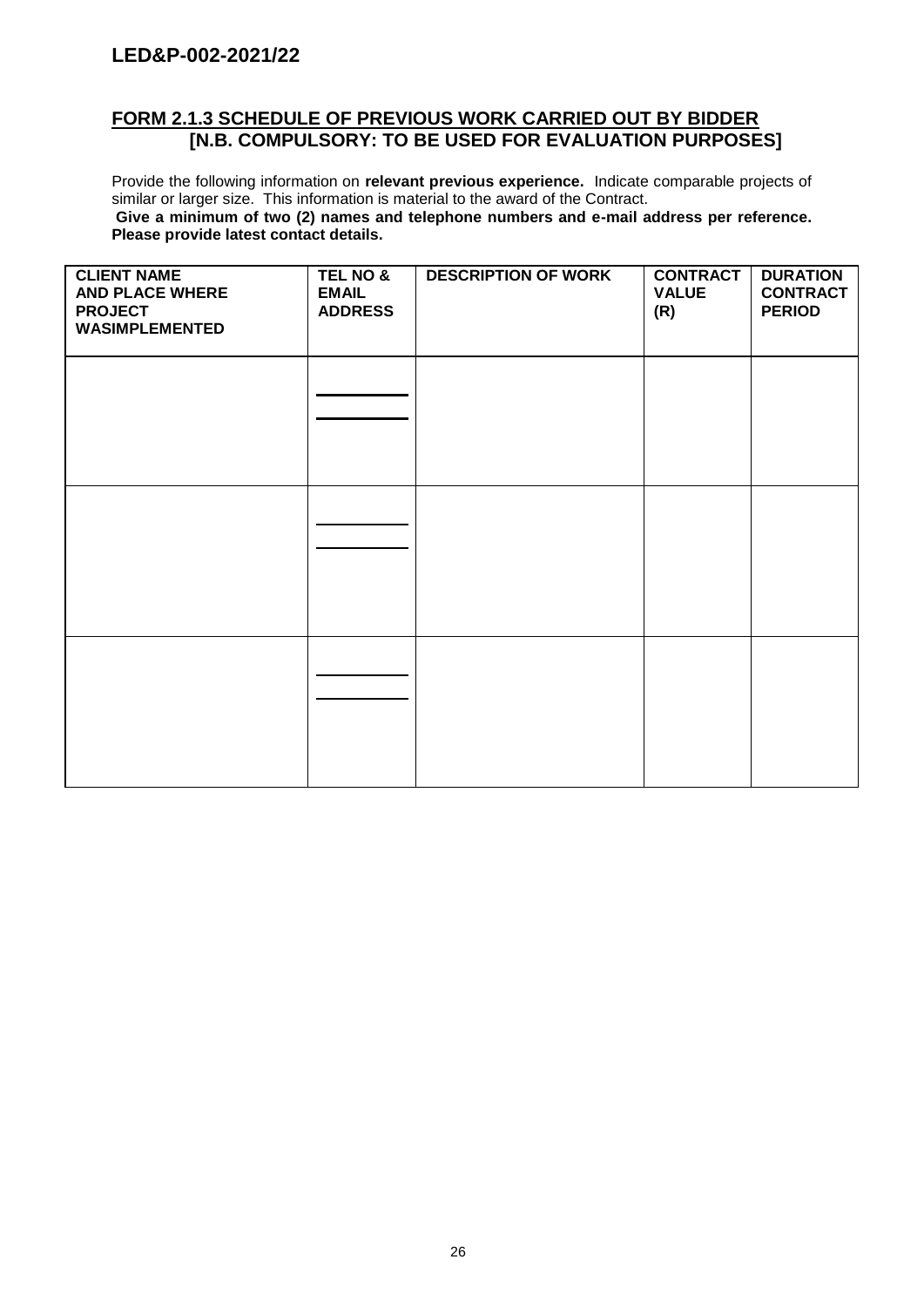## **FORM 2.1.4 SCHEDULE OF PROPOSED SUB-CONTRACTORS [IF NOT WRITE N/A ACROSS THE TABLE]**

Provide details on all sub-contractors you intend utilising for this contract

|                                           | a                  |                                                | B                    | $c = a \times b$                                        |
|-------------------------------------------|--------------------|------------------------------------------------|----------------------|---------------------------------------------------------|
| Type of work to<br>be used for            | $%$ of<br>contract | Name of sub-<br>contractor                     | % HDI owner-<br>ship | <b>Total</b><br>contribution to<br><b>HDI ownership</b> |
|                                           |                    |                                                |                      |                                                         |
|                                           |                    |                                                |                      |                                                         |
|                                           |                    |                                                |                      |                                                         |
|                                           |                    |                                                |                      |                                                         |
|                                           |                    |                                                |                      |                                                         |
|                                           |                    |                                                |                      |                                                         |
|                                           |                    |                                                |                      |                                                         |
| Total % of<br>contract sub-<br>contracted |                    | <b>Total contribution of HDI</b><br>ownership: |                      |                                                         |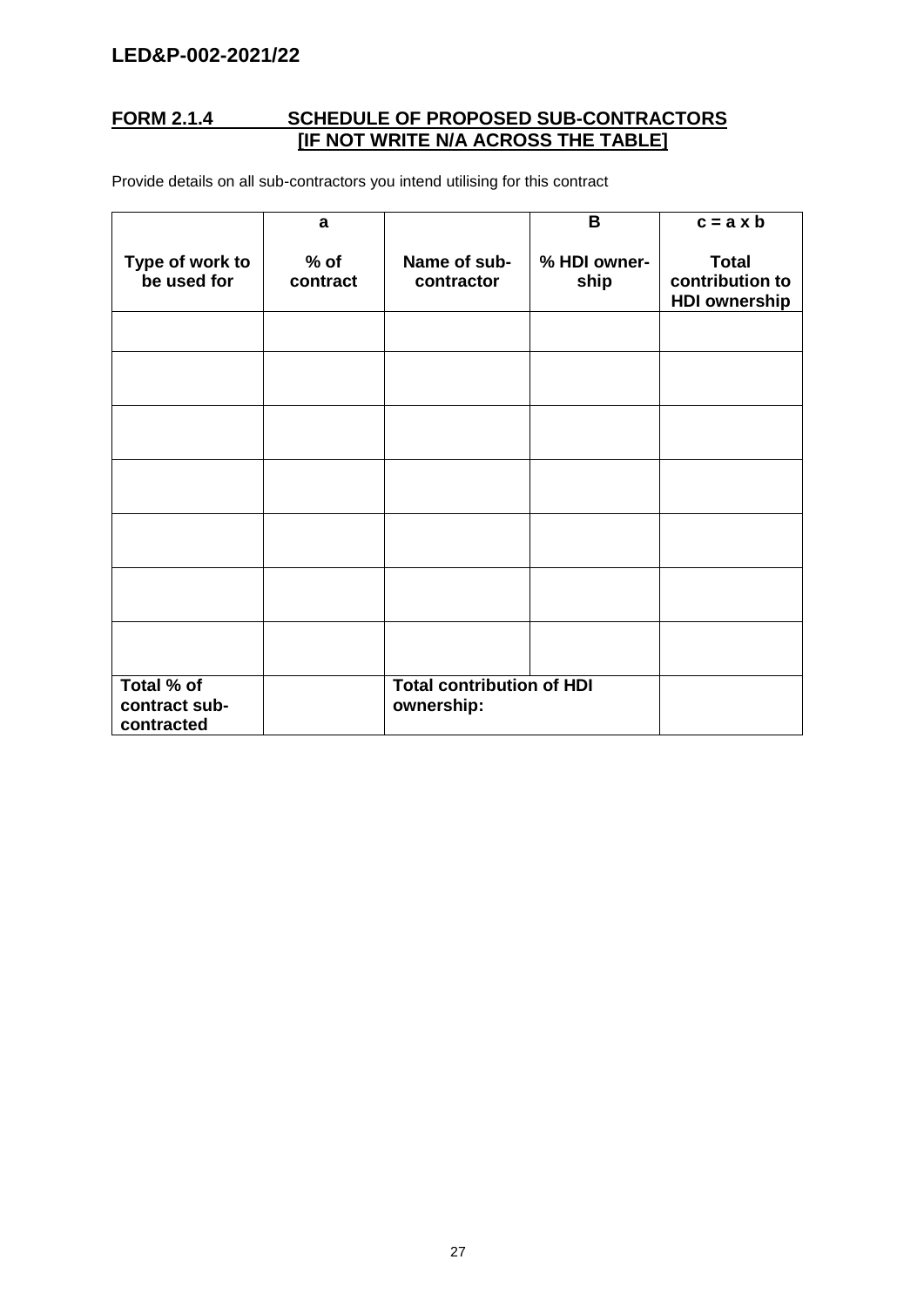# **FORM 2.1.5 FINANCIAL REFERENCES**

## - **FINANCIAL STATEMENTS (delete which is not applicable)**

I/We \_\_\_\_\_\_\_\_\_\_\_\_\_\_\_\_\_\_\_\_\_\_\_\_\_\_ (name of authorized representative

Agree / Disagree, if required, to furnish an audited copy of the latest set of financial statements together with my/our Directors' and Auditors' report.

## - **DETAILS OF BIDDING ENTITY'S BANK**

## **If the bidder is a Joint Venture or partnership, the information requested below is required for each member / partner.**

I/ We hereby authorise the Employer to approach all or any of the following banks for the purposes of obtaining a financial reference:

| <b>DESCRIPTION OF</b><br><b>BANK DETAIL</b>                              | <b>BANK DETAILS APPLICABLE TO</b><br><b>BIDDER</b> |
|--------------------------------------------------------------------------|----------------------------------------------------|
| Name of bank                                                             |                                                    |
| Contact person                                                           |                                                    |
| Branch name & code                                                       |                                                    |
| Street address                                                           |                                                    |
| Bank Telephone number                                                    |                                                    |
| Account number                                                           |                                                    |
| Type of account, (i.e.<br>cheque account)<br>Bank rating [A, B, C, etc.] |                                                    |

*Note: Information supplied will be treated with the strictest confidence*

Affix dated bank stamp here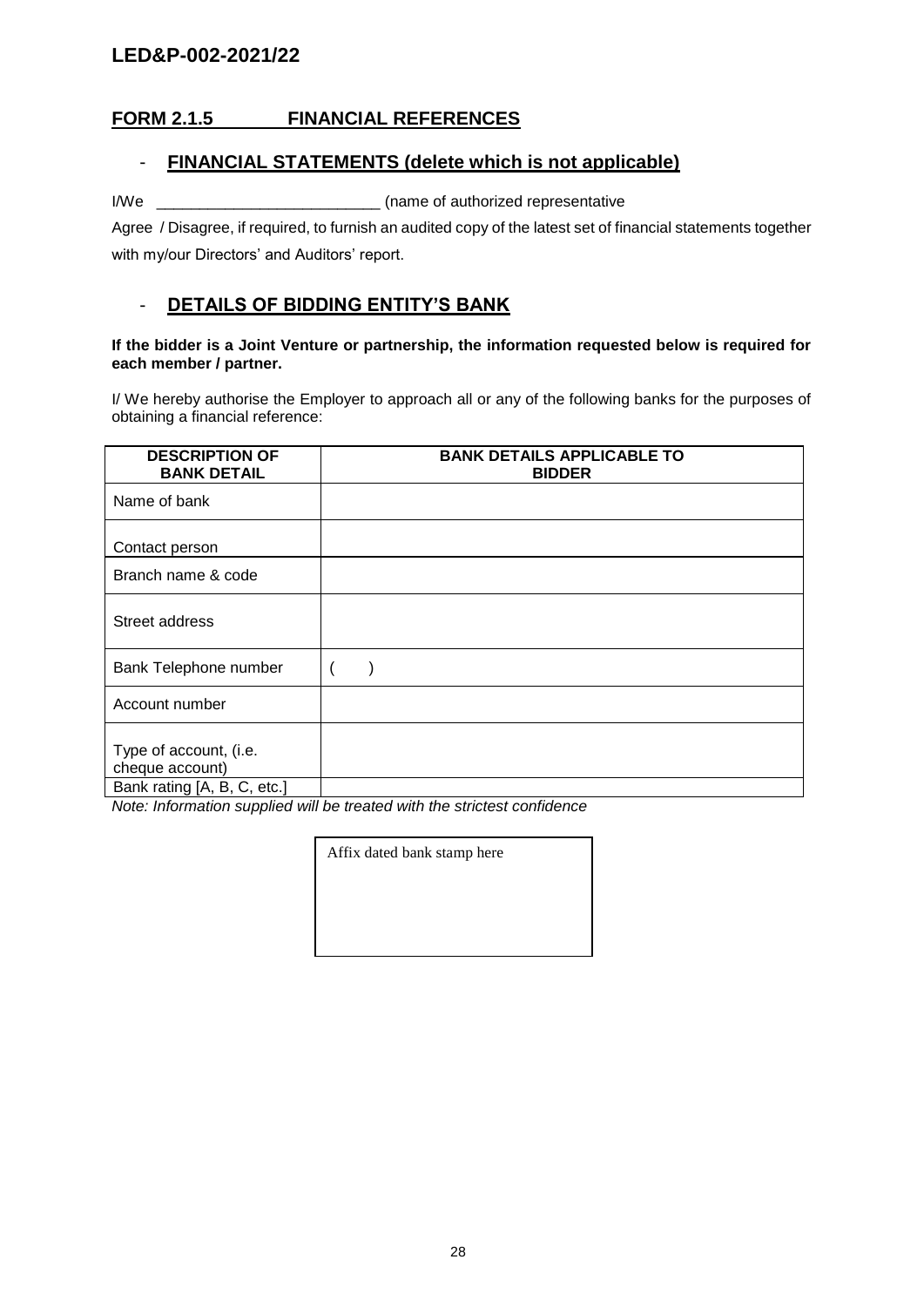## **FORM 2.1.6 DETAILS OF ALTERNATIVE BIDS SUBMITTED [WRITE N/A ACROSS THE TABLE IF NOT APPLICABLE]**

See condition of bid.

| <b>DESCRIPTION</b> |
|--------------------|
|                    |
|                    |
|                    |
|                    |
|                    |
|                    |
|                    |
|                    |
|                    |
|                    |
|                    |
|                    |
|                    |
|                    |
|                    |
|                    |
|                    |
|                    |
|                    |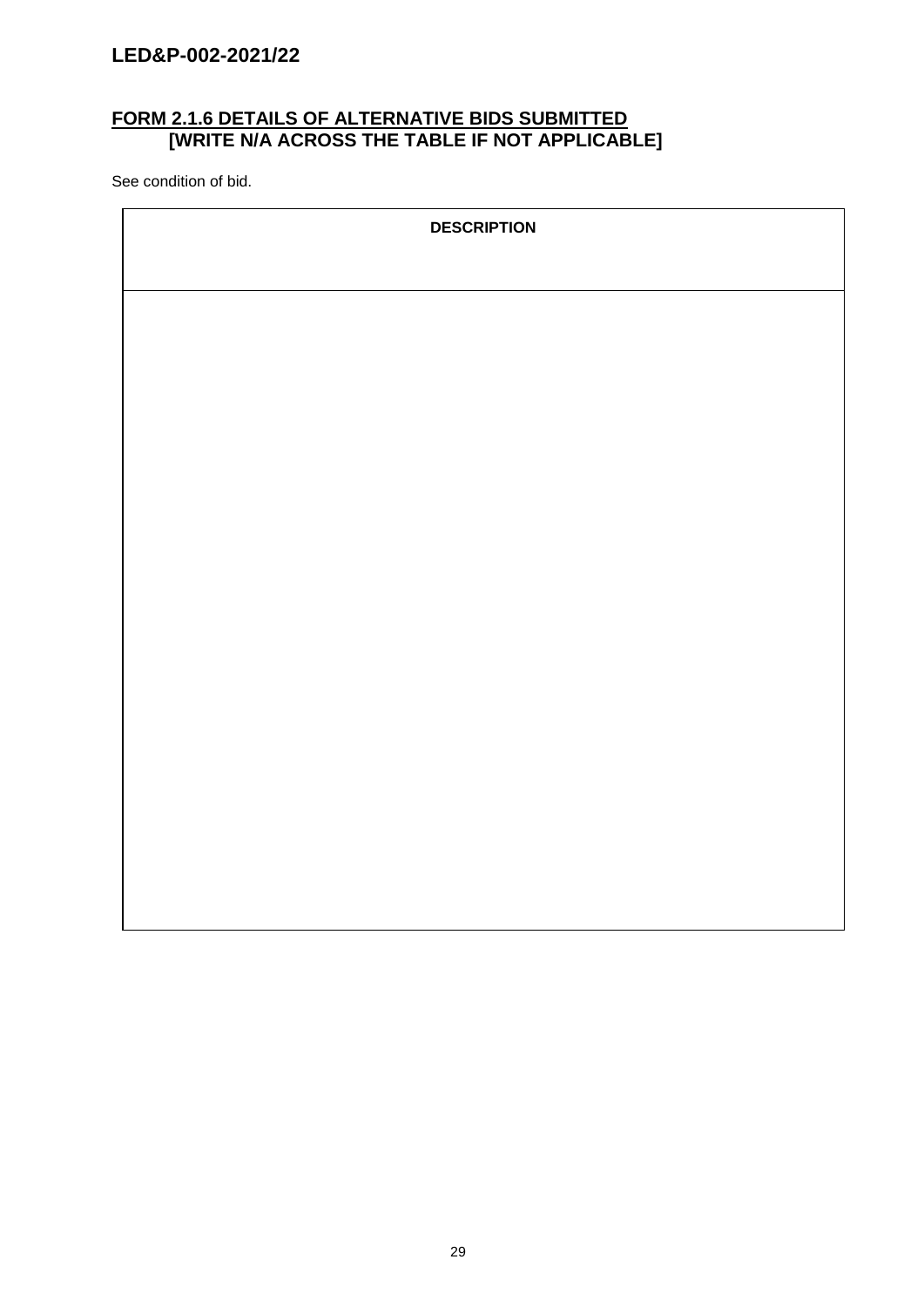## **FORM 2.1.7 AMENDMENTS AND QUALIFICATIONS BY BIDDER [WRITE N/A ACROSS THE TABLE IF NOT APPLICABLE]**

See condition of bid

Attach additional information on separate sheets and initial all of them

| <b>PAGE</b> | <b>DESCRIPTION</b> |
|-------------|--------------------|
|             |                    |
|             |                    |
|             |                    |
|             |                    |
|             |                    |
|             |                    |
|             |                    |
|             |                    |
|             |                    |
|             |                    |
|             |                    |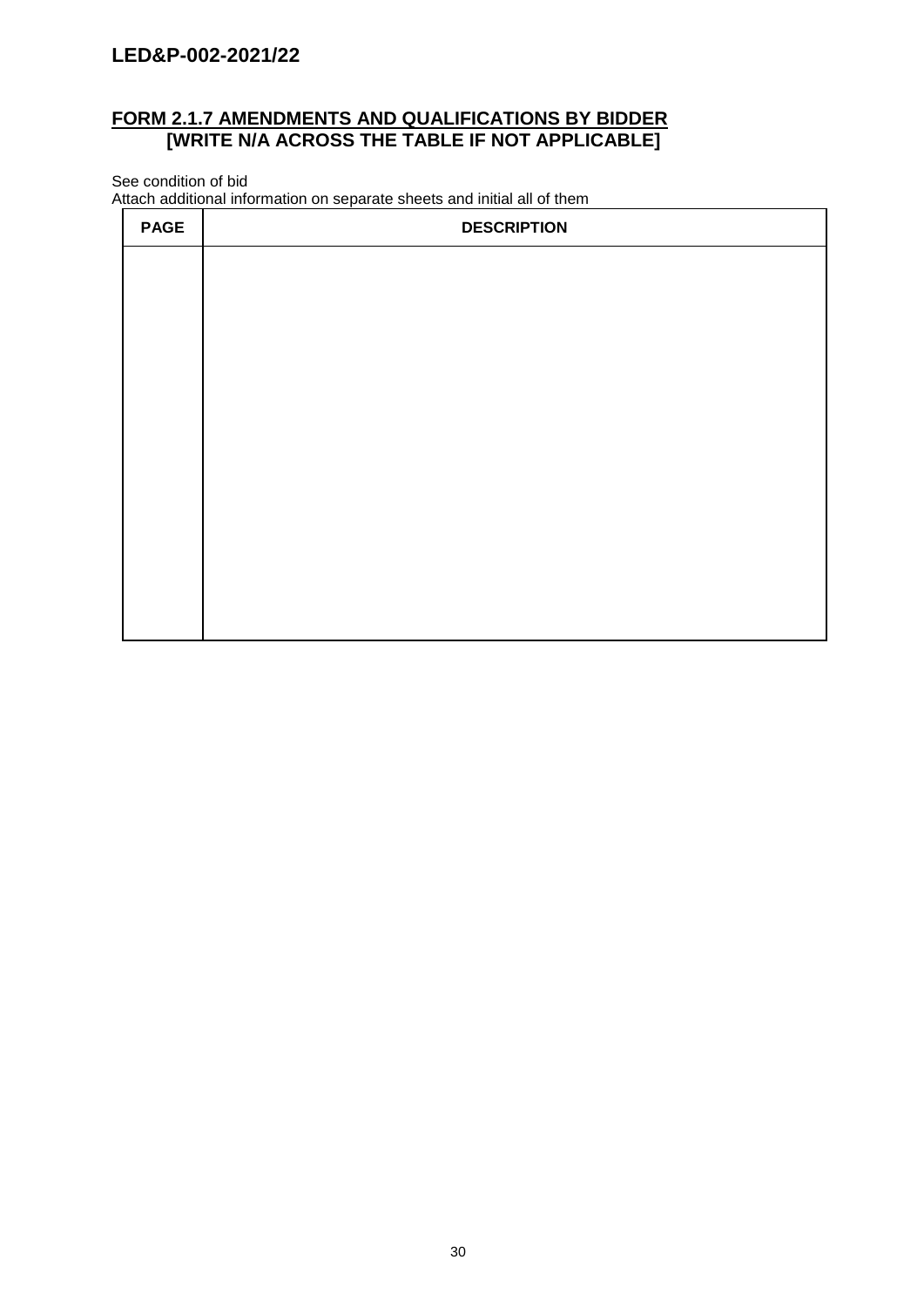

DEMARCATION OF 250 SITES AT MOGWADI TOWN

# **T2.2 OTHER DOCUMENTS REQUIRED FOR BID EVALUATION PURPOSES**

# **CONTENTS**

- FORM 2.2.1 DECLARATION
- FORM 2.2.2 DECLARATION OF INTEREST
- FORM 2.2.5 SBD 9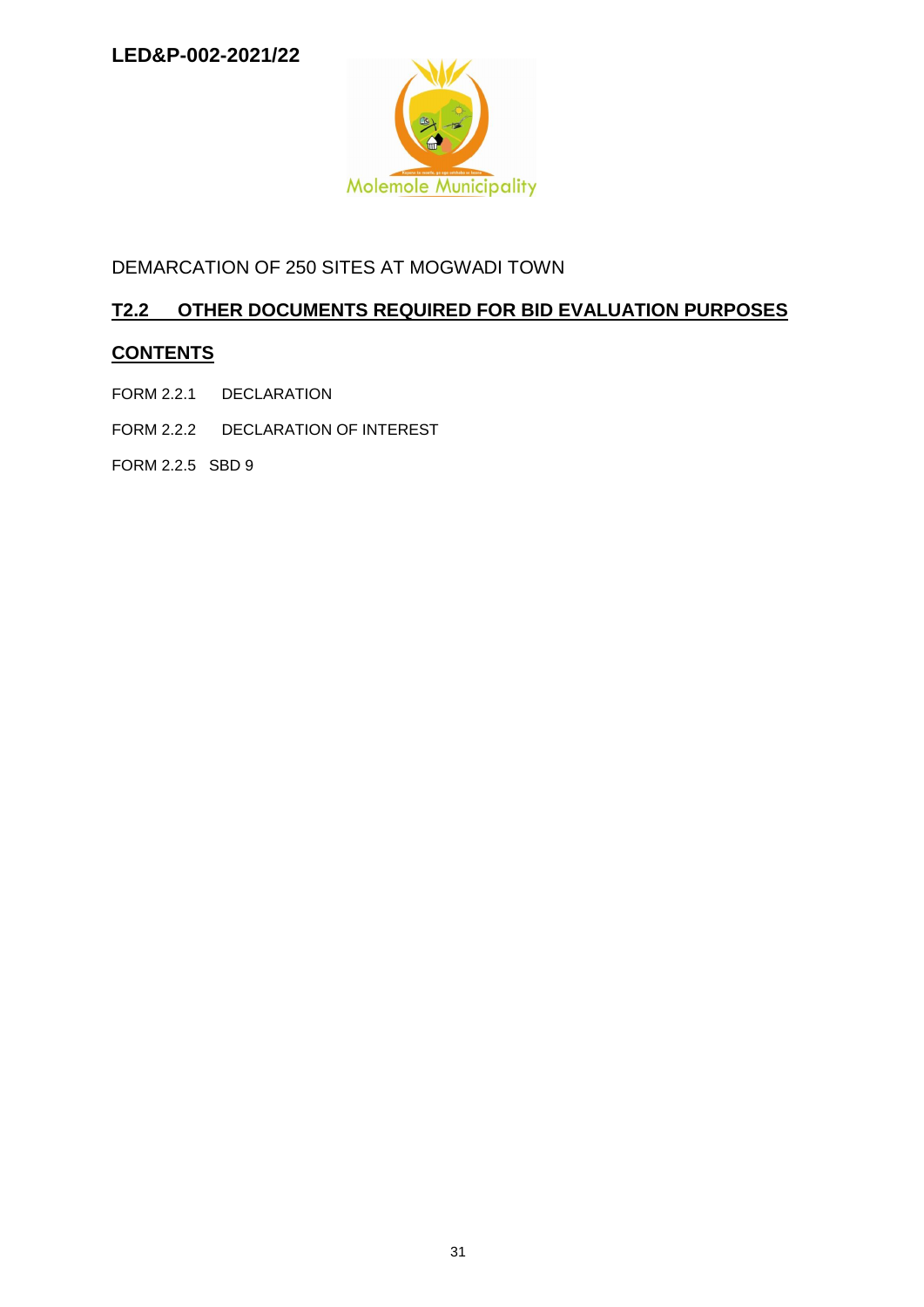## **FORM 2.2.2 DECLARATION:**

I/ We, the undersigned:

- (a) Bid for the Demarcation of 250 sites at Mogwadi Town described both in this and the other Schedules to this Contract to which I shall annex my signature;
- (b) agree that we will be bound by the specifications, prices, terms and conditions stipulated in those Schedules attached to this bid document, regarding execution of duties;
- (c) further agree to be bound by those conditions, set out in, "PARTS T1; T2; C1; C2; and C3", attached hereto, should this bid be accepted;
- (d) confirm that this bid may only be accepted by Molemole Local Municipality by way of a duly authorised Letter of Acceptance within fourteen (14) days from the date of appointment;
	- (e) declare that we are fully acquainted with the Bid document and Schedules and the contents thereof and that we have signed the Bill of Quantities and completed the Returnable Schedules and declarations, attached hereto;
- (f) declare that all amendments to the bid document have been initialled by the relevant authorised person and that the document constitutes a proper contract between MLM and the undersigned;
- (g) certify that the item/s mentioned in the bid document, qualifies/qualify for the preference(s) shown.;
- (h) acknowledge that the information furnished is true and correct;
- (i) Accept that in the event of the contract being awarded as a result of preference claimed in this bid document, I may be required to furnish documentary proof to the satisfaction of MLM that the claims are correct. If the claims are found to be inflated, MLM may in addition to any other remedy it may have, recover from the company or me all costs, losses or damages incurred or sustained by MLM as a result of the award of the contract and/or cancel the contract and claim any damages which MLM may suffer by having to make less favourable arrangements after such cancellation;
- (j) declare that no municipal rates and taxes or municipal service charges owed by the bidder or any of its directors to the municipality, or to any other municipality or municipal entity, are in arrears, and
- (k) declare that I have not failed to perform satisfactorily during the last five (5) years on a previous contract with the Municipality, Municipal entity or any other organ of state, after written notice was given to me that my performance was not satisfactory.

# **[PLEASE SIGN ON BEHALF OF THE BIDDER]**

|                                      |  | 20 |
|--------------------------------------|--|----|
| Authorised Signature: ______________ |  |    |
|                                      |  |    |
| Date:                                |  |    |
| As witness:                          |  |    |

## **FORM 2.2.3 DECLARATION OF INTEREST**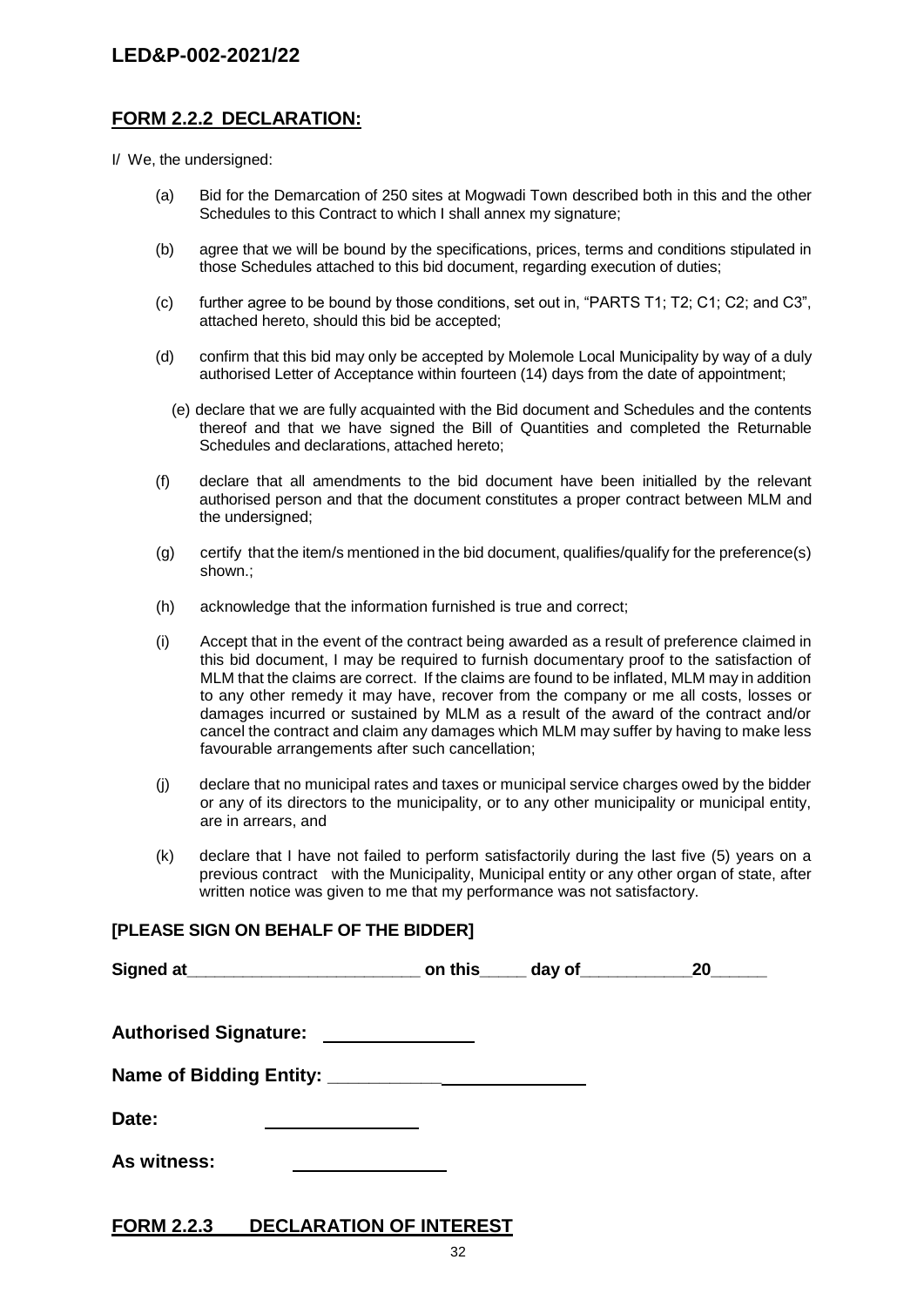## **1. No bid will be accepted from persons in the service of the state including in instances of non-directors of the entity and also those who may be sub- contracting.**

- 2. Any person, having a kinship with persons in the service of the state, including a blood relationship, may make an offer or offers in terms of this invitation to bid. In view of possible allegations of favouritism, should the resulting bid, or part thereof, be awarded to persons connected with or related to persons in service of the state, it is required that the bidder or their authorised representative declare their position in relation to the evaluating/adjudicating authority and/or take an oath declaring his/her interest.
- 3 In order to give effect to the above, the following questionnaire must be completed with honesty and submitted with the bid.

|     | <b>Full Name:</b>                                                                                                                                                                                                                                                           |  |
|-----|-----------------------------------------------------------------------------------------------------------------------------------------------------------------------------------------------------------------------------------------------------------------------------|--|
|     |                                                                                                                                                                                                                                                                             |  |
|     | <b>Tax Number:</b>                                                                                                                                                                                                                                                          |  |
|     | <b>VAT Number:</b><br><u> 1980 - Johann Stoff, amerikan bestein de stad in de stad in de stad in de stad in de stad in de stad in de s</u>                                                                                                                                  |  |
| 3.1 | Are you presently in the service of the state* YES / NO _________                                                                                                                                                                                                           |  |
|     |                                                                                                                                                                                                                                                                             |  |
|     |                                                                                                                                                                                                                                                                             |  |
| 3.3 | Do you have any relationship (family, friend, other) with persons in the service of the state and<br>who may be involved with the evaluation and or adjudication of this bid?<br><b>YES / NO __________</b>                                                                 |  |
|     | 3.4 Are any of the company's directors, managers, shareholders or stakeholders in service of the state?<br><b>YES / NO</b>                                                                                                                                                  |  |
|     |                                                                                                                                                                                                                                                                             |  |
| 3.5 | <u> 1980 - Jan James James, martin de filozof, francuski filozof, francuski filozof, francuski filozof, francuski </u><br>Are any spouse, child or parent of the company's directors, managers, principle shareholders<br>or stakeholders in service of the state? YES / NO |  |
|     |                                                                                                                                                                                                                                                                             |  |
|     |                                                                                                                                                                                                                                                                             |  |
|     | * SCM Regulations: "in the service of the state" means to be -<br>(a) a member of $-$                                                                                                                                                                                       |  |
|     | any municipal Council;<br>(i)                                                                                                                                                                                                                                               |  |

- (ii) any provincial legislature; or
- (iii) the national Assembly or the national Council of provinces;
- (b) a member of the board of directors of any municipal entity;
- (c) an official of any municipality or municipal entity;
- (d) an employee of any national or provincial department, national or provincial public entity or constitutional institution within the meaning of the Public Finance Management Act, 1999 (Act No.1 of 1999);
- (e) a member of the accounting authority of any national or provincial public entity; or
- (f) an employee of Parliament or a provincial legislature.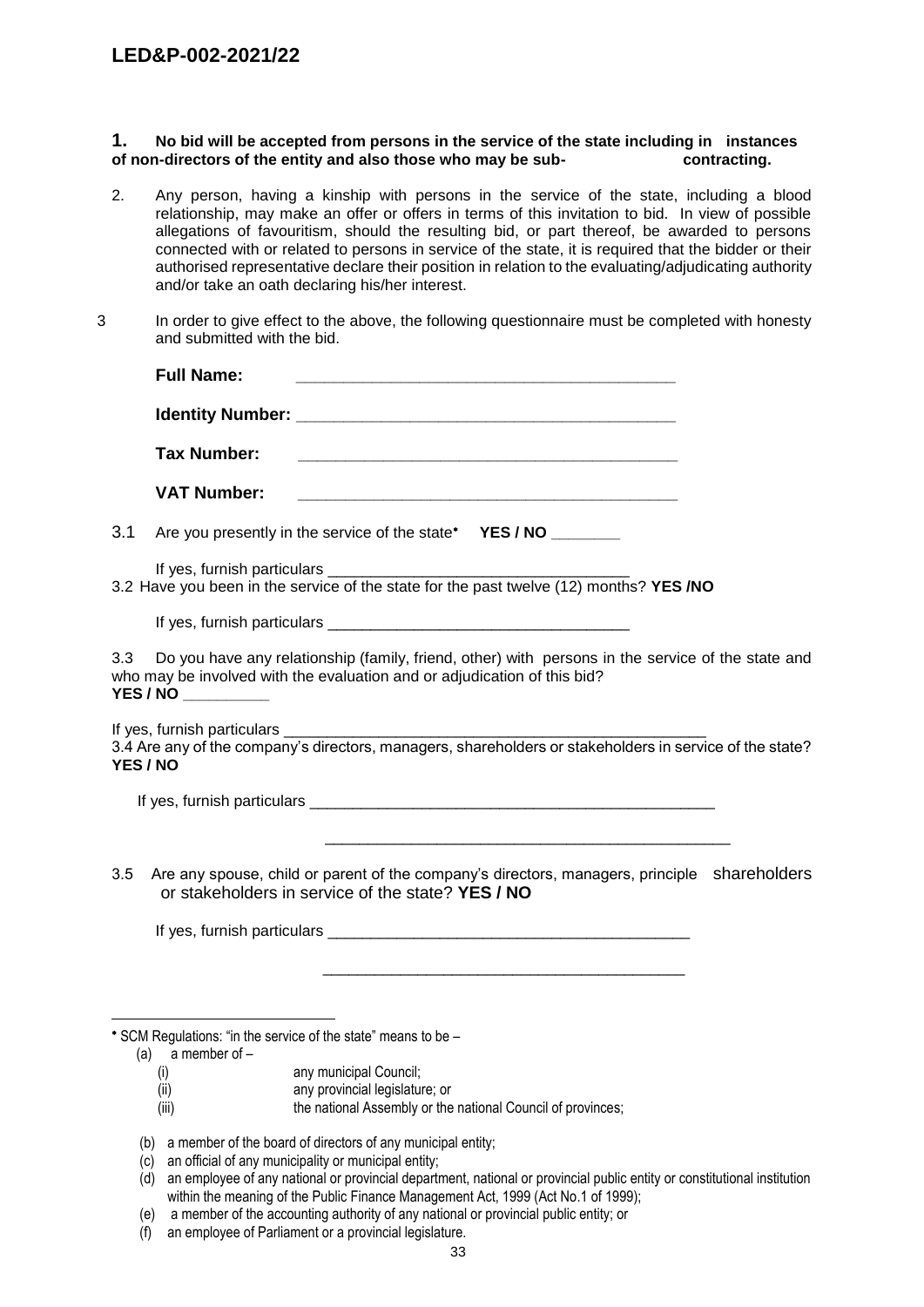## I, THE UNDERSIGNED (NAME) CERTIFY THAT THE INFORMATION FURNISHED ON THIS DECLARATION FORM IS CORRECT.

## **I ACCEPT THAT THE STATE MAY ACT AGAINST ME SHOULD THIS DECLARATION PROVE TO BE FALSE.**

SHOULD THE INFORMATION REQUIRED ON THIS FORM NOT DULY BE SUPPLIED, THIS BID WILL BE AUTOMATICALLY REJECTED.

\_\_\_\_\_\_\_\_\_\_\_\_\_\_\_\_\_\_\_\_\_ \_\_\_\_\_\_\_\_\_\_\_\_\_\_\_\_ Signature Date

\_\_\_\_\_\_\_\_\_\_\_\_\_\_\_\_\_\_\_\_\_ \_\_\_\_\_\_\_\_\_\_\_\_\_\_\_\_\_\_\_\_\_\_\_\_\_\_\_\_\_\_\_

Position **Company Name**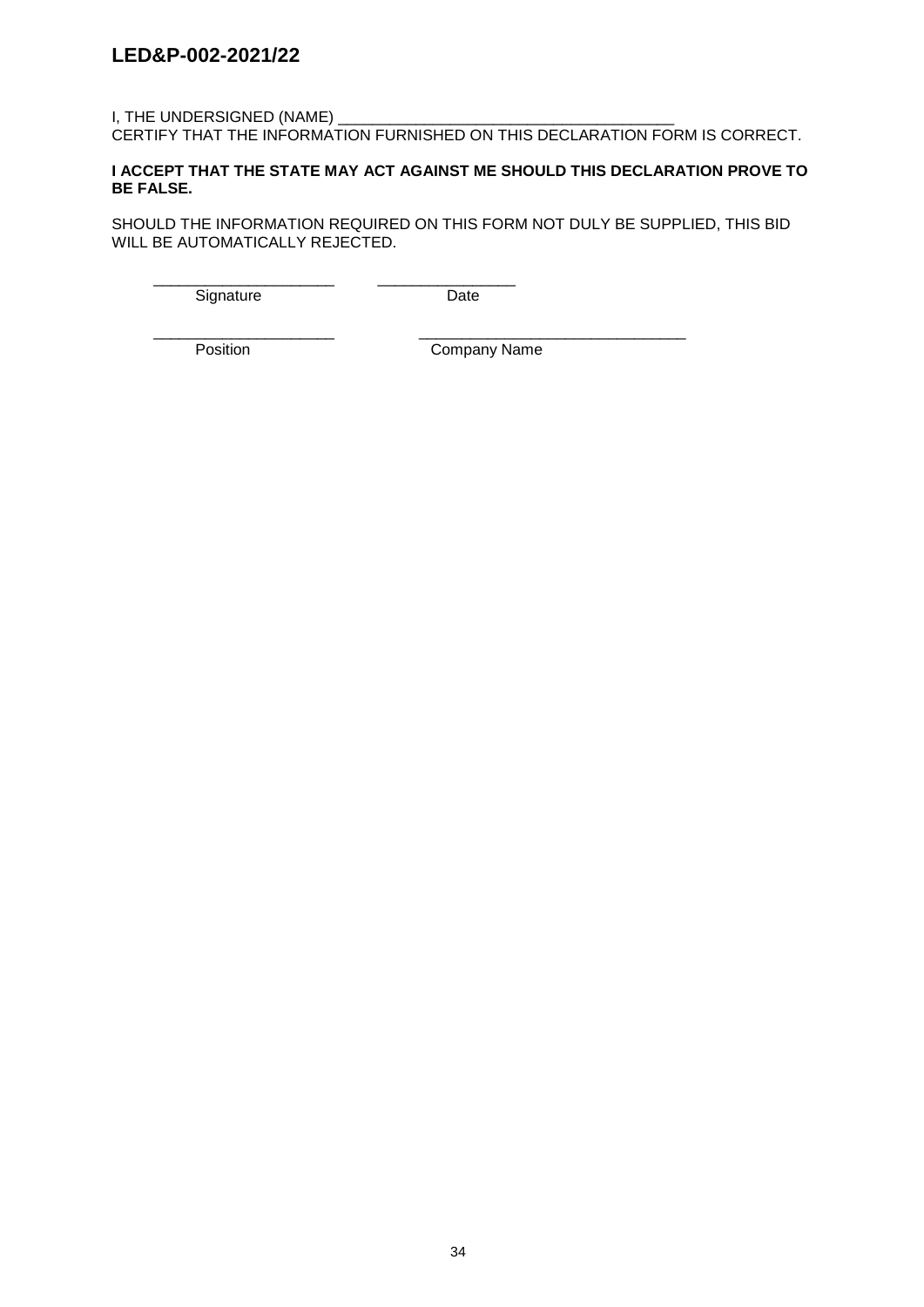## **FORM 2.2.4 CERTIFICATE OF INDEPENDENT BID DETERMINATION**

- a) This Standard Bidding Document (MBD) must form part of all bids<sup>1</sup> invited.
- b) Section 4 (1) (b) (iii) of the Competition Act No. 89 of 1998, as amended, prohibits an agreement between, or concerted practice by, firms, or a decision by an association of firms, if it is between parties in a horizontal relationship and if it involves collusive bidding (or bid rigging).<sup>2</sup>
- c) Treasury Regulation 16A9 prescribes that accounting officers and accounting authorities must take all reasonable steps to prevent abuse of the supply chain management system and authorizes accounting officers and accounting authorities to:
	- i. Disregard the bid of any bidder if that bidder, or any of its directors have abused the institution's supply chain management system and or committed fraud or any other improper conduct in relation to such system.
	- ii. Cancel a contract awarded to a supplier of goods and services if the supplier committed any corrupt or fraudulent act during the bidding process or the execution of that contract.
- d) This MBD serves as a certificate of declaration that would be used by institutions to ensure that, when bids are considered, reasonable steps are taken to prevent any form of bid-rigging.
- e) In order to give effect to the above, the attached Certificate of Bid Determination (MBD 9) must be completed and submitted with the bid:

**¹ Includes price quotations, advertised competitive bids, limited bids and proposals.**

**² Bid rigging (or collusive bidding) occurs when businesses, that would otherwise be expected to compete, secretly conspire to raise prices or lower the quality of goods and / or services for purchasers who wish to acquire goods and / or services through a bidding process. Bid rigging is, therefore, an agreement between competitors not to compete.**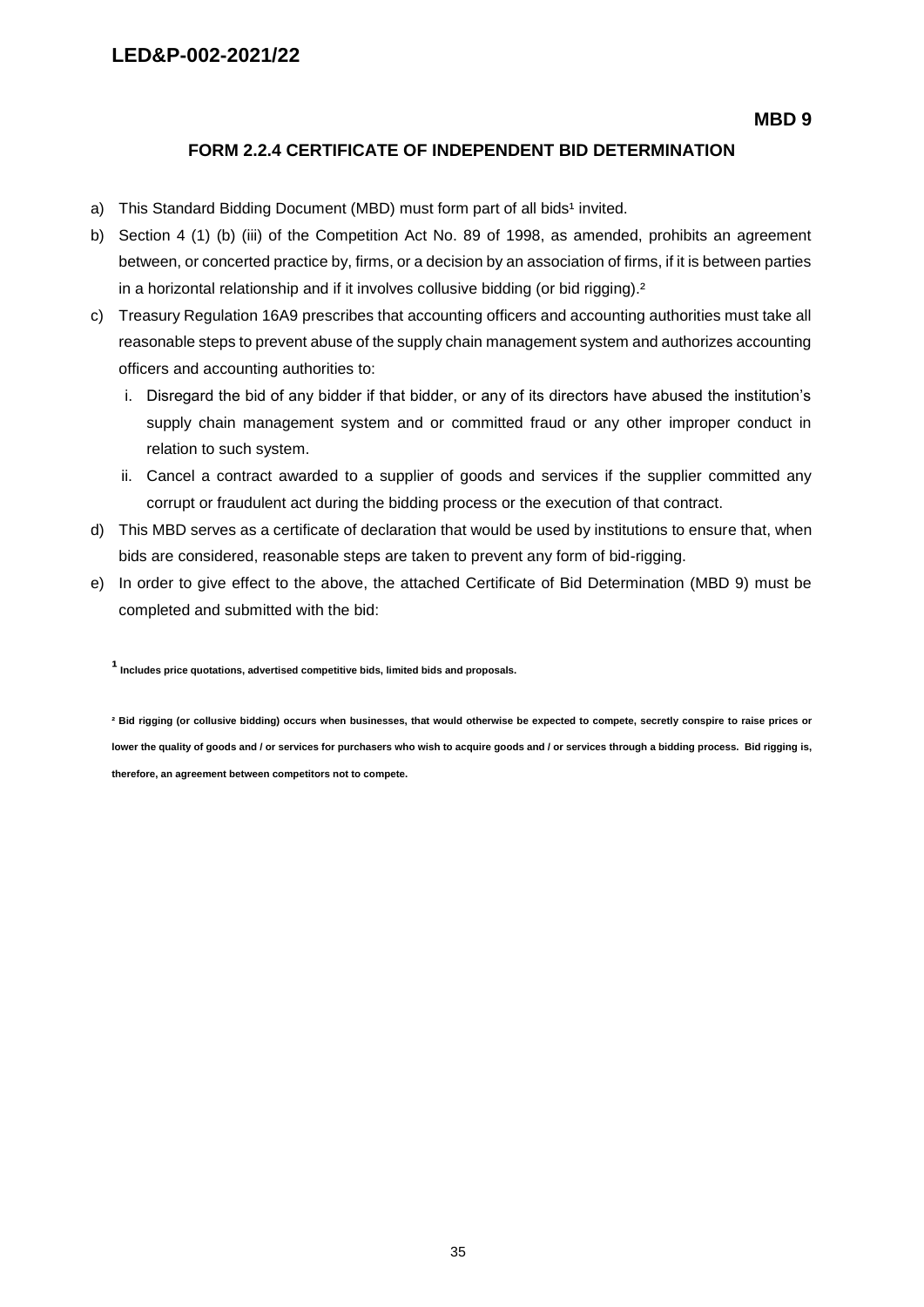## **MBD 9**

## **CERTIFICATE OF INDEPENDENT BID DETERMINATION**

I, the undersigned, in submitting the accompanying bid:

(Bid Number and Description)

in response to the invitation for the bid made by:

(Name of Institution)

do hereby make the following statements that I certify to be true and complete in every respect:

\_\_\_\_\_\_\_\_\_\_\_\_\_\_\_\_\_\_\_\_\_\_\_\_\_\_\_\_\_\_\_\_\_\_\_\_\_\_\_\_\_\_\_\_\_\_\_\_\_\_\_\_\_\_\_\_\_\_\_\_\_\_\_\_\_\_\_\_\_\_

\_\_\_\_\_\_\_\_\_\_\_\_\_\_\_\_\_\_\_\_\_\_\_\_\_\_\_\_\_\_\_\_\_\_\_\_\_\_\_\_\_\_\_\_\_\_\_\_\_\_\_\_\_\_\_\_\_\_\_\_\_\_\_\_\_\_\_\_\_\_\_

\_\_\_\_\_\_\_\_\_\_\_\_\_\_\_\_\_\_\_\_\_\_\_\_\_\_\_\_\_\_\_\_\_\_\_\_\_\_\_\_\_\_\_\_\_\_\_\_\_\_\_\_\_\_\_\_\_\_\_\_\_\_\_\_\_\_\_\_\_

I certify, on behalf of

(Name of Bidder)

that:

- 1. I have read and I understand the contents of this Certificate;
- 2. I understand that the accompanying bid will be disqualified if this Certificate is found not to be true and complete in every respect;
- 3. I am authorized by the bidder to sign this Certificate, and to submit the accompanying bid, on behalf of the bidder;
- 4. Each person whose signature appears on the accompanying bid has been authorized by the bidder to determine the terms of, and to sign the bid, on behalf of the bidder;
- 5. For the purposes of this Certificate and the accompanying bid, I understand that the word "competitor" shall include any individual or organization, other than the bidder, whether or not affiliated with the bidder, who:
- has been requested to submit a bid in response to this bid invitation;
- could potentially submit a bid in response to this bid invitation, based on their qualifications, abilities or experience; and
- provides the same goods and services as the bidder and/or is in the same line of business as the bidder
- 6. The bidder has arrived at the accompanying bid independently from, and without consultation, communication, agreement or arrangement with any competitor. However communication between partners in a joint venture or consortium<sup>3</sup> will not be construed as collusive bidding.
- 7. In particular, without limiting the generality of paragraphs 6 above, there has been no consultation, communication, agreement or arrangement with any competitor regarding:
	- a) prices;
	- b) geographical area where product or service will be rendered (market allocation)
	- c) methods, factors or formulas used to calculate prices;
	- d) the intention or decision to submit or not to submit, a bid;
	- e) the submission of a bid which does not meet the specifications and conditions of the bid; or bidding with the intention not to win the bid.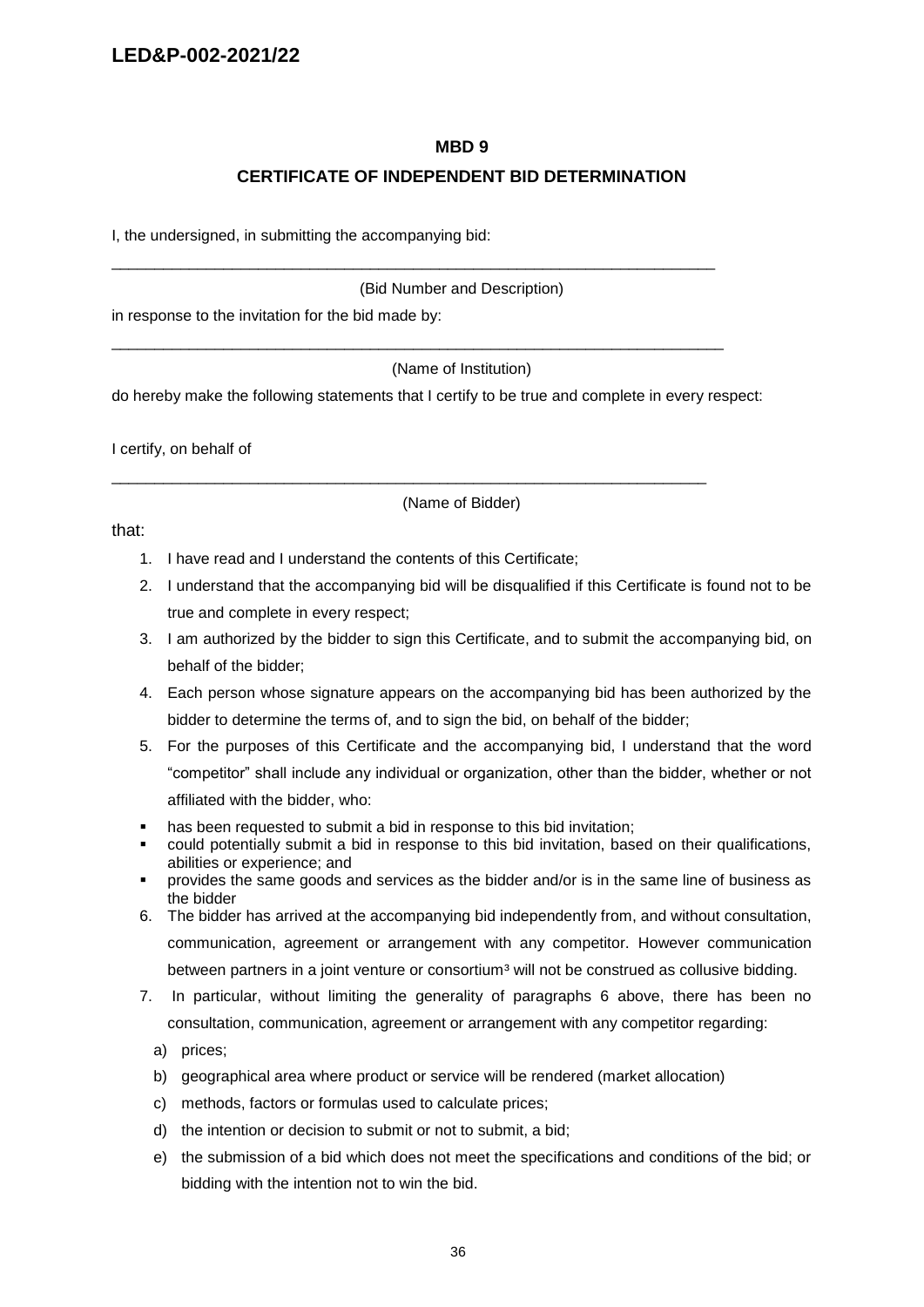- 8. In addition, there have been no consultations, communications, agreements or arrangements with any competitor regarding the quality, quantity, specifications and conditions or delivery particulars of the products or services to which this bid invitation relates.
- 9. The terms of the accompanying bid have not been, and will not be, disclosed by the bidder, directly or indirectly, to any competitor, prior to the date and time of the official bid opening or of the awarding of the contract.

**³ Joint venture or Consortium means an association of persons for the purpose of combining their expertise, property, capital, efforts, skill and knowledge in an activity for the execution of a contract.**

10. I am aware that, in addition and without prejudice to any other remedy provided to combat any restrictive practices related to bids and contracts, bids that are suspicious will be reported to the Competition Commission for investigation and possible imposition of administrative penalties in terms of section 59 of the Competition Act No 89 of 1998 and or may be reported to the National Prosecuting Authority (NPA) for criminal investigation and or may be restricted from conducting business with the public sector for a period not exceeding ten (10) years in terms of the Prevention and Combating of Corrupt Activities Act No 12 of 2004 or any other applicable legislation.

## **[PLEASE SIGN BELOW ON BEHALF OF THE BIDDER]**

**\_\_\_\_\_\_\_\_\_\_\_\_\_\_\_\_ \_\_\_\_\_\_\_\_\_\_\_\_\_\_\_\_**

**\_\_\_\_\_\_\_\_\_\_\_\_\_\_\_\_\_\_\_\_\_ \_\_\_\_\_\_\_\_\_\_\_\_\_\_\_\_\_**

**Signature Date** 

**Position Name of Bidder**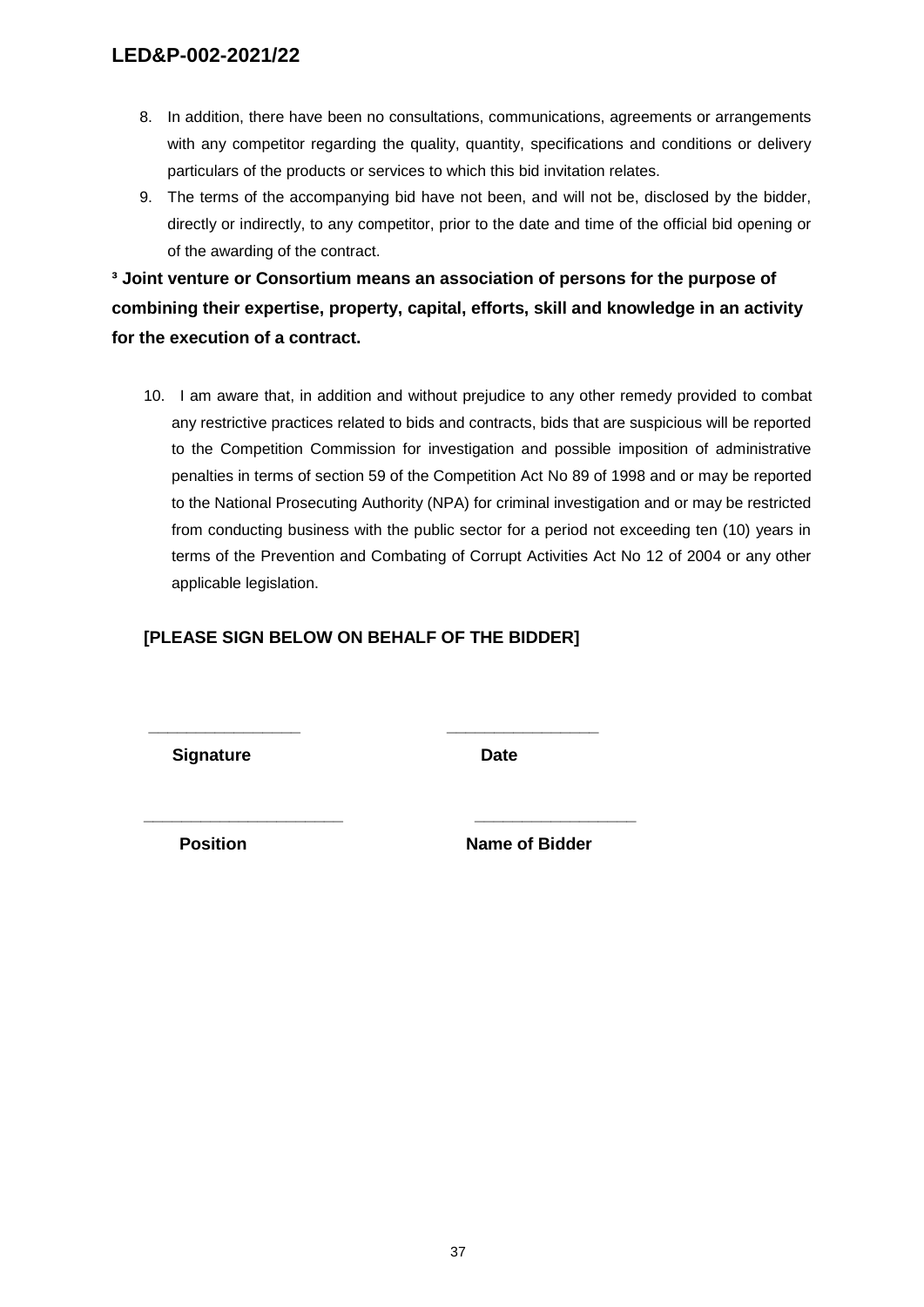

## **PART T3: TENDER SPECIFICATIONS**

# **DEMARCATION OF 250 SITES AT MOGWADI TOWN**

Demarcation of 250 sites at Mogwadi Town

| No.                                                                                  | <b>Description</b>                                                                                                                                              | Quantity | <b>Total Price</b> |  |
|--------------------------------------------------------------------------------------|-----------------------------------------------------------------------------------------------------------------------------------------------------------------|----------|--------------------|--|
| 1.                                                                                   | <b>Motivation Memorandum</b>                                                                                                                                    | 5        |                    |  |
| 2.                                                                                   | $\&$<br>Scoping<br>Report<br>acknowledgement letter of final<br>submission of scoping report or<br>EIA.                                                         | 5        |                    |  |
| 3.                                                                                   | Flood line certificate signed by<br>$\bullet$<br><b>Professional Engineer</b> (if the area<br>is affected, flood line must be<br>indicated on the layout plan). | 5        |                    |  |
| 4.                                                                                   | Locality Plan and Layout plan                                                                                                                                   | 5        |                    |  |
| 5.                                                                                   | Topographical plan                                                                                                                                              | 5        |                    |  |
| 6.                                                                                   | <b>General Plan</b>                                                                                                                                             | 5        |                    |  |
| $\overline{7}$                                                                       | application<br>Electronic<br>a<br>on<br>$\bullet$<br>compatible disc                                                                                            | 3        |                    |  |
| <b>Subtotal (Excluding Vat)</b>                                                      |                                                                                                                                                                 |          |                    |  |
|                                                                                      |                                                                                                                                                                 | Vat 15%  |                    |  |
| <b>Total (Vat Inclusive)</b><br>This should be the same bid amount in the front page |                                                                                                                                                                 |          |                    |  |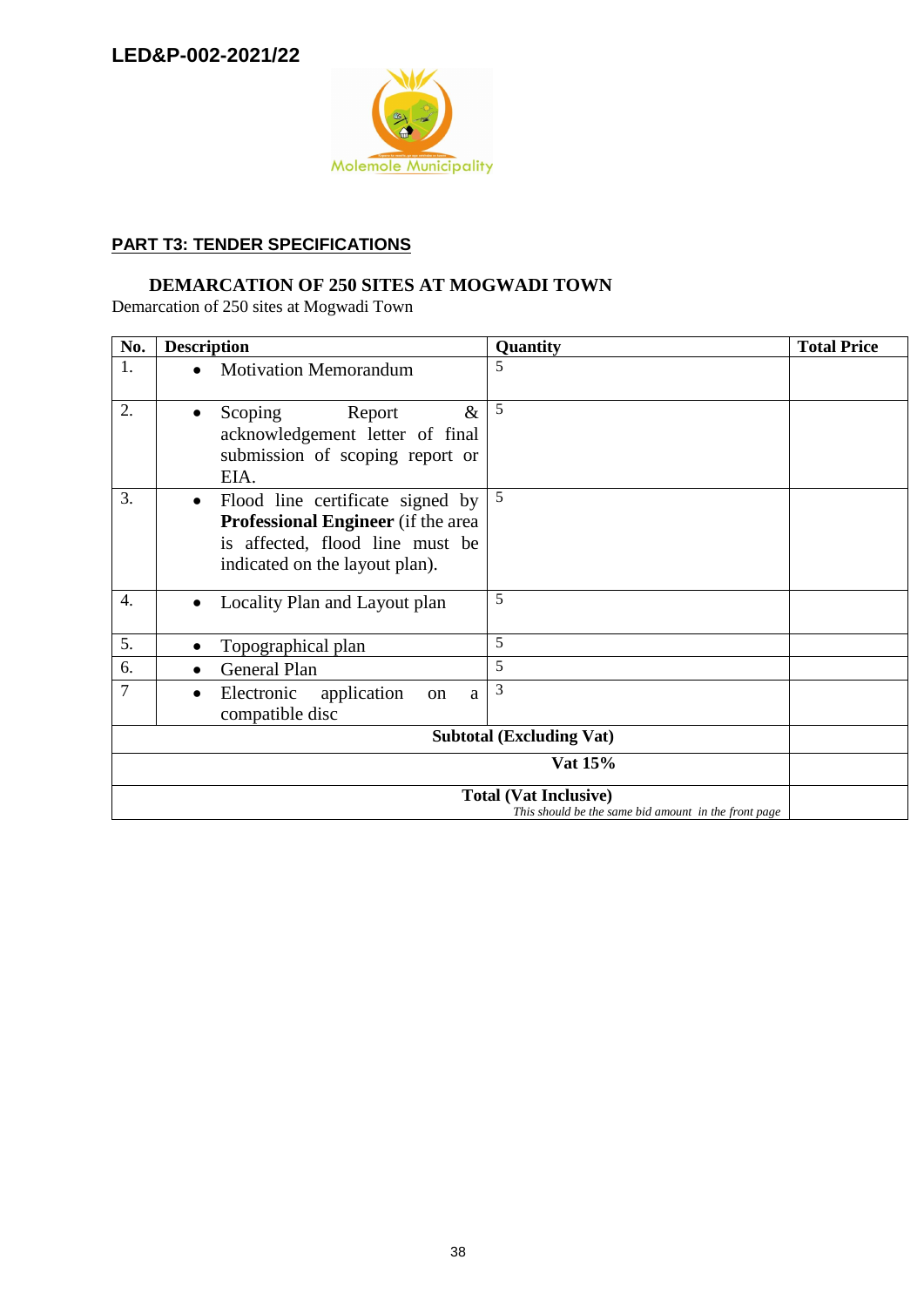## **T2.3 RETURNABLE SCHEDULES THAT WILL BE INCORPORATED IN THE CONTRACT**

# **CONTENTS**

FORM 2.3.1 RECORD OF ADDENDA TO BID DOCUMENTS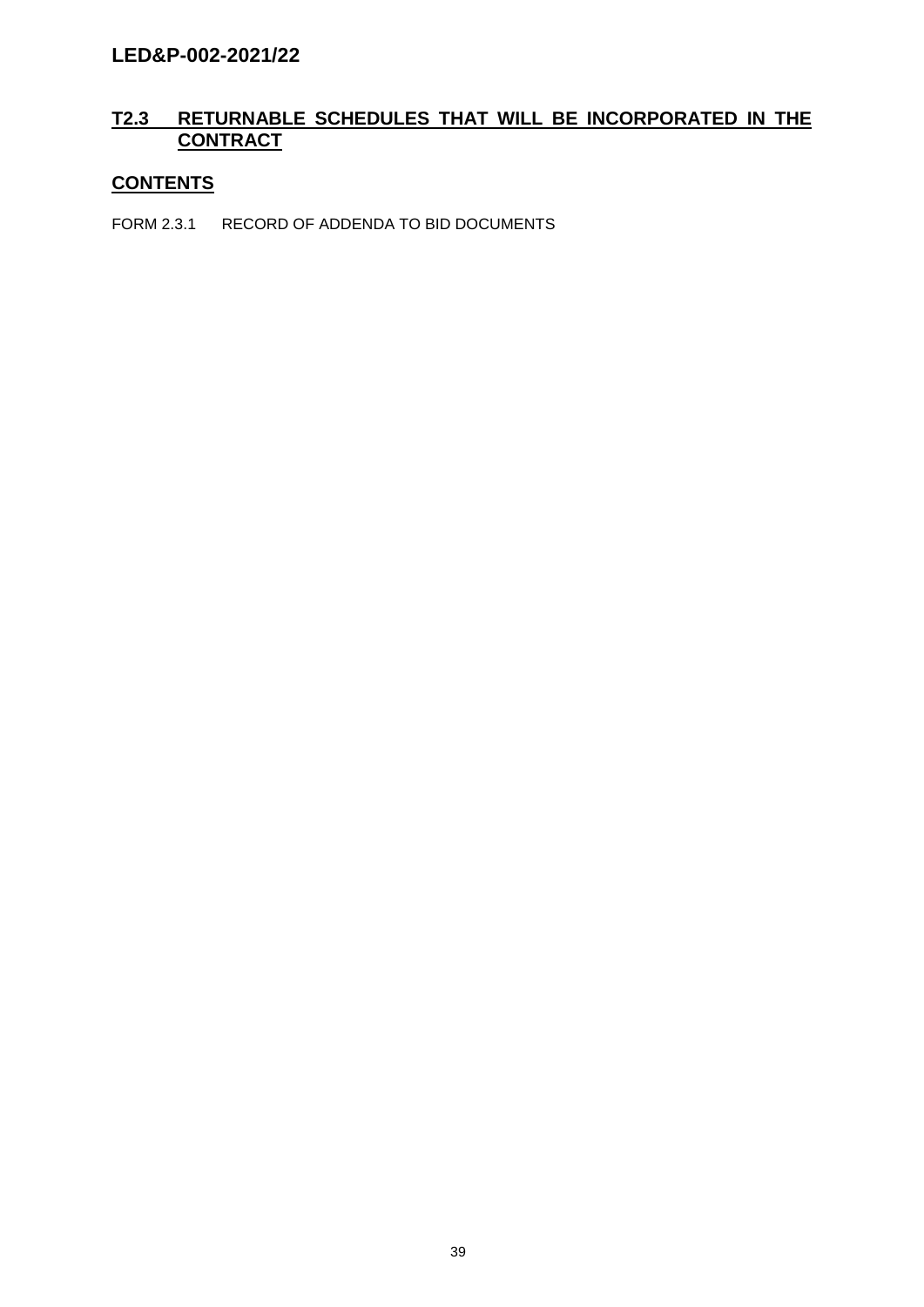## **FORM 2.3.1 RECORD OF ADDENDA TO BID DOCUMENTS [WRITE N/A ACROSS THE TABLE IF NOT APPLICABLE]**

We confirm that the following communications received from the Procuring Department before the submission of this bid offer, amending the bid documents, have been taken into account in this bid offer:

|                  | Date | <b>Title or Details</b> |
|------------------|------|-------------------------|
| $\mathbf 1$      |      |                         |
| $\overline{2}$   |      |                         |
| $\mathfrak{S}$   |      |                         |
| 4                |      |                         |
| 5                |      |                         |
| $\,6\,$          |      |                         |
| $\overline{7}$   |      |                         |
| $\,8\,$          |      |                         |
| $\boldsymbol{9}$ |      |                         |
| $10$             |      |                         |

Attach additional pages if more space is required.

## **[PLEASE SIGN BELOW FOR THE BIDDING COMPANY]**

Signature of Authorized person: \_\_\_\_\_\_\_\_\_\_\_\_\_\_\_\_\_\_ Date:

Name of authorized person: \_\_\_\_\_\_\_\_\_\_\_\_\_\_\_\_\_\_\_\_\_\_\_\_\_ Position: \_\_\_\_\_\_\_\_\_\_\_\_\_\_\_\_\_\_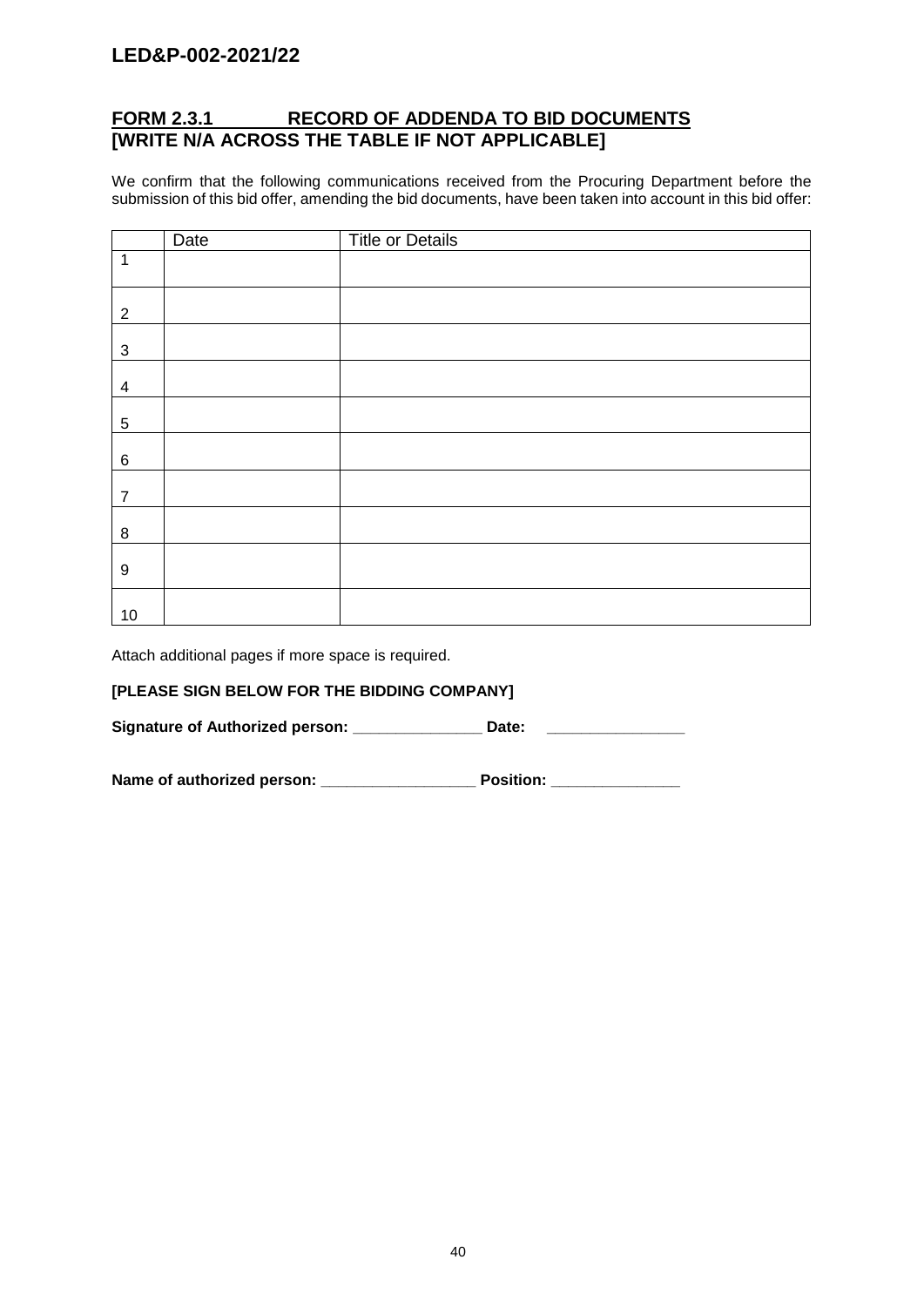

# **DEMARCATION OF 250 SITES AT MOGWADI TOWN**

# **PART C1 AGREEMENT AND CONTRACT DATA**

C1.1 FORM OF OFFER AND ACCEPTANCE

C.1.2 SCHEDULE OF DEVIATIONS [WRITE N/A IF NOT APPLICABLE]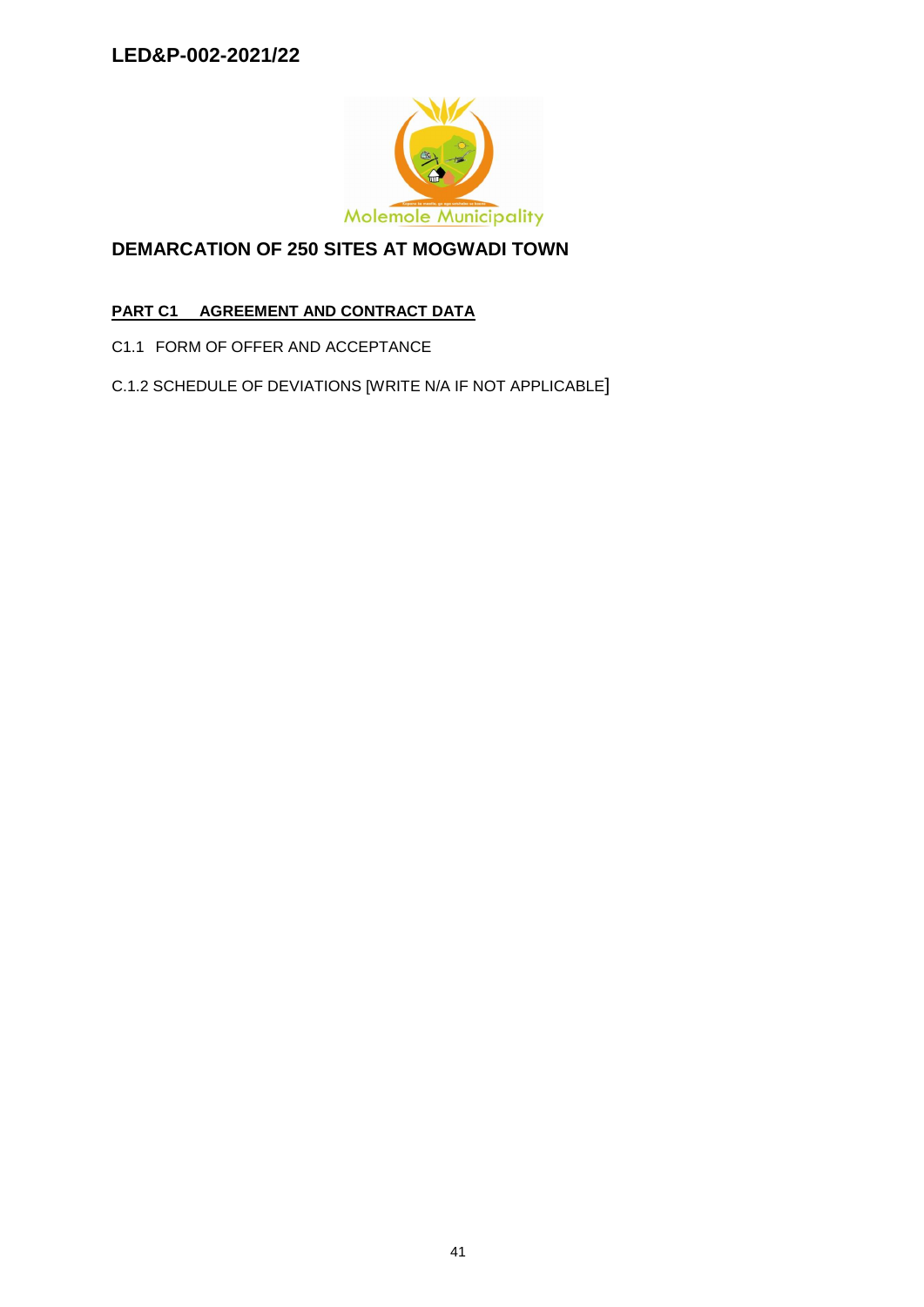## **C1.1 FORM OF OFFER AND ACCEPTANCE [COMPULSORY]**

## **FORM OF OFFER AND ACCEPTANCE (AGREEMENT)**

## **1. OFFER BY THE BIDDING COMPANY**

## **The Employer, identified in the Acceptance signature block, has solicited offers to enter into a contract in respect of the following works:** DEMARCATION OF 250 SITES AT MOGWADI TOWN

The Bidder, identified in the Offer signature block below, has examined the documents listed in the Bid Data and addenda thereto as listed in the Bid Schedules, and by submitting this Offer has accepted the Conditions of Bid.

By the representative of the Bidder, deemed to be duly authorised, signing this part of this Form of Offer and Acceptance, the Bidder offers to perform all of the obligations and liabilities of the Contractor under the Contract including compliance with all its terms and conditions according to their true intent and meaning for an amount to be determined in accordance with the Conditions of Contract identified in the Contract Data.

## **THE OFFERED PRICE AMOUNT INCLUSIVE OF VALUE ADDED TAX:**

IN WORDS:

This Offer may be accepted by the Employer by signing the Acceptance part of this Form of Offer and Acceptance and returning one copy of this document to the Bidder before the end of the period of validity stated in the Bid Data, whereupon the Bidder becomes the party named as the Contractor in the Conditions of Contract identified in the Contract Data.

It is expressly agreed that no other matter whether in writing, oral communication or implied during the period between the issue of the Bid documents and the receipt by the Bidder of a completed signed copy of this Agreement shall have any meaning or effect in the contract between the parties arising from this Agreement.

## **FOR AND ON BEHALF ON THE BIDDER [PLEASE SIGN]:**

| Name(s) ________________________________Capacity _________________________ |  |
|----------------------------------------------------------------------------|--|
|                                                                            |  |
|                                                                            |  |
|                                                                            |  |
| Signature                                                                  |  |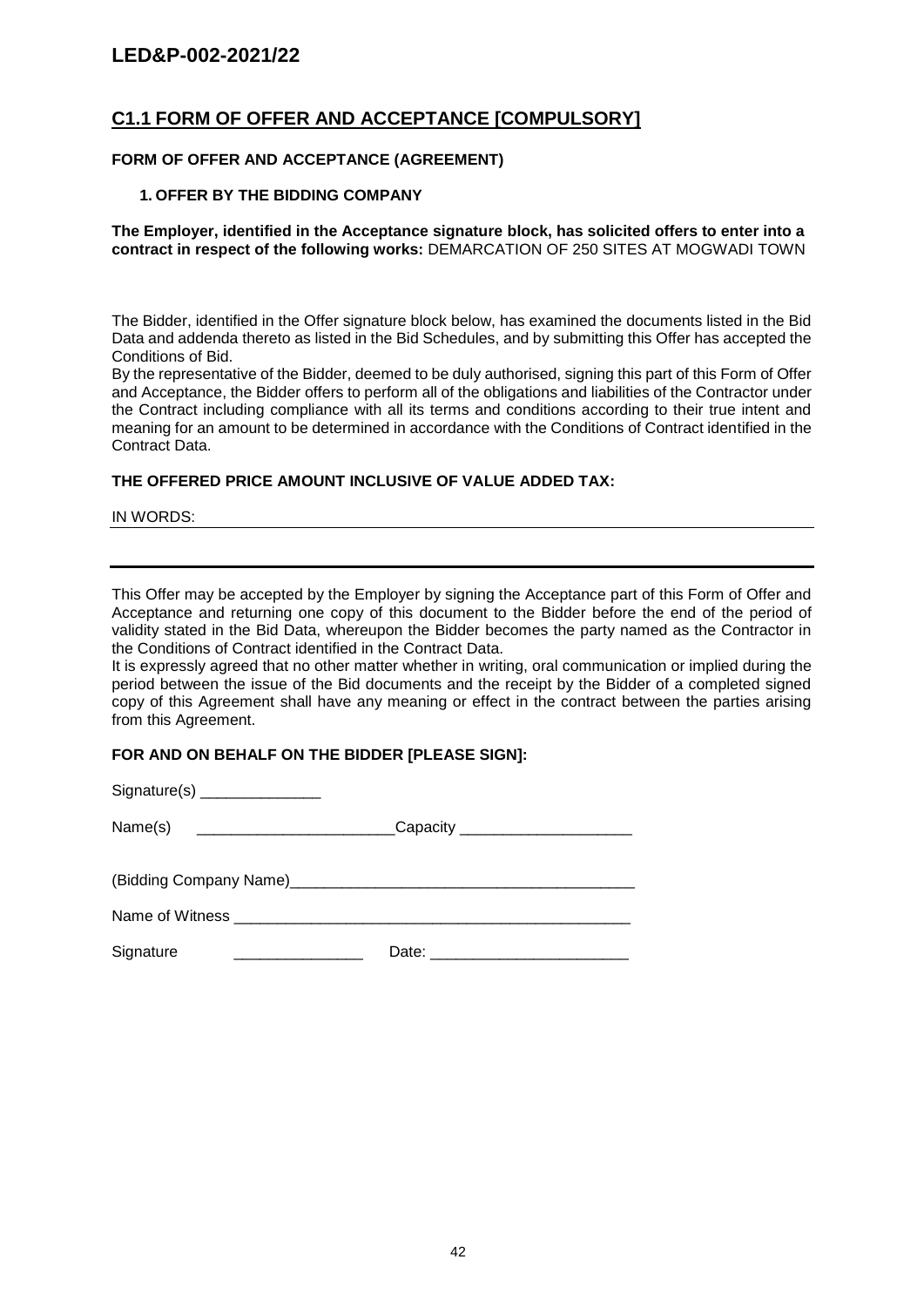## **1. ACCEPTANCE**

By signing this part of this Form of Offer and Acceptance, the Employer identified below accepts the Bidder's Offer. In consideration thereof, the Employer shall pay the Contractor the amount due in accordance with the Conditions of Contract identified in the Contract Data. Acceptance of the Bidder's Offer shall form an agreement between the Employer and the Bidder upon the terms and conditions contained in this Agreement and in the Contract that is the subject of this Agreement.

The terms of the contract, are contained in

- Part C1 Agreements and Contract Data, (which includes this Agreement)
- Part C<sub>2</sub> Pricing Data
- Part C3 Scope of Work

AND Documents or parts thereof, which may be incorporated by reference into Parts C1 to C3 above.

Deviations from and amendments to the documents listed in the Bid Data and any addenda thereto listed in the Bid Schedules as well as any changes to the terms of the Offer agreed by the Bidder and the Employer during this process of offer and acceptance, are contained in the Schedule of Deviations attached to and forming part of this Agreement. No amendments to or deviations from said documents are valid unless contained in this Schedule, which must be duly signed by the authorised representative(s) of both parties.

The Bidder shall within two weeks after receiving a completed copy of this Agreement, including the Schedule of Deviations (if any), contact the Employer's agent (whose details are given in the Contract Data) to arrange the delivery of any bonds, guarantees, proof of insurance and any other documentation to be provided in terms of the Conditions of Contract identified in the Contract Data. Failure to fulfil any of these obligations in accordance with those terms shall constitute a repudiation of this Agreement. Notwithstanding anything contained herein, this Agreement comes into effect on the date when the Bidder receives one fully completed original copy of this document, including the Schedule of Deviations (if any). Unless the Bidder (now Contractor) within five working days of the date of such receipt notifies the Employer in writing of any reason why he cannot accept the contents of this Agreement, this Agreement shall constitute a binding contract between the parties.

It is expressly agreed that no other matter whether in writing, oral communication or implied during the period between the issue of the Bid documents and the receipt by the Bidder of a completed signed copy of this Agreement shall have any meaning or effect in the contract between the parties arising from this Agreement.

## **FOR THE EMPLOYER: MOLEMOLE LOCAL MUNICIPALITY [TO BE SIGNED BY MUNICIPAL MANAGER]**

| Name      |  |
|-----------|--|
| Capacity  |  |
|           |  |
| Signature |  |
| Date      |  |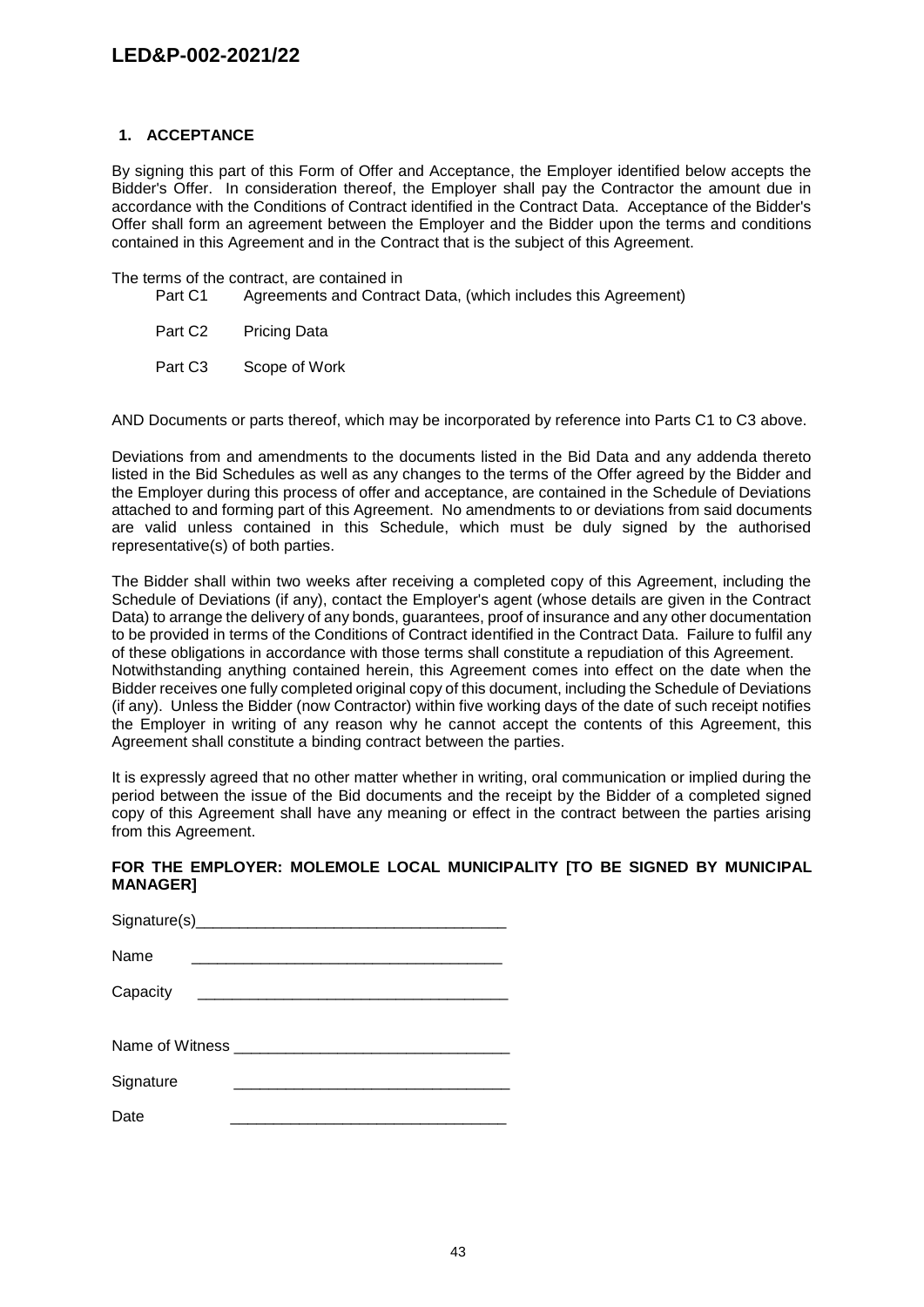# **C.1.2 SCHEDULE OF DEVIATIONS [WRITE N/A IF NOT APPLICABLE]**

Notes:

- 1. The extent of deviations from the bid documents issued by the Employer prior to the bid closing date is limited to those permitted in terms of the Conditions of Bid.
- 2. A Bidder's covering letter shall not be included in the final contract document. Should any matter in such letter, which constitutes a deviation as aforesaid become the subject of agreements reached during the process of offer and acceptance, the outcome of such agreement shall be recorded here.
- 3. Any other matter arising from the process of offer and acceptance either as a confirmation, clarification or change to the bid documents and which it is agreed by the Parties becomes an obligation of the contract shall also be recorded here.
- 4. Any change or addition to the bid documents arising from the above agreements and recorded here, shall also be incorporated into the final draft of the Contract.

| 1            |  |
|--------------|--|
|              |  |
| $\mathbf{2}$ |  |
|              |  |
| 3            |  |
|              |  |
| 4            |  |
|              |  |
| 5            |  |
|              |  |
| 6            |  |
|              |  |

By the duly authorised representatives signing this Schedule of Deviations, the Employer and the Bidder agree to and accept the foregoing Schedule of Deviations as the only deviations from and amendments to the documents listed in the Bid Data and addenda thereto as listed in the Bid Schedules, as well as any confirmation, clarification or change to the terms of the offer agreed by the Bidder and the Employer during this process of offer and acceptance.

It is expressly agreed that no other matter whether in writing, oral communication or implied during the period between the issue of the bid documents and the receipt by the Bidder of a completed signed copy of this Agreement shall have any meaning or effect in the contract between the parties arising from this Agreement.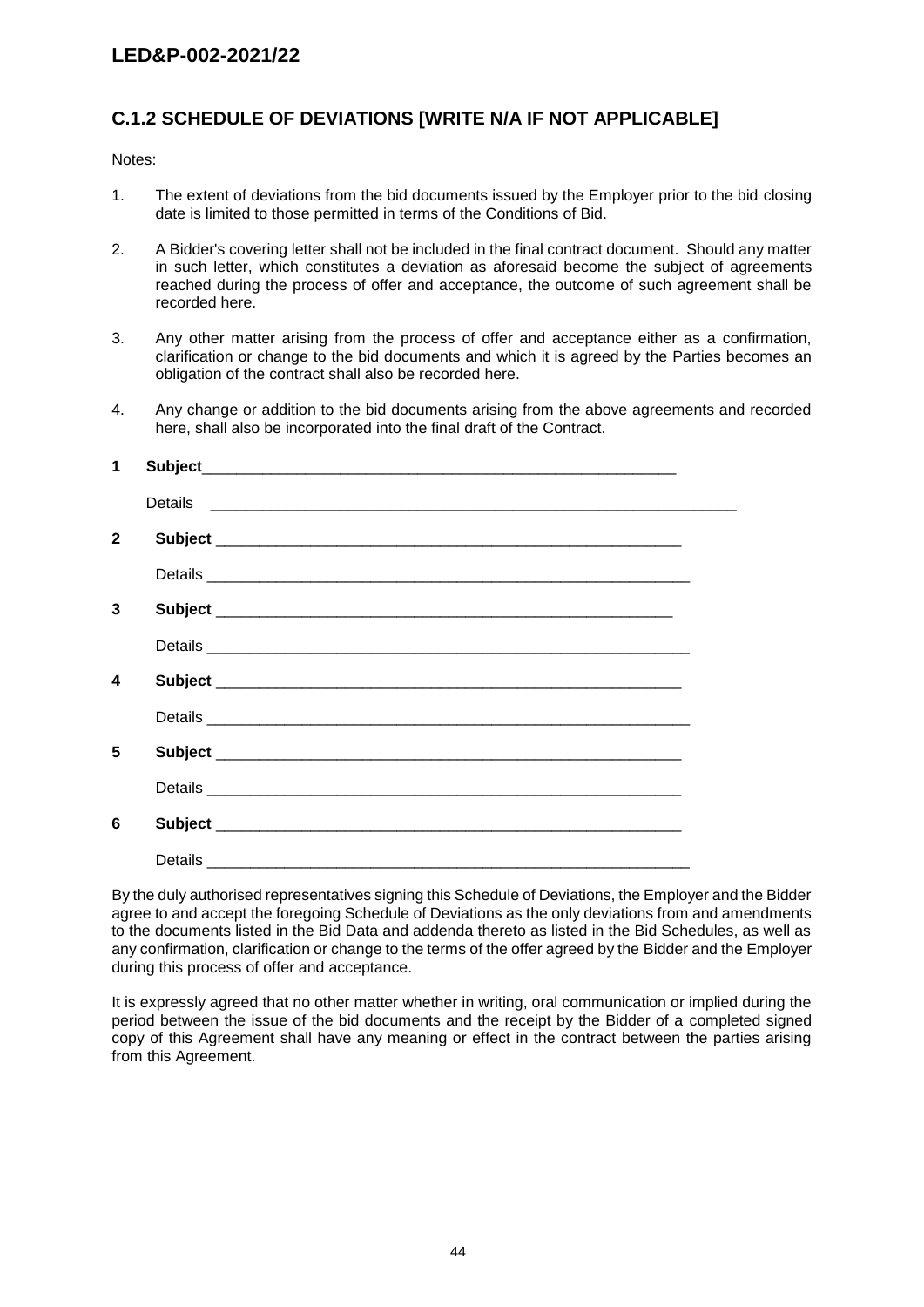| FOR THE BIDDER [PLEASE SIGN]: |                                                                  |  |
|-------------------------------|------------------------------------------------------------------|--|
| Signature(s)                  |                                                                  |  |
| Name(s)                       |                                                                  |  |
| Capacity                      |                                                                  |  |
| (Bidder's Name)               |                                                                  |  |
| Name of Witness               | <u> 1980 - Jan James James Barnett, fransk politik (d. 1980)</u> |  |
| Signature                     | <u> 1980 - Johann Barn, mars an t-Amerikaansk komponister (</u>  |  |
| Date:                         |                                                                  |  |
|                               | FOR THE EMPLOYER: MOLEMOLE LOCAL MUNICIPALITY [PLEASE SIGN]      |  |
| Signature(s)                  |                                                                  |  |
| Name                          |                                                                  |  |
| Capacity                      |                                                                  |  |
| Name of Witness               |                                                                  |  |
| Signature                     |                                                                  |  |
| Date                          |                                                                  |  |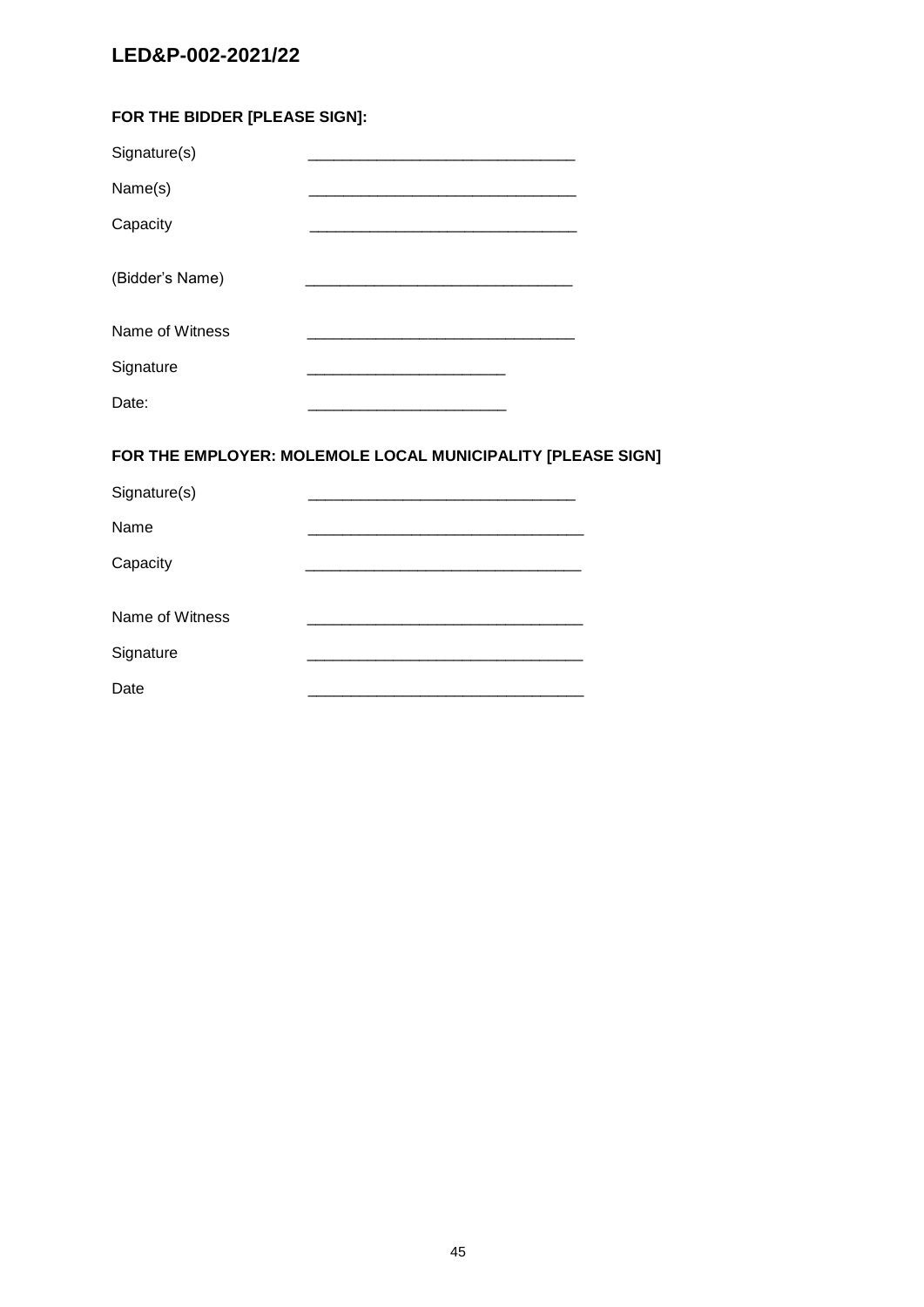

# **PART C2 PRICING DATA**

## **C2.1 PRICING INSTRUCTIONS**

- 1 The General Conditions of Contract, the Contract Data, the Specifications (including the Project Specifications) and the Drawings shall be read in conjunction with the Bill of Quantities.
- 2 The Bill comprises items covering the Contractor's profit and costs of general liabilities and of the construction of Temporary and Permanent Works.

Although the Bidder is at liberty to insert a rate of his own choosing for each item in the Bill, he should note the fact that the Contractor is entitled, under various circumstances, to payment for additional work carried out.

Clause 8 of each Standardized Specification, and the measurement and payment clause of each Particular Specification, read together with the relevant clauses of the Project Specifications, all set out which ancillary or associated activities are included in the rates for the specified operations.

- 3 Descriptions in the Bill of Quantities are abbreviated and may differ from those in the Standardized and Project Specifications. No consideration will be given to any claim by the Company submitted on such a basis. Should any requirement of the measurement and payment clause of the appropriate Standardized or Project Specification(s) be contrary to the terms of the Bill the requirement of the appropriate Standardized, Project, or Particular Specification as the case may be, shall prevail.
- 4 The amounts and rates to be inserted in the Bill of Quantities shall be the full inclusive amounts to the Employer for the work described under the several items. Such amounts shall cover all the costs and expenses that may be required in and for the: DEMARCATION OF 250 SITES AT MOGWADI TOWN. and shall cover the costs of all general risks, profits, taxes (but excluding value-added tax), liabilities and obligations set forth or implied in the documents on which the Bid is based.
- 6 The quantities set out in the schedule of quantities are only approximate quantities. The quantities of work finally accepted and certified for payment, and not the quantities given in the schedule of quantities, will be used to determine payments to the contractor.
- 7 An amount or rate shall be entered against each item in the Bill of Quantities, whether or not quantities are stated. An item against which no amount or rate is entered will be considered to be covered by the other amounts or rates in the Bill.

The Bidder shall also fill in a rate against the items where the words "rate only" appear in the amount column. Although no work is foreseen under these items and no quantities are consequently given in the quantity column, the stated rates shall apply should work under these items actually be required.

Should the Bidder group a number of items together and bid one sum for such group of items, the single stated sum shall apply to that group of items and not to each individual item, or should he indicate against any item that full compensation for such item has been included in another item, the rate for the item included in another item shall be deemed to be nil.

The stated rates, prices and sums shall, subject only to the provisions of the Conditions of Contract, remain valid irrespective of any change in the quantities during the execution of the Contract.

Rates quoted are fixed and quoted in ZAR currency; and shall not in any way be affected by rand/dollar exchange rate or any currency.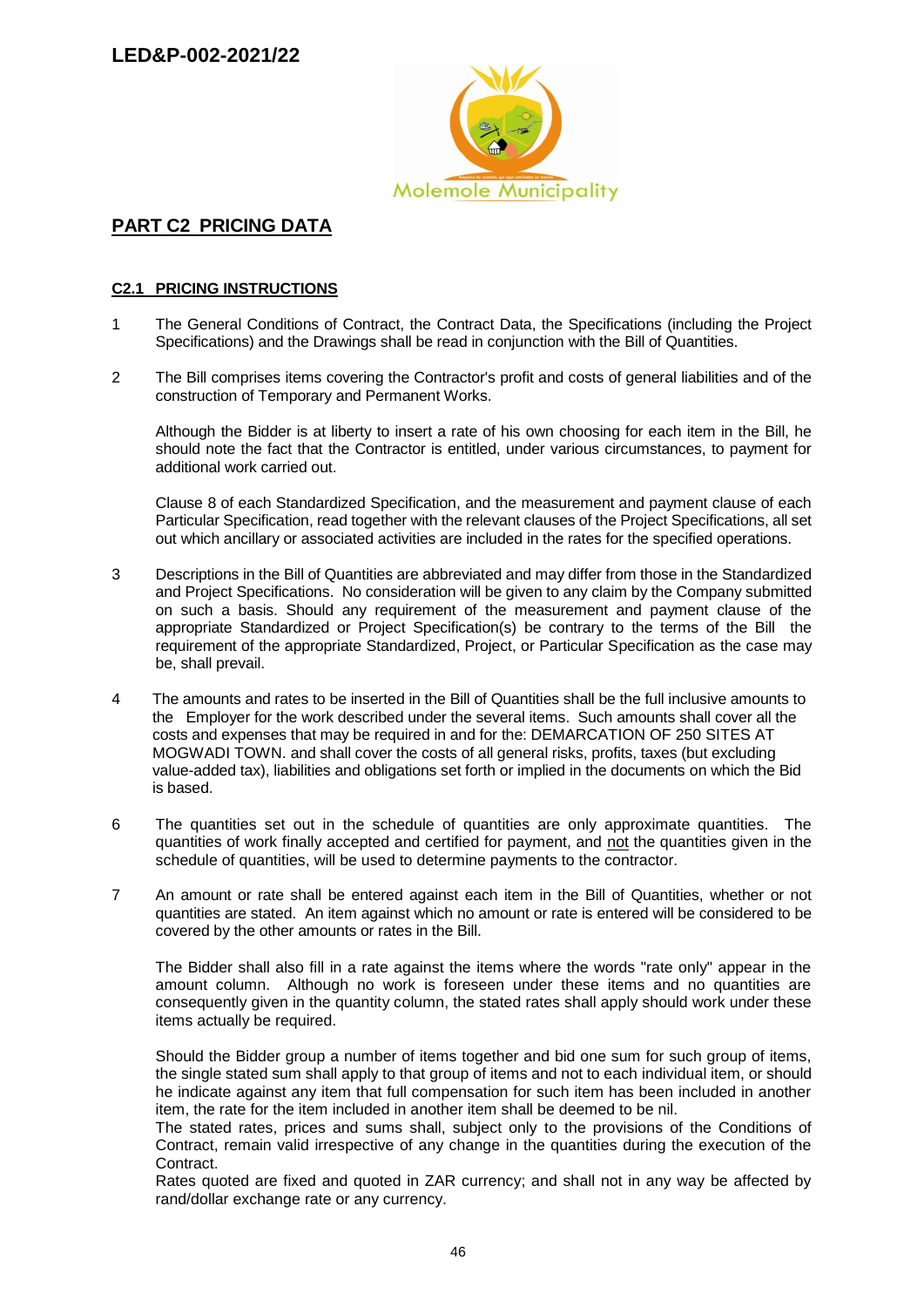- 8 The quantities of work as measured and accepted and certified for payment in accordance with the Conditions of Contract, and not the quantities stated in the Bill of Quantities, will be used to determine payments to the Contractor. The validity of the Contract shall in no way be affected by differences between the quantities in the Bill of Quantities and the quantities certified for payment.
- 9 For the purposes of this Bill of Quantities, the following words shall have the meanings hereby assigned to them:

| Unit                                                                                       |    | The unit of measurement for each item of work as defined in the                 |  |  |  |  |  |
|--------------------------------------------------------------------------------------------|----|---------------------------------------------------------------------------------|--|--|--|--|--|
|                                                                                            |    | Standardized, Project or Particular Specifications                              |  |  |  |  |  |
| Quantity                                                                                   | ÷. | The number of units of work for each item                                       |  |  |  |  |  |
| Rate<br>The payment per unit of work at which the Bidder bids to do the work. Should<br>÷. |    |                                                                                 |  |  |  |  |  |
|                                                                                            |    | be quoted in ZAR currency only                                                  |  |  |  |  |  |
| Amount                                                                                     | ÷. | The quantity of an item multiplied by the bid rate of the (same) item. Should   |  |  |  |  |  |
|                                                                                            |    | be quoted in ZAR currency only                                                  |  |  |  |  |  |
| Sum                                                                                        | ÷. | An amount tendered for an item, the extent of which is described in the Bill of |  |  |  |  |  |
|                                                                                            |    | Quantities, the Specifications or elsewhere, but of which the quantity of work  |  |  |  |  |  |
|                                                                                            |    |                                                                                 |  |  |  |  |  |

is not measured in units. Should be quoted in ZAR currency only 10 The units of measurement indicated in the Bill of Quantities are metric units. The following abbreviations may appear in the Bill of Quantities:

| %                    | =   | percent               |
|----------------------|-----|-----------------------|
| h                    | $=$ | hour                  |
| ha                   | $=$ | hectare               |
| kg                   | $=$ | kilogram              |
| kl                   | $=$ | kilolitre             |
| km                   | $=$ | kilometre             |
| km-pass              | $=$ | kilometre-pass        |
| kPa                  | $=$ | kilopascal            |
| kW                   | $=$ | kilowatt              |
| I                    | $=$ | litre                 |
| m                    | $=$ | metre                 |
| mm                   | $=$ | millimetre            |
| m <sup>2</sup>       | $=$ | square metre          |
| m <sup>2</sup> -pass | =   | square metre-pass     |
| m <sup>3</sup>       | $=$ | cubic metre           |
| m <sup>3</sup> -km   | $=$ | cubic metre-kilometre |
| ΜN                   | $=$ | meganewton            |
| MN.m                 | $=$ | meganewton-metre      |
| MPa                  | $=$ | megapascal            |
| No.                  | $=$ | number                |
| Prov sum             | $=$ | Provisional sum       |
| PC sum               | $=$ | Prime Cost sum        |
| R/only               | $=$ | Rate only             |
| sum                  | $=$ | lump sum              |
| t                    | $=$ | ton (1000 kg)         |
| W/day                | $=$ | Work day              |
|                      |     |                       |